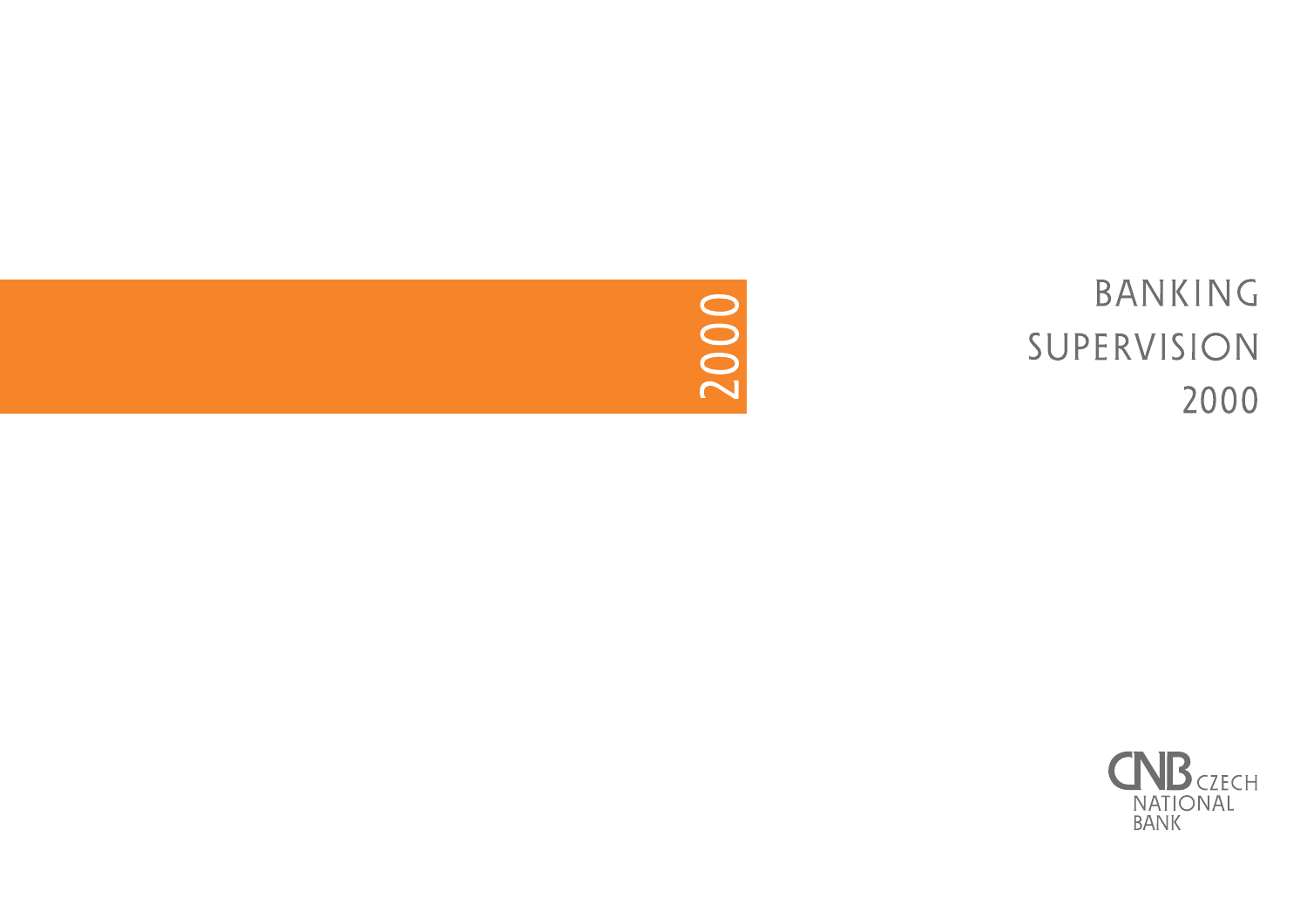# **CONTENTS**

|    | Foreword                                                                                 | 1              |
|----|------------------------------------------------------------------------------------------|----------------|
|    | A. BANKING SUPERVISION IN 2000                                                           | $\overline{2}$ |
|    | 1. BANKING SUPERVISORY ACTIVITIES IN 2000                                                | $\overline{2}$ |
|    | 1.1 CHANGES TO THE REGULATIONS IN 2000                                                   | $\overline{2}$ |
|    | 1.2 THE EXERCISE OF BANKING SUPERVISION                                                  | 5              |
|    | 1.2.1 OFF-SITE SURVEILLANCE                                                              | 5              |
|    | 1.2.2 ON-SITE EXAMINATIONS                                                               | 7              |
|    | 2. INTERNATIONAL CO-OPERATION                                                            | 8              |
|    | 3. CO-OPERATION WITH OTHER FINANCIAL MARKET REGULATORS AND PROFESSIONAL<br>ORGANISATIONS | 9              |
|    | 4. RELATIONS WITH THE PUBLIC                                                             | 10             |
|    | 5. TASKS FOR THE PERIOD AHEAD                                                            | 11             |
|    | 6. CENTRAL REGISTER OF CREDITS                                                           | 14             |
|    | <b>B. BASIC TRENDS IN THE BANKING SECTOR</b>                                             | 16             |
|    | 1. THE ECONOMIC AND LEGAL ENVIRONMENT IN 2000                                            | 16             |
| 2. | THE STRUCTURE OF THE BANKING SECTOR IN THE CZECH REPUBLIC                                | 18             |
|    | 2.1 NUMBER OF BANKS                                                                      | 18             |
|    | 2.2 OWNERSHIP STRUCTURE                                                                  | 19             |
|    | 2.3 EMPLOYEES AND BANKING UNITS                                                          | 20             |
|    | 2.4 CONCENTRATION                                                                        | 21             |
|    | 2.5 COMPETITIVENESS                                                                      | 22             |
|    | 2.6 ASSETS AND LIABILITIES<br>3. RISKS IN BANKING                                        | 23<br>25       |
|    | 3.1 CREDIT RISK                                                                          | 25             |
|    | 3.1.1 CREDIT STRUCTURE AND CREDIT TRENDS                                                 | 25             |
|    | 3.1.2 CLASSIFIED CREDITS                                                                 | 26             |
|    | 3.2 MARKET RISK                                                                          | 27             |
|    | 3.2.1 FOREIGN EXCHANGE RISK                                                              | 28             |
|    | 3.2.2 EQUITY RISK                                                                        | 30             |
|    | 3.2.3 DERIVATIVES RISKS                                                                  | 31             |
|    | 3.3 LIQUIDITY RISK                                                                       | 32             |
|    | 3.3.1 PRIMARY FUNDS                                                                      | 32             |
|    | 3.3.2 SECONDARY FUNDS                                                                    | 33             |
|    | 3.3.3 QUICK ASSETS                                                                       | 34             |
|    | 3.3.4 MATCHING OF ASSET AND LIABILITY MATURITIES                                         | 34             |
|    | 3.4 COUNTRY RISK                                                                         | 35             |
|    | 3.4.1 ACTIVITIES VIS-À-VIS NON-RESIDENTS                                                 | 36             |
|    | 3.4.2 ACTIVITIES VIS-À-VIS INDIVIDUAL COUNTRIES                                          | 37             |
|    | 4. CAPITAL ADEQUACY                                                                      | 38             |
|    | 5. BANKING SECTOR PERFORMANCE                                                            | 40             |
|    | 5.1 PROFIT FROM BANKING ACTIVITIES                                                       | 40             |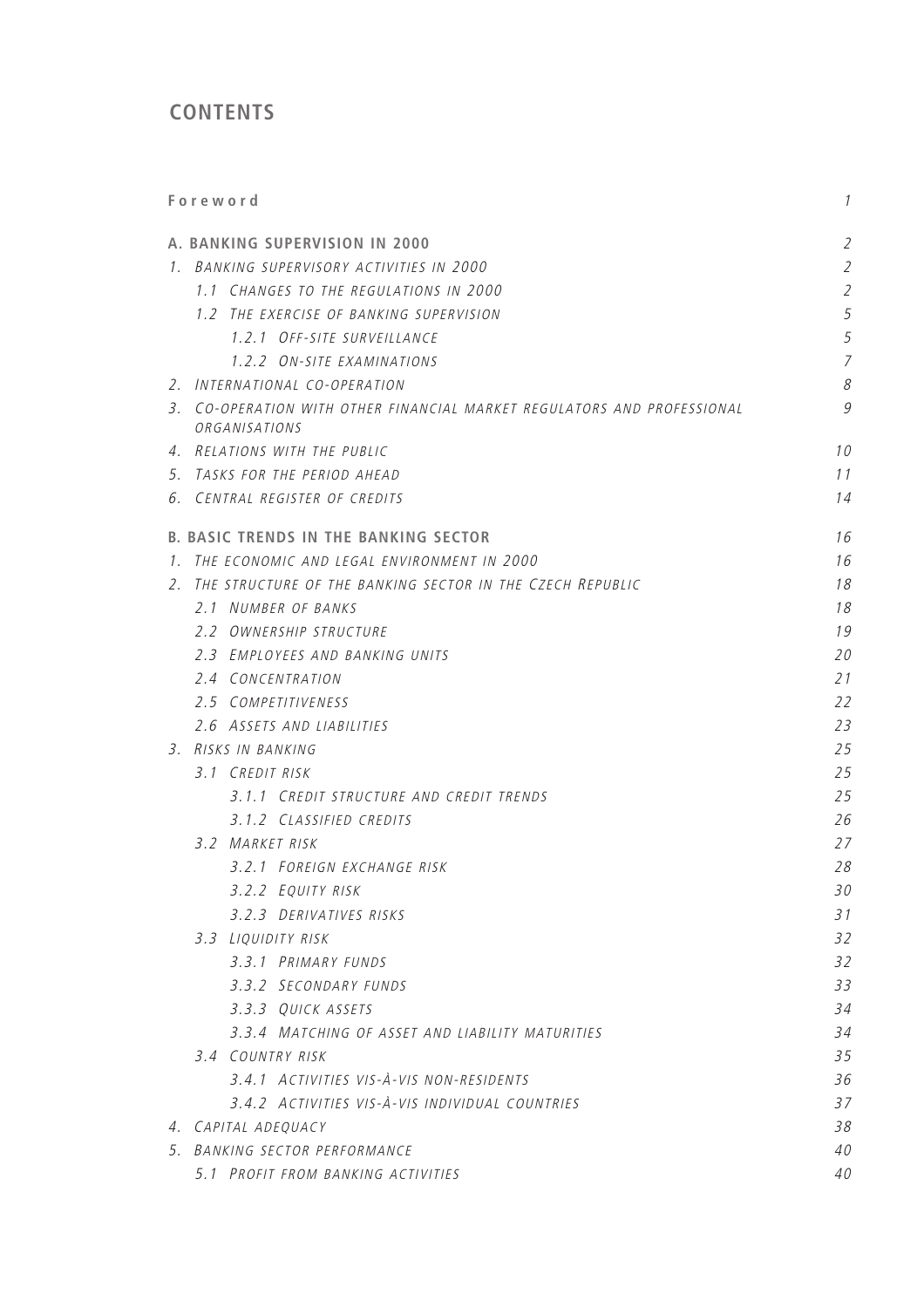| 5.2 NFT PROFIT                                                              | 41 |
|-----------------------------------------------------------------------------|----|
| 5.3 EFFICIENCY AND PRODUCTIVITY                                             | 42 |
| C. APPENDICES                                                               | 44 |
| SURVEY OF BANKS AND FORFIGN BANK BRANCHES AS OF 31 DECEMBER 2000            | 44 |
| ORGANISATIONAL STRUCTURE OF THE CNB BANKING SUPERVISION GROUP               | 46 |
| BREAKDOWN OF BANKS INTO GROUPS                                              | 47 |
| MAIN INDICATORS OF MONETARY AND ECONOMIC DEVELOPMENTS IN THE CZECH REPUBLIC | 48 |
| ASSETS                                                                      | 49 |
| <i>LIABILITIES</i>                                                          | 50 |
| OFF-BALANCE-SHEFT ASSETS                                                    | 51 |
| OFF-BALANCE-SHEET LIABILITIES                                               | 51 |
| INCOME AND EXPENSES                                                         | 52 |
| PROFITABILITY AND FFFICIENCY                                                | 52 |
| CREDITS                                                                     | 53 |
| <b>DEPOSITS</b>                                                             | 53 |
| CAPITAL, CAPITAL REQUIREMENTS AND CAPITAL ADEQUACY                          | 54 |
| RESERVE RESOURCES                                                           | 54 |
| QUICK ASSETS                                                                | 54 |
| CLASSIFIED CREDITS                                                          | 54 |
| ASSETS AND LIABILITIES BY RESIDUAL MATURITY                                 | 55 |
|                                                                             |    |

# METHODOLOGICAL NOTE

All data used in this publication are for banks with valid licences as of 31 December 2000, unless stated otherwise in the chapter heading or relevant passage. Data are always taken for the bank as a whole, i.e. including its foreign branches, with the exception of the data on the structure of credits and deposits by sector and industry, which comprise only bank transactions in the Czech Republic.

The data for 2000 partly reflect the results of external audits, so they may differ from data previously published by the CNB. There may be additional partial changes to the data given in this publication. However, these should not significantly affect the trends indicated.

The breakdown of bank groups is different than that used in publications issued up until 1999. The continuing privatisation process and concentration of the banking sector has led to a substantial predominance of foreigncontrolled banks. Consequently, total assets have been chosen as the single criterion for dividing banks into groups. The large bank group consists of banks with total assets of more than CZK 100 billion. Medium-sized banks have total assets of between CZK 15 billion and CZK 100 billion and small banks have total assets of less than CZK 15 billion. Owing to their specific character, foreign bank branches and building societies have been left as separate groups.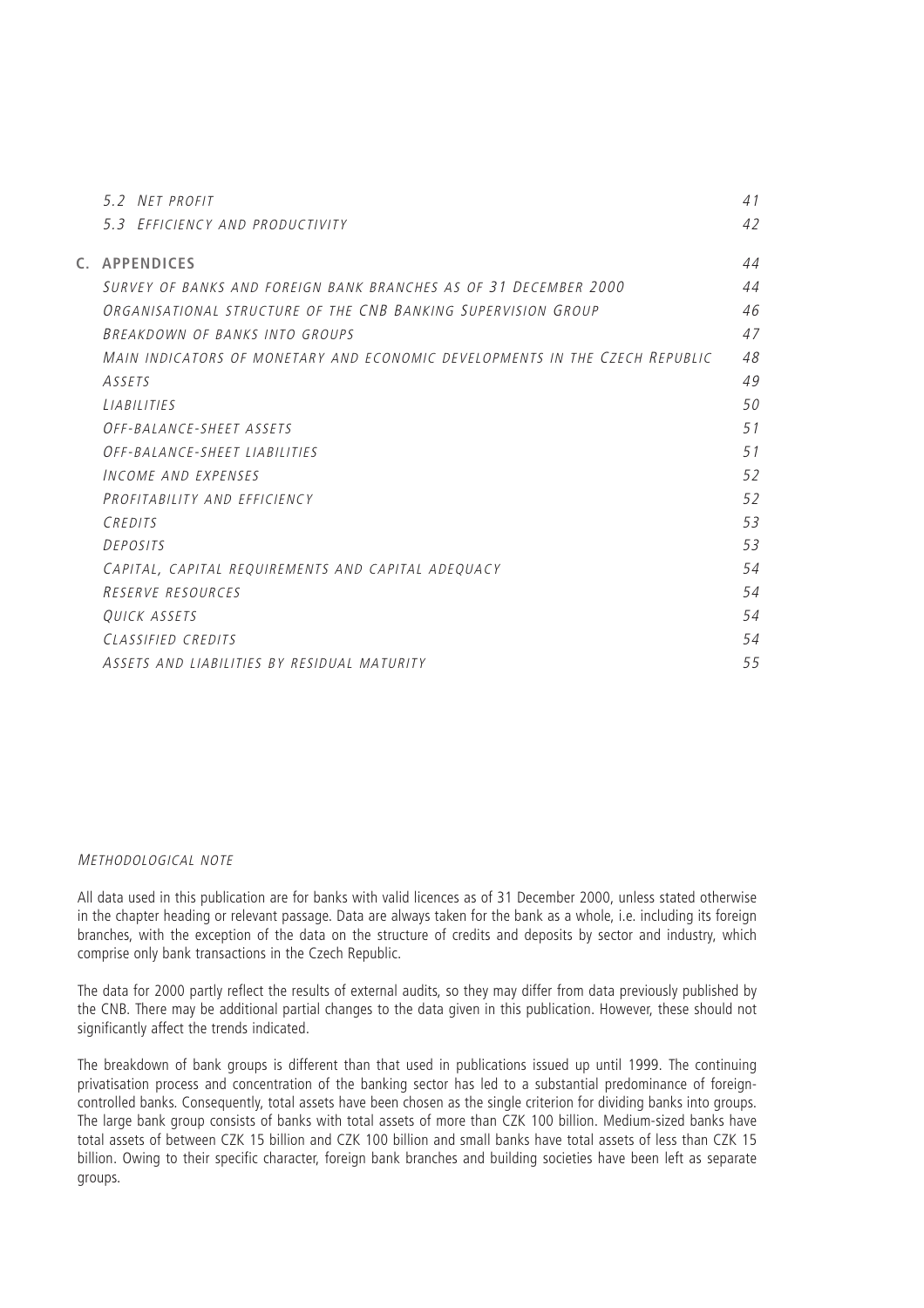# **FOREWORD**

Banking Supervision 2000 is the latest in the series of Czech National Bank annual publications informing the public about the CNB's banking supervisory activities and about developments in the Czech banking sector. The aim of this report is to foster a better understanding of the orientation and scope of banking supervision and to provide both professionals and the public with aggregate data on the banking sector's main activities, performance and compliance with the prudential rules. The report is an expression the CNB's endeavours to increase the transparency of banking business and thereby strengthen the stability of the banking sector. The basic data on the banking sector are updated each quarter on the CNB's website (see Banking supervision – Current information on the banking sector).

The first part of the report focuses on the CNB's banking supervisory activities in 2000. In particular, it describes the changes to the regulations aimed at fully harmonising the legislative and regulatory base for banking supervision in the Czech Republic with the laws and practices of the European Community and at identifying all the risk areas in banking business. Adherence to these rules considerably limits the potential problems of banks and helps to stabilise the banking sector. A large section is devoted to international co-operation, which is not only affecting the supervisory authority's methodological work itself, but is also increasingly oriented towards bilateral co-operation with partner supervisors in the oversight of banks, which are becoming ever more part of international banking structures. Our active participation in the working groups of the Basle Committee on Banking Supervision makes it possible for us to keep up with new directions in the regulation of banking business and, at the same time, to share our experience with the development of banking in transition economies. This is also fostered by our close contacts with banking supervisors from other Central and Eastern European countries within the regional group. Equally important is our cooperation with other financial market regulators in the Czech Republic, the importance of which is increasing with the gradual establishment of financial groups, which have to be supervised on a consolidated basis. A separate section is devoted to the central register of business credits which CNB is currently preparing as a contribution to better information sharing among banks on the financial standing of present and potential clients.

The second part of the publication describes developments in the banking sector. Unlike in previous years, the analysis is based on identification of the specific risks to which the banking sector is exposed when carrying on its business. The aim of this part is to provide basic data on the development of each area of banking business, chiefly from the point of view of adherence to the prudential rules stipulated in specific Czech National Bank provisions (regulations). The Czech banking sector has been through a relatively stormy phase in recent years. The core trends, however, confirm the sector's gradual consolidation and stabilisation. The improving position of the banking sector is to a large extent due to state interventions aimed at cleaning up the portfolios of state-owned banks ahead of privatisation.

I believe that the transparency of banking business and the pressure from the Czech National Bank for information openness on the part of banks is to the benefit of bank clients. By means of this publication, and also through its website, the Czech National Bank is endeavouring to provide both professionals and the public with enough information to become acquainted with the current stage of development of banking supervision and the banking sector in the Czech Republic.

> Pavel Racocha Chief Executive Director and Bank Board Member of the Czech National Bank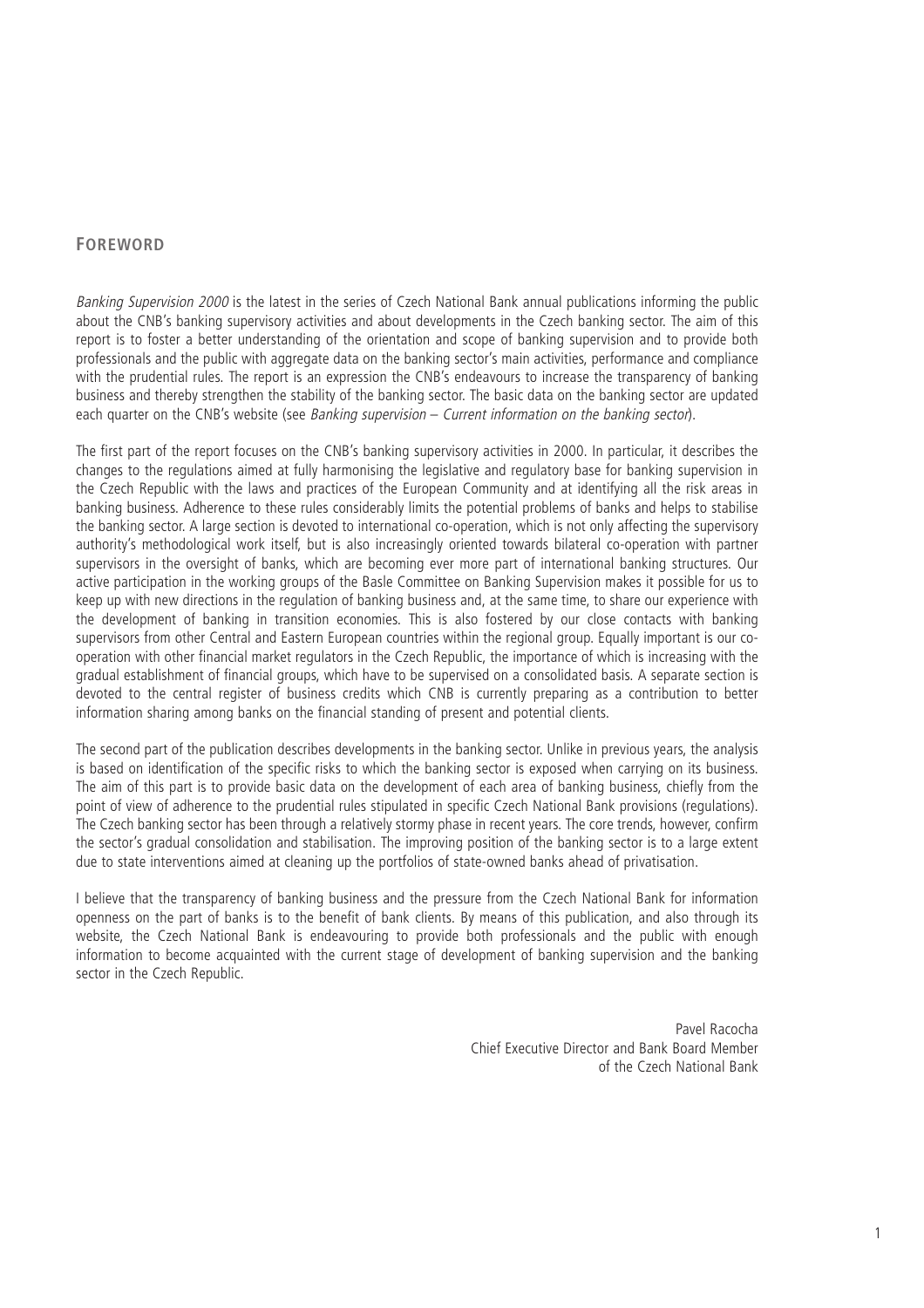# **A. BANKING SUPERVISION IN 2000**

The strategic medium-term objective for banking supervisory activity in 1998-2000, formulated in the Conception for the further development of CNB banking supervision, was to foster a stable and competitive banking sector resulting from a dynamic balance between the regulation and supervision of banks, market discipline and high-quality management of individual banks. This core objective was expressed in concrete terms in the areas of bank regulation, the exercise of supervision, cooperation with regulators and relations with the public.

# 1. BANKING SUPERVISORY ACTIVITIES IN 2000

In 2000, supervisory activities focused chiefly on completing all the tasks set out in the medium-term conception. All activities were targeted at completing the legislative base for banking supervision so as to harmonise it with European Commission directives and the international practices expressed in the Core principles for effective banking supervision issued by the Basle Committee on Banking Supervision at the BIS.

The fundamental principles for banking sector regulation are set forth in Act No. 21/1992 Coll., on Banks, as amended. These principles are specified in more detail in a series of CNB provisions (regulations) concentrating on risk areas and defining specific rules and limits for the individual areas of activity of the banks and foreign bank branches operating in the Czech Republic. A basic set of prudential provisions was created in 1992. This included regulations on capital adequacy, credit exposure, liquidity and open foreign exchange positions. Gradually, new regulations have been created and the existing ones revised. In 2000, banks' activities were governed by the following provisions (full wordings are available on the Czech National Bank website):

- CNB Provision No. 3 of 28 June 1999 on the Capital Adequacy of Banks Including Credit and Market Risk (this provision also stipulates limits for credit exposure and open foreign exchange positions),
- CNB Provision No. 11 of 20 December 1996 on Bank Liquidity Rules.
- CNB Provision No. 193/1998 Coll. Stipulating the Principles for Classifying Loan Receivables and for Provisioning for these Receivables.
- CNB Provision No. 3 of 9 June 1997 on the Principles for Creating Portfolios of Securities and Holdings by Banks and for Covering the Risk of Devaluation of Securities and Holdings through Provisioning.
- CNB Provision No. 8 of 22 September 1997 Stipulating the Restrictions and Conditions for Banks for Certain Types of Credits and Investments in Ownership Interests.
- CNB Provision No. 4 of 29 September 1998 Stipulating the Requirements for the Bank Performance Report.
- CNB Provision No. 2 of 29 June 1998 Stipulating the Minimum Requirements for the Disclosure of Information by Banks and Foreign Bank Branches.
- CNB Provision No. 2 of 8 July 1999 Stipulating Terms and Conditions for Performing Supervision on a Consolidated Basis.

# 1.1 CHANGES TO THE REGILLATIONS IN 2000

The CNB's provisions cover virtually all the basic banking risk areas. Their compliance with international standards and practices is at a high level, with only minor differences in details. These details are gradually being incorporated into individual regulations. The activities in 2000 were thus concentrated primarily on preparing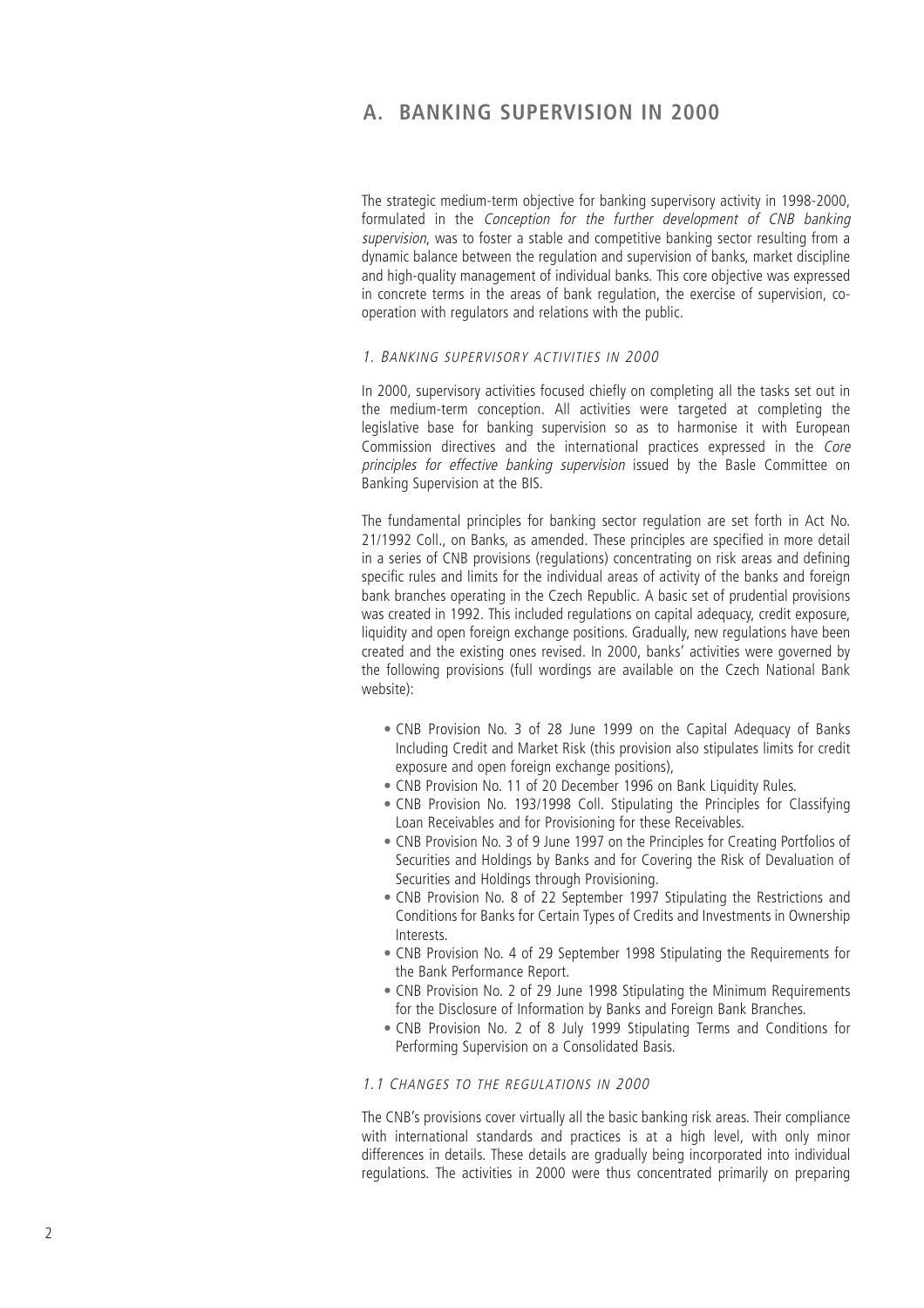regulations for those areas which have yet to be covered by appropriate rules and on partial methodological adjustments to the provisions in force.

A new **provision on capital adequacy incorporating market risk**, prepared during 1998 and 1999, took effect in April 2000. For banks, this regulation meant above all a further qualitative shift in risk measurement and management. In addition to regulating capital coverage of credit and market risk, it sets credit exposure limits and limits for open foreign exchange positions. Prior to its entry into force, informative visits were made to the major banks with the aim of verifying their readiness to implement the organisational, methodological and technical aspects of the provision. An amended provision taking on board some of the banks' suggestions was issued in 2000. This addresses a number of the technical aspects of calculating capital requirements.

During the course of 2000 a draft amendment was prepared to the **provision on liquidity** in line with the Basle Committee's recommendations of April 2000. This amendment, approved in April 2001, specifies in more detail the rules for liquidity management in banks, defines the obligations of statutory authorities in this area, enumerates the mandatory documents for banks and so on.

With regard to increasing the transparency of banking business, the **new provision on disclosure of information by banks** of 1998 was also important. This provision was amended in 2000 to include the obligation of each bank to disclose a scheme of its banking group, complete with basic information on entities belonging to this group. CNB Banking Supervision also worked with the Ministry of Finance to prepare a regulation stipulating the content of annual accounts and the disclosure of information in the annual reports of banks, the aim being to promote disclosure of qualitative information on risk measurement and management by banks in line with international practices. These two regulations deal with similar issues and the amendments to them result from an effort to unify the disclosure requirements so as to provide the public with sufficient qualitative and quantitative information to allow it to evaluate objectively the financial strength and trustworthiness of specific financial institutions.

In its Conception for 1998-2000, CNB Banking Supervision declared its intention to develop two related concepts: that of **supervision on a consolidated basis** and that of **"lead supervisor"**. Consolidated supervision of banking groups got under way in 1999 with the issuing of a CNB provision stipulating terms and conditions for conducting supervision on a consolidated basis. The provision sets down the rules for determining a consolidated group and the methods that banks are obliged to use for consolidation. It also stipulates the obligation to maintain capital adequacy – for the time being incorporating credit risk only  $-$  for the entire group at 8% or higher. The limits for credit exposure and the maximum limits for holdings in non-bank and nonfinancial entities on a consolidated basis must be identical to those applied to the bank itself.

In spring 2000, CNB Banking Supervision conducted informative visits in 13 banks to verify their group structures and the ownership, financial and personnel relations and the control mechanisms within each consolidated group. In 2000, banks submitted for the first time consolidated financial statements and statements on capital adequacy and credit exposure for the consolidated group.

The foundations for further development of consolidated supervision have been laid in the draft amendment to the Act on Banks. In addition to terms and conditions for the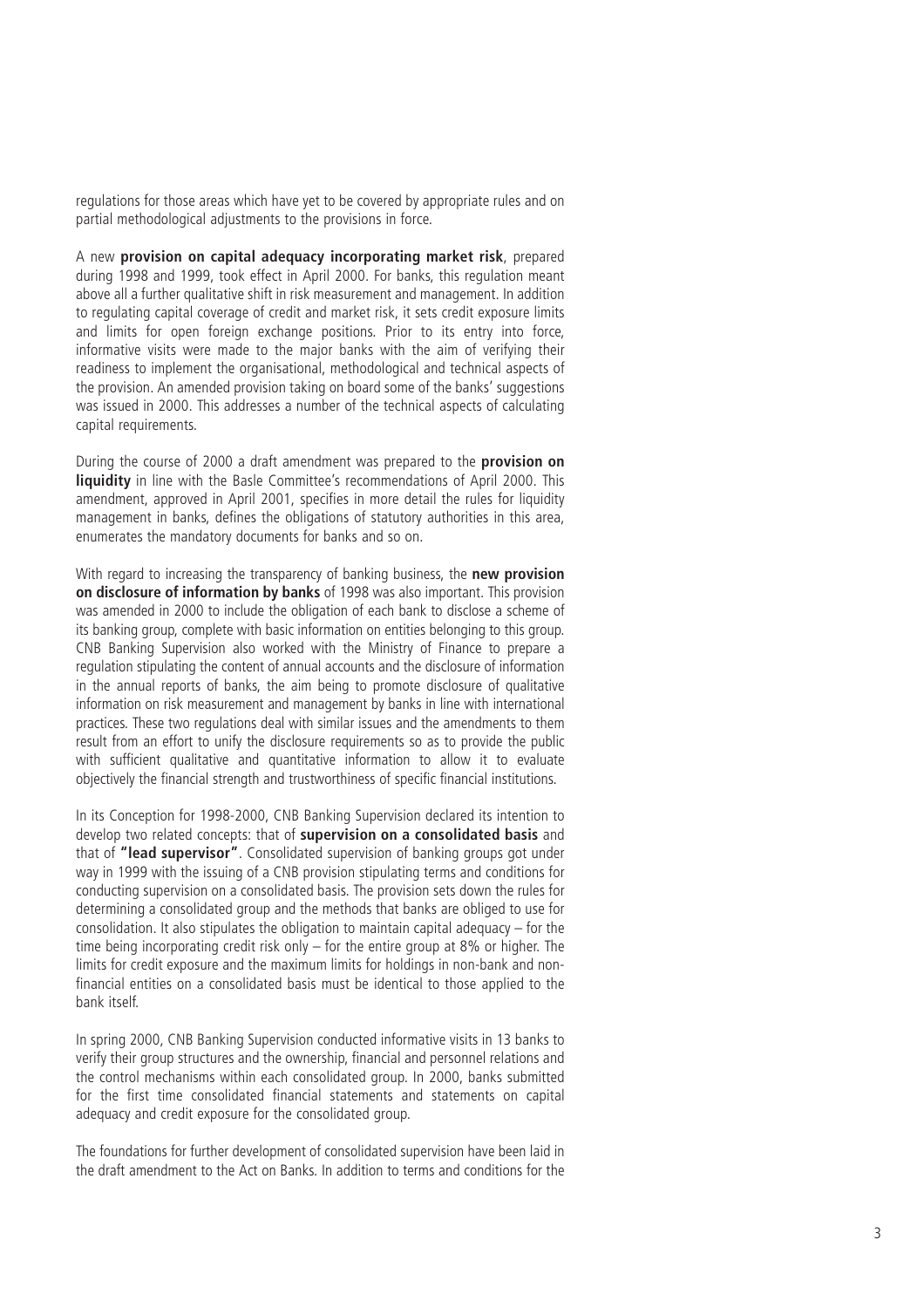establishment, functioning and oversight of banking groups, this incorporates supervision of financial holding companies and mixed-activity holding companies that contain a bank registered in the Czech Republic. The Act, and a related decree on consolidated supervision of all types of groups, will serve as the basic framework for the exercise of supervision. Practical implementation of the lead supervisor concept will require effective co-operation and closer informal contacts between experts from the Czech National Bank, the Securities Commission and the Ministry of Finance.

Under the decree, each controlling bank and financial holding company will be obliged to form a regulated consolidated group comprising banks, financial institutions and ancillary banking services undertakings, provided they are controlled entities or affiliated companies whose owners exercise equal control in them (joint ventures). These regulated consolidated groups will then be subject to the prudential rules, i.e. they will be required to observe the capital adequacy limit (8% of the capital of the regulated consolidated group) and credit exposure limits (25% or 20% of the capital of the regulated consolidated group). The capital adequacy calculation will incorporate credit and market risk (at present the obligation to observe capital adequacy incorporating credit and market risk applies to banks only and on a solo basis only). In addition, relevant information on members of consolidated groups will be submitted to the CNB. Mixed-activity holding companies will not be subject to the prudential rules. In the case of mixed-activity holding company groups, the CNB will obtain information only, e.g. on equity capital and the activities of the members of the consolidated group.

With substantial CNB involvement, banks' accounting has been aligned to a large extent with international accounting standards. CNB Banking Supervision helped to prepare an amendment to the Accounting Act which tightens and defines more precisely the requirements for the keeping, extent and conclusiveness of accounts. For banks, the most important change is a new principle for valuing assets, consisting in real valuation of short-term securities on a daily basis, with profits and losses being immediately reflected in the bank's overall profit/loss. The Act has not been approved in full (it has only been partially revised via amendments to other acts). It is expected to enter into force on 1 January 2002.

During 2000, an amendment was prepared to the Ministry of Finance regulation stipulating the accounting procedures and chart of accounts for banks. This newly sets forth the procedure for provisioning for the controlling and substantial holdings of banks and for securities held until maturity, for selling and for trading. The amendment also defines the real value of securities. The incorporation of the principles for provisioning for securities into the chart of accounts made it possible to repeal as of 1 January 2000 CNB Provision No. 3 of 9 June 1997 on Principles for Covering Losses from Depreciation of Securities and Ownership Interests through Provisions.

CNB Banking Supervision is paying considerable attention to harmonising not only the regulatory base, but also the practical exercise of banking supervision with the "Core Principles". For this reason, fulfilment of these principles is regularly assessed, and the relevant legal regulations and the internal procedures and manuals for the conduct of off-site surveillance and on-site examinations are being gradually adjusted. Most of the principles are now being observed in the Czech Republic. The introduction of certain others depends to a large extent on the amendment to the Act on Banks currently under preparation. These include in particular consolidated supervision of financial and mixed-activity holdings and supervision of branches and subsidiaries by foreign supervisory authorities.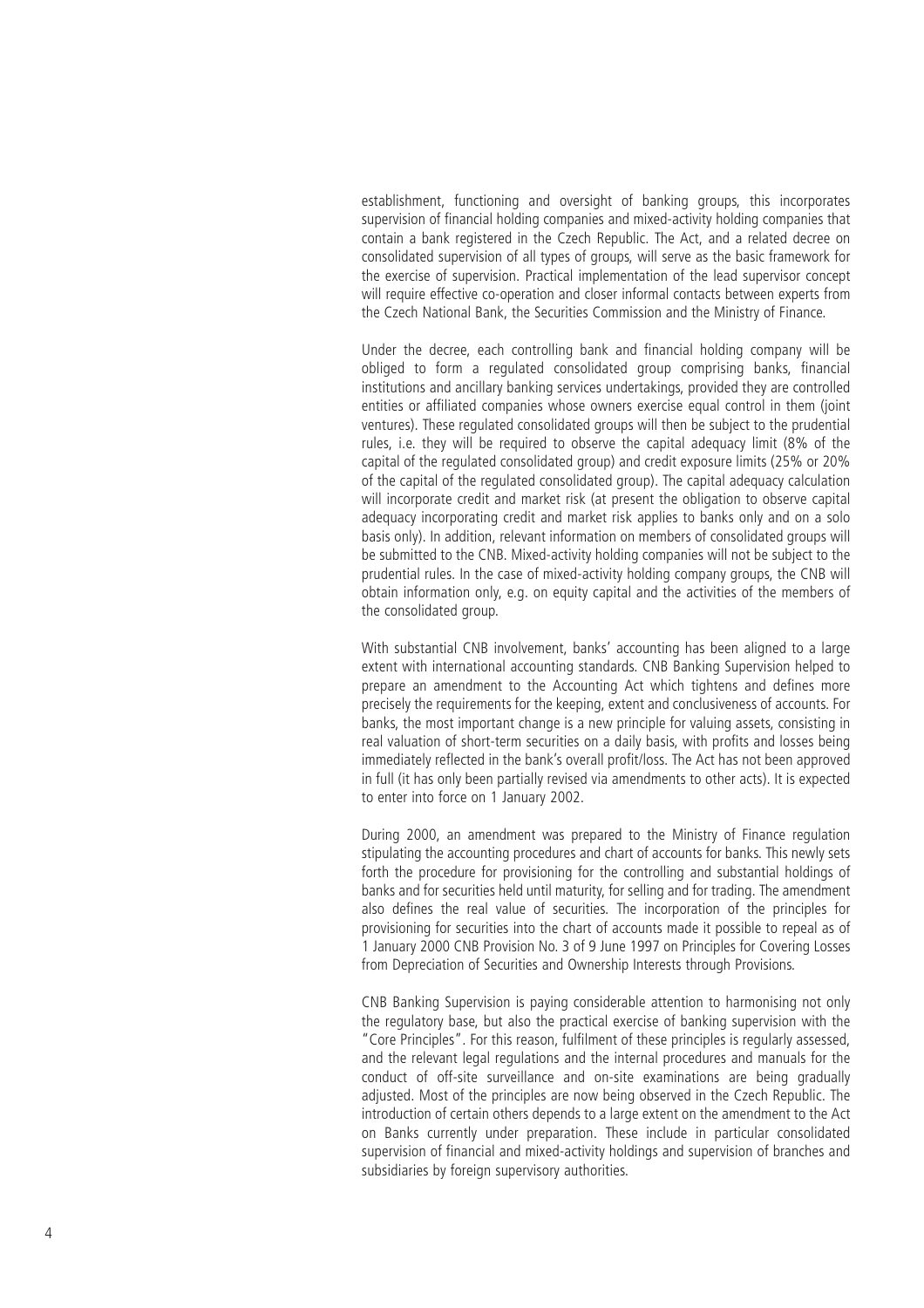# 1.2 THE EXERCISE OF BANKING SUPERVISION

Implementation of the Conception for the further development of banking supervision continued into 2000, concentrating chiefly on strengthening on-site inspection activities and on standardising the banking supervision procedures. Great attention was paid to drafting manuals regulating each area of banking supervision, with the assistance of partner supervisors from Germany and Greece under the Twinning programme. This programme also contributed to the training of banking supervision inspectors, particularly in the area of consolidated supervision and risk management.

As regards the structure of the banking sector, CNB Banking Supervision was instrumental in the privatisation of large banks (Česká spořitelna and Komerční banka). It was also responsible for assessing applications for bank mergers through sale of a business or part thereof (Erste Bank Sparkassen, Banka Haná and Investiční a Poštovní banka) and helped to prepare the restructuring of the transformation institutions Konsolidační banka Praha, Českomoravská záruční a rozvojová banka and Česká finanční.

The handling of the crisis in Investiční a Poštovní banka in the middle of the year generated considerable public interest in the activities of the supervisor. The CNB's activities in this matter are described in a document issued jointly by the CNB and the Ministry of Finance for the Czech Parliament. This document can be accessed on the CNB's website.

The case of Investiční a Poštovní banka showed that although long-term communication with the external auditors of banks and co-operation with the Chamber of Auditors are gradually making their outputs more applicable to supervisory activities, on-site inspections still play an irreplaceable role in identifying the real situation of banks. The focus of these inspections again in 2000 lay in comprehensive examinations.

# 1.2.1 OFF -SITE SURVEILLANCE

Off-site surveillance of banks is one of the two major elements of the exercise of banking supervision, the second being on-site examinations. Off-site surveillance is based on the analysis of information from prudential statements (inter alia monitoring of banks' compliance with the prudential rules and limits) and from informative visits, on-site examinations, auditors' reports and other information obtained either directly from the bank or from public sources. The basic outputs consist of monthly information (an early warning system indicating unusual changes in financial indicators) and regular quarterly analyses of banks' financial situations.

The financial analysis of banks involves evaluating indicators submitted generally monthly by banks in the form of statements and reports covering all their activities and focusing chiefly on prudential aspects of banking business. These data are entered into an automated information system producing standardised sets of fundamental indicators, comparisons of these indicators with those of other banks, changes relative to the previous period, etc.

Also part of off-site surveillance is the issuing of decisions and consents to banks pursuant to the Act on Banks. In addition to remedial measures to counter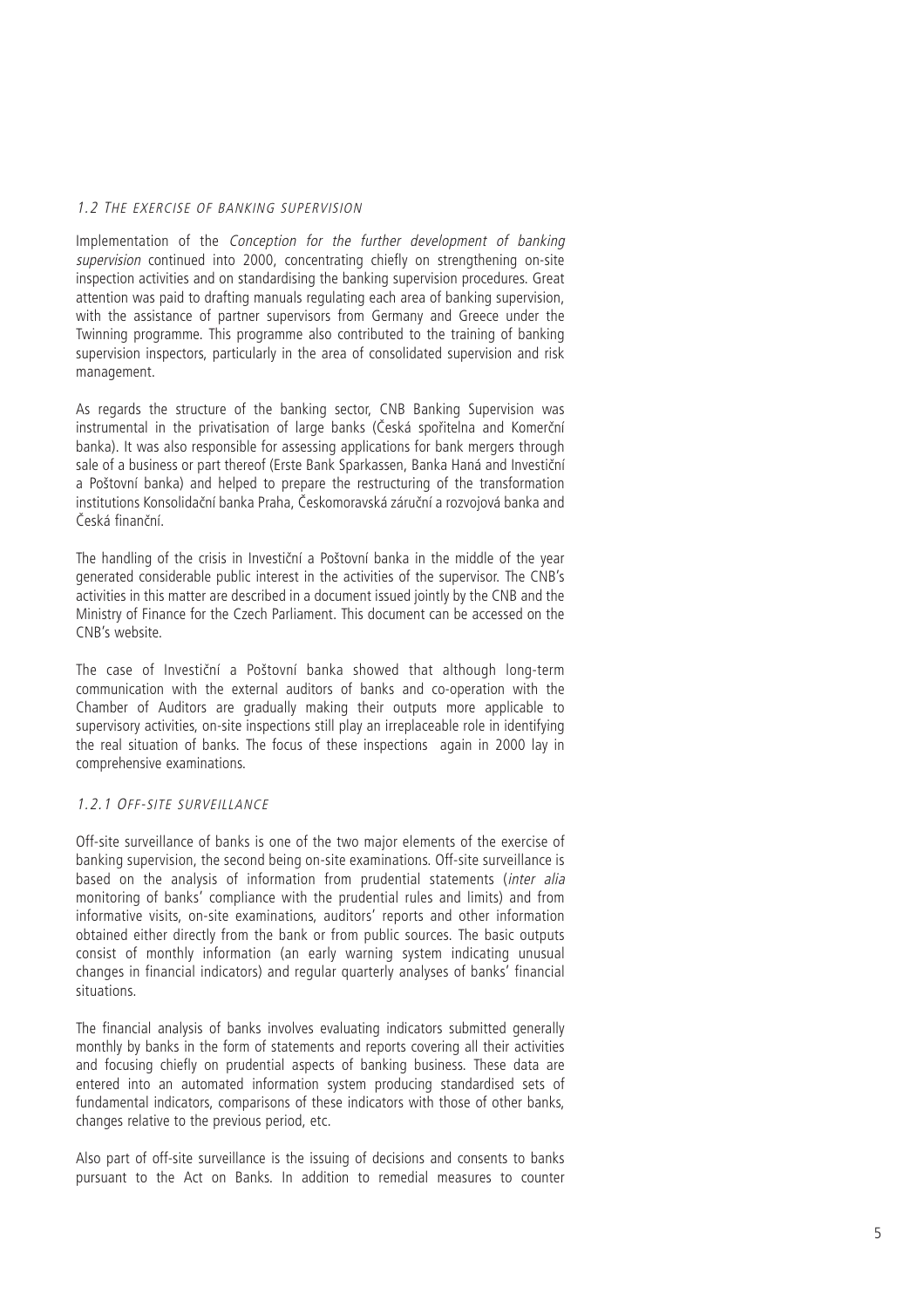shortcomings detected in a bank's activities, these include consent to acquisitions of holdings exceeding the limits set forth in Article 20 of the Act on Banks, changes in banking licences, approval of consolidated units, approval of external auditors and approval of shareholder structure prior to general meetings.

In 2000, CNB Banking Supervision issued a total of 21 administrative decisions, two of which involved sanctions and the remainder prior consents and changes in banking licences. Sanctions outside the framework of administrative proceedings were applied in 12 banks, most of them requiring the rectification of shortcomings.

Off-site surveillance also involves regular meetings with banks' external auditors. These meetings deal with methodological problems or with the auditors' findings at banks. If differences arise between the auditor and the supervisor in the assessment of the situation in a specific bank, meetings are convened to clarify the differences.

CNB Banking Supervision also expresses its opinion on persons nominated for management positions in banks. The professional ability and integrity of such persons is assessed using relevant documents and information acquired during the exercise of banking supervision or from inquiries with other regulators or state authorities. These assessments generally involve interviews with the candidates. During such interviews, each candidate has the opportunity to give his opinions and ideas regarding his activities in the bank. A total of 32 interviews were conducted in 2000.

Informative visits are an important instrument of off-site surveillance. Unlike on-site examinations, these are not effected under the State Inspection Act. The aim of the visits is to obtain specific and limited information, and their duration (mostly no longer than one week) and number of participants (usually two or three) corresponds to this aim. Informative visits are usually conducted by the director of the banking inspection division responsible for the bank or by the inspector assigned to the bank. The visits in 2000 focused chiefly on strategy and financial results, partial inspections of loan portfolios, functionality of control mechanisms, fulfilment of remedial measures and preparation of on-site examinations. Similarly, regular meetings took place with the senior management of banks. In 2000, at least one visit was carried out in each of 30 banks.

Off-site surveillance also deals to a limited extent with banks whose licences have been revoked and those in liquidation or bankruptcy. It is also responsible for assessing applications for registration of representations of foreign banks and financial institutions carrying on banking activities, and for keeping records of such representations in the Czech Republic.

The banking supervisor also deals with the problem of financial crime. This activity is the remit of the Nonstandard Activities Division, which is responsible for relations with the law enforcement authorities (drawing up opinions, preparing documents for rogatory letters, and instigating criminal proceedings in connection with the findings of the supervisor) and with the Ministry of Finance's Financial Analytical Office in the area of money laundering and sharing of information on new financial crime phenomena. Unlawful acceptance of deposits by non-banks is monitored as well. In 2000, three criminal proceedings were instituted and documents were prepared for 22 rogatory letters from law enforcement authorities.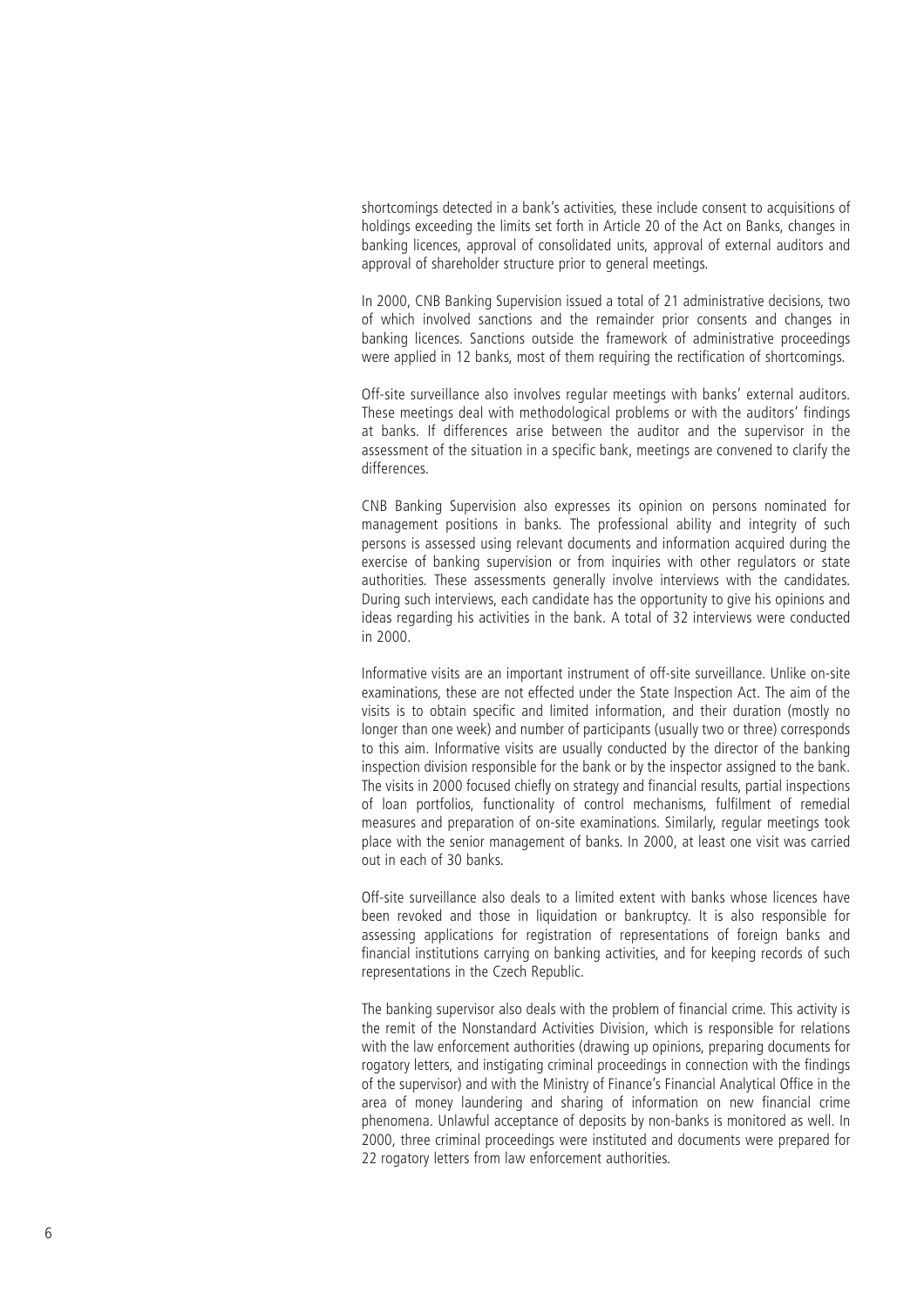# 1.2.2 O N -SITE EXAMINATIONS

On-site examinations are the second major element of the exercise of banking supervision. The aim of on-site examinations is to assess banks' risk management systems (particularly for credit and market risks), internal control systems and financial positions and to verify their reporting systems.

In the risk management system area, inspectors determine whether banks are identifying all the risks to which they are exposed; whether they have appropriate methods in place for measuring these risks; whether they monitor and evaluate the results of risk measurement; and whether they take the necessary corrective decisions in a timely fashion. As for internal control systems, their integrity and adequacy for the bank and its scope of banking activities are assessed. With respect to financial position, the assessment concentrates on systems for valuing bank assets, with the bank's procedures being verified on a selected sample of assets. The purpose of verifying reporting systems is to assess the truthfulness, correctness and reliability of these systems and thereby acquire information on the quality of the data submitted by banks to the supervisor.

The on-site examinations in 2000 were carried out in accordance with an annual plan based on a classification of banks by their importance for the banking sector and on the supervisors' capacities. Three complete inspection teams have been set up with a total complement of 18-24 people. On-site examinations take the form either of an in-depth examination focusing on all areas of the bank's activities or a partial examination focusing on a specific area of activity only. Eleven on-site examinations were carried out in 2000, nine of which were in-depth and two partial.

Owing to the gradual development of banking supervision and the shift in the focus of on-site examinations toward evaluation of the risk management systems in banks, it has become apparent that each member of staff should specialise in a specific type of risk. This need has been generated by the banks' increasingly complicated transactions, risk limitation systems and so on. For this reason, in addition to the inspection teams, specialised working groups started operation in 2000. These groups pool inspection team members by their specialisation – credit risks, market risks and internal control systems and internal auditing.

To conduct on-site examinations effectively it is also important to have a good methodology in place not only for the examination procedure itself, but also for preparing for it, for drawing up the final report and for assessing the bank's position with respect to the prudential rules and its financial position within the banking sector. This is why CNB Banking Supervision in 2000 continued working on a new methodology for organising inspections and for the individual specialised areas subject to in-depth on-site examinations. A first version of the methodology (manual) has been prepared. This includes:

- general procedures for on-site examinations,
- asset and liability management, focusing on the bank's financial management system,
- management of market risks and risks associated with trading on the financial market,
- the bank's lending activity,
- the internal control system.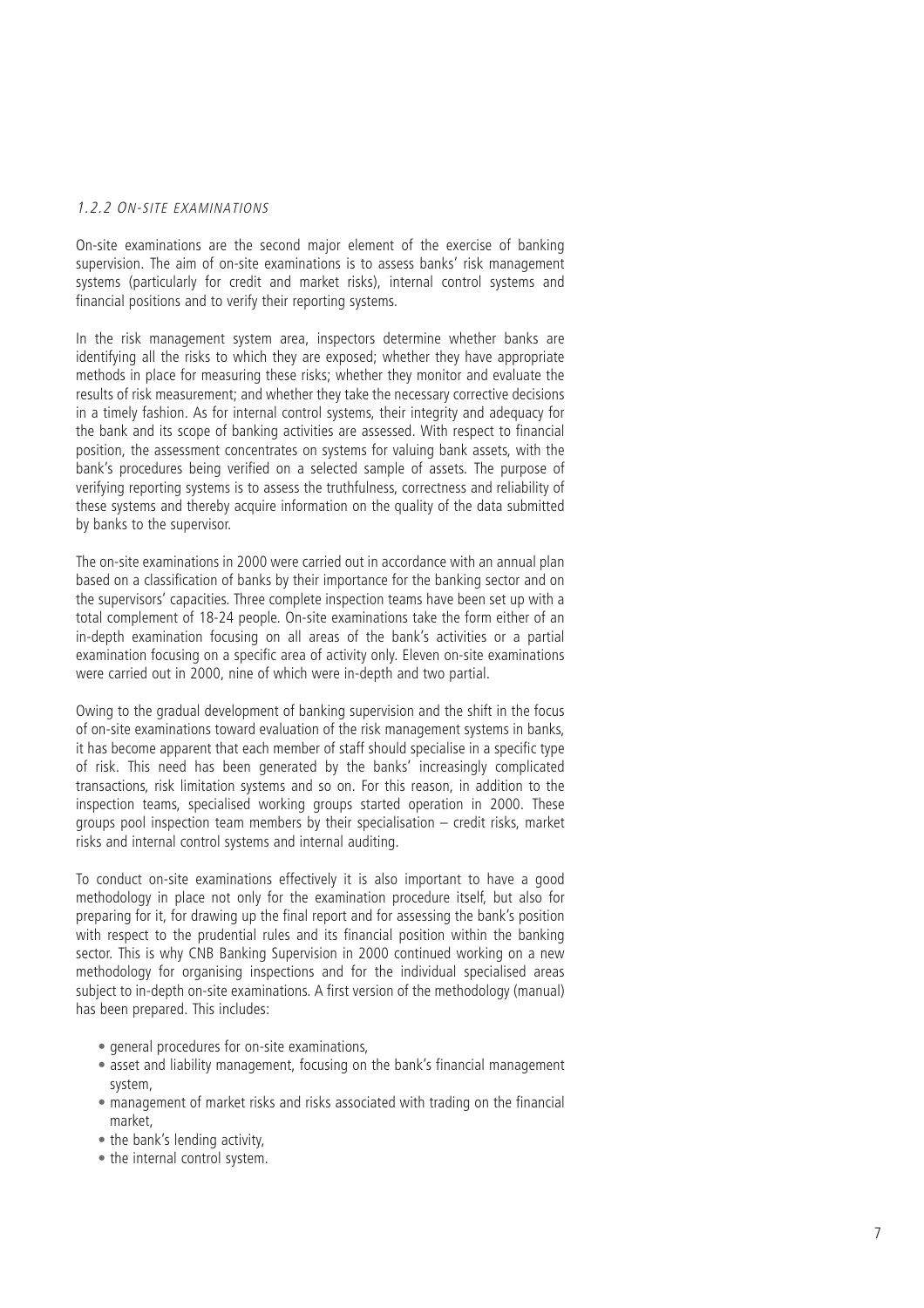### 2. INTERNATIONAL CO -OPERATION

CNB Banking Supervision's international relations take several forms. The most important are contacts regarding clarification of the prudential rules, as part of the harmonisation of those rules with European Community legislation. Closely linked with this is co-operation with the Basle Committee on Banking Supervision at the BIS, which is the most important authority for the future development and improvement of the regulations for banks. Owing to the considerable presence of foreign banks in the Czech banking sector, there is an increasing focus on bilateral co-operation with the home supervisors of banks having branches and subsidiaries in the Czech Republic. Co-operation with Central and Eastern European countries within the established regional group is also of great importance.

To harmonise its banking supervisory regulations, methods and procedures with EU practices, the Czech National Bank joined the EU Institution-Building Programme (twinning) at the end of 1999. This two-year project encompasses banking supervision and insurance and its main aim is to help align key areas of the Czech financial sector with the EU's legal standards and to make it more comprehensive, efficient and compliant with EU requirements. In the banking area, this project is being overseen by the German Federal Ministry of Finance in co-operation with the National Bank of Greece.

The part of the programme dealing with banking supervision has six basic components covering the main areas of bank oversight:

- market risk management,
- supervision on a consolidated basis,
- the setting of individual capital requirements commensurate with the bank's particular risk profile,
- analysis of the bank's financial standing,
- general methods for on-site examinations,
- specific on-site examination procedures (manuals) for individual areas, including information technology.

A detailed survey of sub-tasks and the deadlines for meeting them has been drawn up for each part of the programme. Specific fulfilment of the programme, consisting mainly in an assessment of the compliance of current Czech banking supervisory practices in each area with European practices, proceeded throughout 2000 and will continue into 2001. The main outcome of this programme will be proposals for changes to the legislation, methods and procedures to make them fully compatible with those applied in the EU while respecting certain national differences. The programme also includes training and internships for Czech supervisory staff to improve their ability to deal with the ever more complicated issues affecting the financial sector and its regulation. Two seminars took place in 2000: one on market risk, organised by the German side, and the other on supervision on a consolidated basis, organised by the Greek side.

At the end of 2000, the CNB also joined the IMF/World Bank Financial Sector Assessment Programme (FSAP). The aim of this project is to evaluate the overall strength and stability of the Czech financial sector. In the first phase, the joint IMF/WB mission concentrated on assessing the conformity of current Czech legislation and banking supervisory practices with the Core Principles for Effective Banking Supervision. The main objective of the programme is to define those areas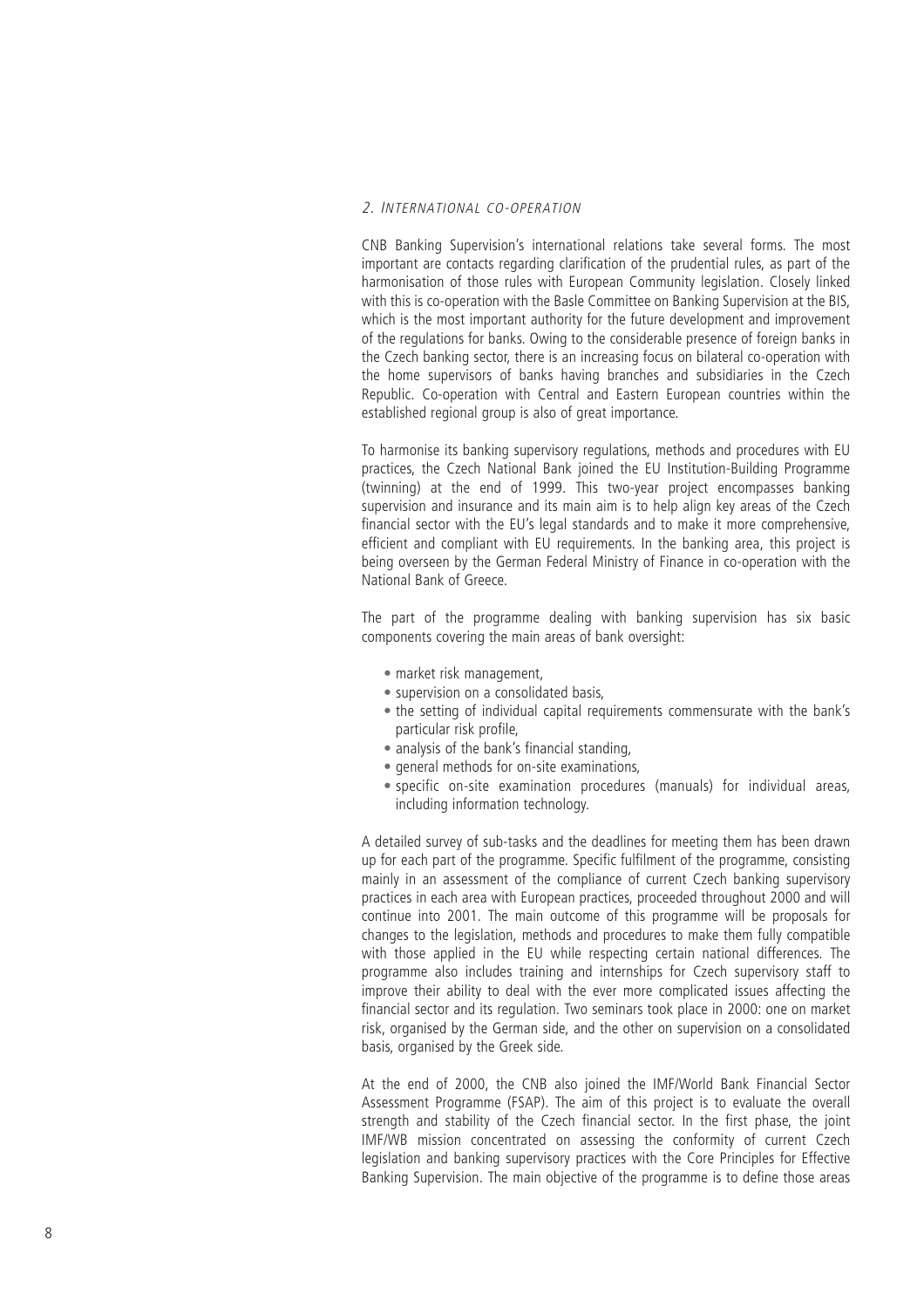which need to be further aligned with European law and international standards and to determine those areas which represent weak points for the long-term stability of individual banks and the banking sector as a whole.

The mission is also evaluating the functioning of other parts of the financial sector, in particular the capital market and the insurance system. It is also addressing the impact of general laws and decrees on the activities of the financial sector, for example from the point of view of the principles for effective functioning of bankruptcy and the systems for enforcement of creditors' rights. The results of this project will be known in June 2001.

The development of official bilateral contacts is at present being complicated by restrictions arising from the present wording of the Act on Banks, which prevents foreign banking supervisors from conducting on-site examinations in the Czech branches and subsidiaries established by their banks. The problem has been rectified in the draft amendment to the Act on Banks. This should open up room for closer cooperation with partner regulators based on memoranda of understanding.

Another important form of international co-operation is the participation of CNB banking supervisors in the activities of Basle Committee working groups. These groups focus on further improving the Core Principles. Great attention is being devoted to a new concept of capital adequacy (allowing, in particular, more accurate measurement of credit risk), to greater banking transparency, to electronic banking, etc. Through the Banking Association, CNB Banking Supervision has called on banks to express their opinion on the new capital adequacy concept and has organised discussions on specific themes.

# 3. C O -OPERATION WITH OTHER FINANCIAL MARKET REGULATORS AND PROFESSIONAL ORGANISATIONS

The establishment of the Securities Commission, together with the development of financial banking groups, led in 1998 to the signing of a tripartite co-operation agreement between the Czech National Bank, the Securities Commission and the Ministry of Finance. This laid the groundwork for systematic co-operation between all the regulators on the Czech financial market. In practical terms, this co-operation primarily involves sharing information on regulated entities in the areas of licensing procedures, new shareholders entering financial institutions, remedial measures and on-site examinations.

To enhance this co-operation, the CNB in 2000 initiated the formation of working groups consisting of representatives from each of the regulators. These groups deal with common aspects of regulating each type of financial institution, mainly with respect to the possible unification of regulatory methods and the expansion of the co-operation necessary for conducting consolidated supervision. Four working groups have been set up so far, dealing with consolidated supervision, conduct of supervision, disclosure of data and licensing.

CNB Banking Supervision maintains extensive contacts with the Banking Association, which groups all the banks operating in the Czech Republic. The management of CNB Banking Supervision meets at least once a year with Banking Association representatives so that both parties can inform each other about their planned activities for the year ahead. At a working level, the co-operation takes place mostly through committees formed by the Banking Association for individual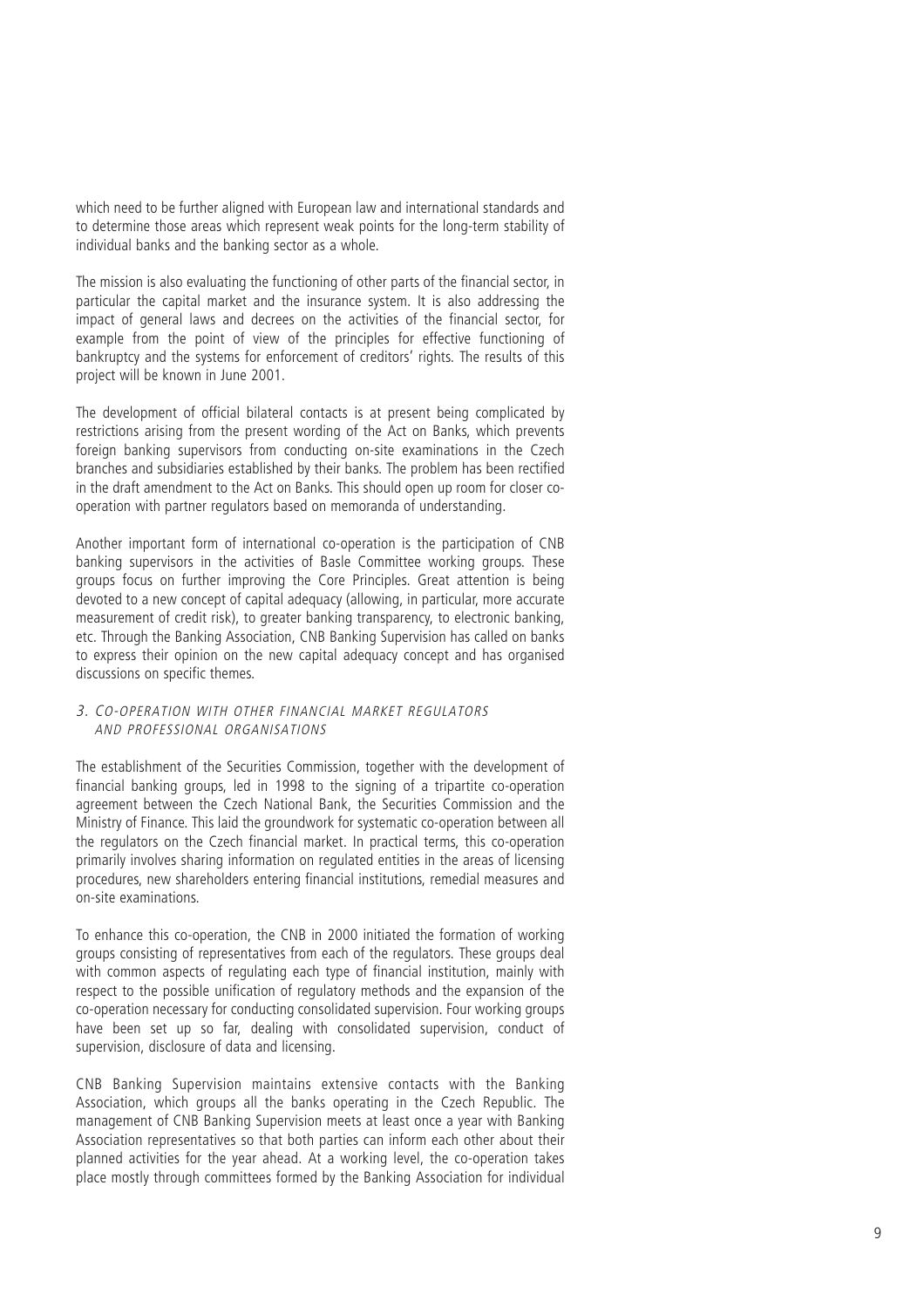areas of interest. In 1998-2000, consultations were held with its Accounting and Tax Committee on the draft amendment to the Accounting Act, accounting procedures and the incorporation of international standards into the Czech accounting system. Permanent contacts are maintained with the Internal Audit Committee, which prepared the Internal Audit Standard for Banks and later also an amendment to this standard. Likewise, closer links were forged with the Commission for Joint Projects as part of the project to set up the Central Register of Credits and with the Securities Commission as part of the fight against money laundering. Banks' comments on the drafts of the new prudential rules were also submitted through the Banking Association. The level of co-operation between the Banking Association and CNB Banking Supervision should improve further following the establishment of the new Committee for Bank Regulation within the Banking Association.

There was also good co-operation with the Chamber of Auditors of the Czech Republic and with auditing firms conducting audits in banks. Discussions on points of contention were held following the disclosure of banks' final accounts and auditors' reports. These were either bilateral (concerning general professional issues) or trilateral (to discuss the specific situation of a particular bank). Moreover, meetings were organised with the auditor and sometimes also with the bank to assess the "Bank Performance Report" describing and evaluating the bank's risk management and internal control systems. Following these meetings, certain problems – concerning in particular the auditor's role in evaluating risk management and internal control systems – were also discussed within the Chamber of Auditors' financial institutions audit group.

In addition to the discussions on specific banks, auditing firms gave presentations on the procedures they used when auditing banks. Besides providing a more detailed knowledge of the approach of individual auditing firms, these allowed auditors and supervisors to establish informal professional contacts and to reach agreement on numerous points of contention.

# 4. RELATIONS WITH THE PUBLIC

One of the basic tasks of CNB Banking Supervision is to strengthen public confidence in the banking system, which is a key prerequisite for stability of the system. A very important element in this respect is to provide more information on the main objectives, methods and procedures of CNB Banking Supervision, the scope of regulation of the banking sector and on developments within individual banks and in the banking sector as a whole.

As regards increasing the transparency of banking business, the CNB's 1998 provision on disclosure of information by banks was of great importance. This provision was amended in 2000 to include the obligation of each bank to disclose the structure of its banking group and give basic information on the entities constituting this group. Key information on the bank – such as its capital, shareholder structure, ownership interests in other entities, organisational structure, licensed activities, services provided – is now available at each branch. Moreover, banks are likewise obliged to disclose basic figures on their performance, including the basic composition of their assets, liabilities and off-balance-sheet items, key items of the profit and loss account, and basic ratios characterising their performance, efficiency and prudence. The data must be updated on a quarterly basis.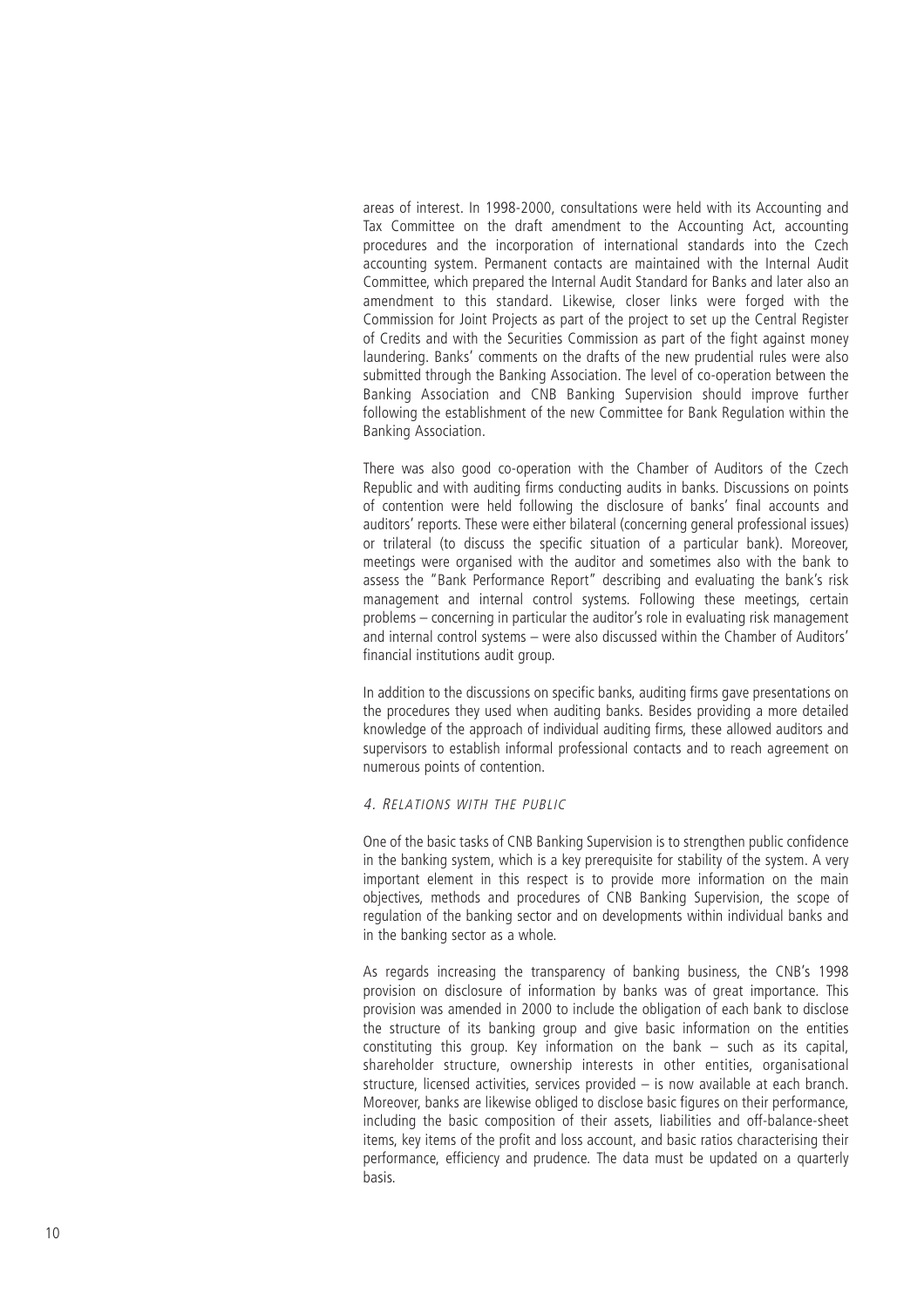In recent years, CNB Banking Supervision has been devoting much attention to disclosure of information to the public. The Internet has become the principal medium for presenting banking supervisory and banking sector issues (see www.cnb.cz – Banking supervision). The CNB website contains methodological documents – including all the CNB provisions currently in force – providing the public with detailed information on the scope of regulation of the banking sector. Also presented are other methodological documents, comparative analyses and draft recommendations of the Basle Committee on Banking Supervision for discussion by the banking community.

Much space is devoted to topical information about the state of the banking sector as a whole. Annual publications on the banking sector and banking supervision, and other aggregate documents assessing the banking sector, are released on a regular basis.

Regular quarterly publication of basic information on the situation in the banking sector started in 2000. This takes the form of six tables containing basic data on the number of banks, their asset and liability structure, observance of prudential limits, efficiency and profitability, credit classification and provisioning, etc. An updated list of banks, including basic identification and contact data and information on each bank's management and equity and the dates on which it was licensed and commenced activities, is disclosed each month. Information on fundamental measures taken against banks, in particular decisions to impose conservatorship or revoke licences, is published as soon as it becomes available.

# 5. TASKS FOR THE PERIOD AHEAD

The supervisory objectives for the period ahead follow on from the present activities and further develop the basic principles of effective regulation, exercise of banking supervision, co-operation with regulators and relations with the public. They are based on an assessment of fulfilment of the Core Principles, the recommendations of the FSAP mission and on the need for harmonisation with European directives, while simultaneously reflecting the specific conditions in the Czech Republic.

The main objectives of banking supervision – on which the specific tasks set out in the detailed annual banking supervisory plans are based – are as follows:

# • **to promote the sound development, market discipline and competitiveness of banks**

Through its activities CNB Banking Supervision promotes the sound development of the banking system. This means fostering a situation where:

- each bank is headed by a high-quality management team that is aware of the risks arising from banking activities and is able to measure and manage these risks;
- each bank has sufficient capital to cope with any losses arising without its clients being affected and has qualified staff who abide by the ethical rules of the bank;
- the management, activities and performance of the bank are transparent both to the regulator and to the public.

# • **to prevent systemic crises**

Only a stable banking system can efficiently allocate resources into the economy. Destabilisation of the system means serious disruptions to the economy and large financial losses. CNB Banking Supervision analyses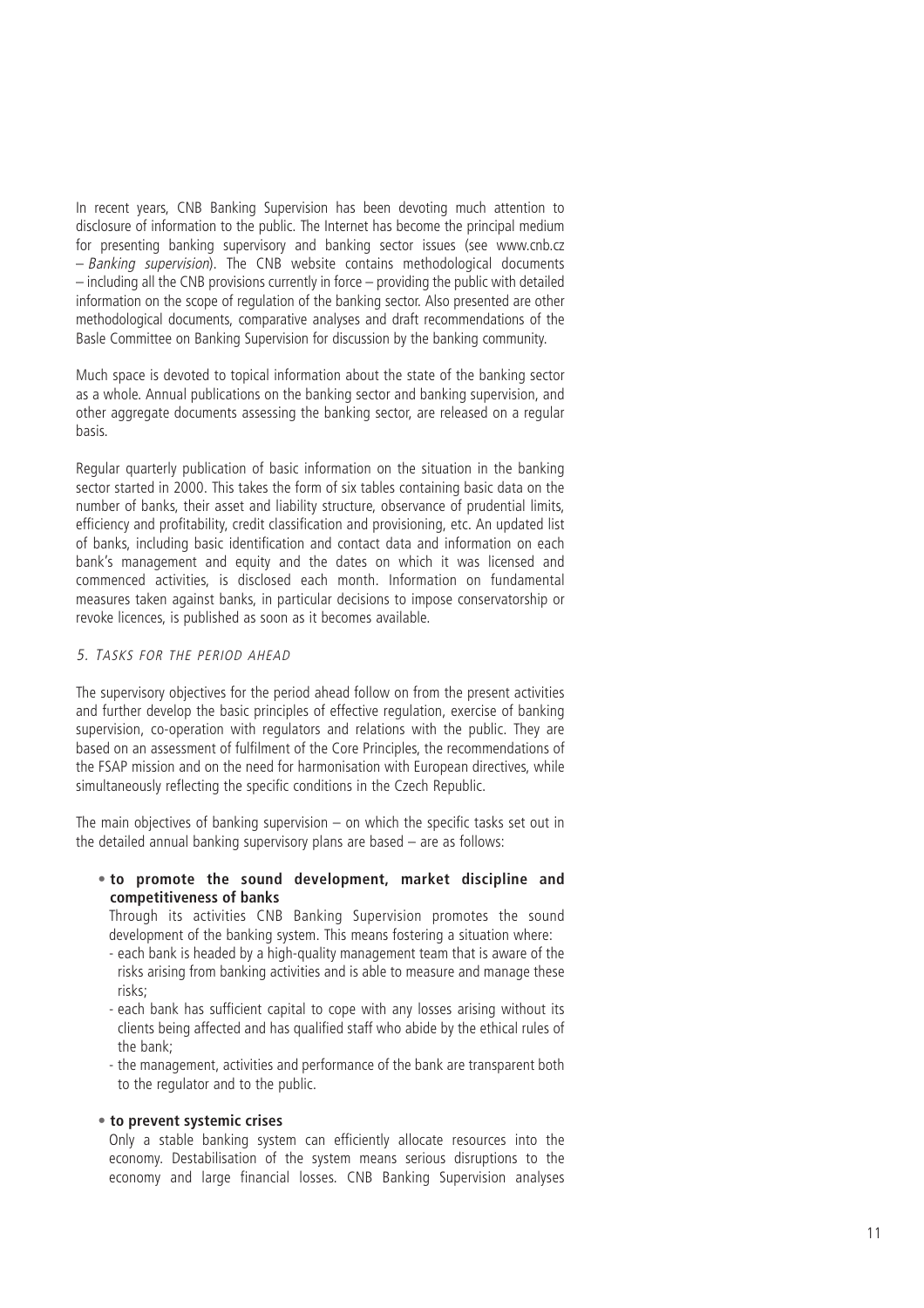developments in the banking sector, changes in the macroeconomic environment and trends in banking and regulation and reacts to these developments using its regulatory and supervisory tools.

# • **to boost public confidence in the banking system**

The public must be clearly and plainly informed about the financial situation and soundness of individual banks and of the banking sector as a whole. It must understand the responsibilities of the bank's management and shareholders and the role of the banking supervisor in the banking sector, as well as its realistic options for dealing with problems in banks.

# • **to protect the small clients of banks**

Most of banks' funds are deposited by the population. The role of the banking supervisor is to set rules limiting excessive risk-taking by banks and to systematically check banks' compliance with those rules. If, in spite of that, a bank becomes insolvent, there must exist a system ensuring reasonable compensation for its clients.

The tasks of CNB Banking Supervision are objectively determined by trends in the area of banking and financial services and by the development of prudential rules at international level. The financial market is becoming ever more sophisticated. The globalisation of financial markets requires the Czech Republic to integrate into international structures. The banking supervisor must react to new directions in banking regulation, changes in the banking sector and new trends in the conduct of banking supervision.

The new financial products (e.g. credit derivatives) and technologies (e.g. electronic banking) and new methods of risk measurement and management (e.g. the development of sophisticated risk measurement models) which are penetrating the Czech banking market need to be systematically studied and addressed with adequate prudential rules and supervisory methods.

The structure of the banking sector has changed radically. Undercapitalised banks have been cleared out of the sector, the privatisation of large banks is being completed, and a concentration process (bank mergers) is under way. The changes in shareholder structure in favour of foreign banks are generating positive changes in the management of banks. CNB Banking Supervision has to react to these developments and adjust the methods and instruments it uses in off-site surveillance and on-site examinations. The growing share of foreign banks on the Czech market (in the form of subsidiaries or branches) and the establishment of financial groups augurs the need to forge close ties with foreign and domestic regulators.

The implementation of EC legislation requires CNB Banking Supervision to address in detail not only the directives concerning the banking sector and its regulation, but also directives on more general matters (e.g. directives on companies, auditors and accounting standards) and directives on other segments of the financial market (insurance, the capital market, etc.). The European Commission has prepared a Financial Services Action Plan, under which it plans to issue a series of new and amended banking sector directives by the end of 2001. CNB Banking Supervision will have to respond to these.

Market globalisation and the establishment of multinational financial groups with a wide spectrum of activities is leading to closer co-operation between regulators and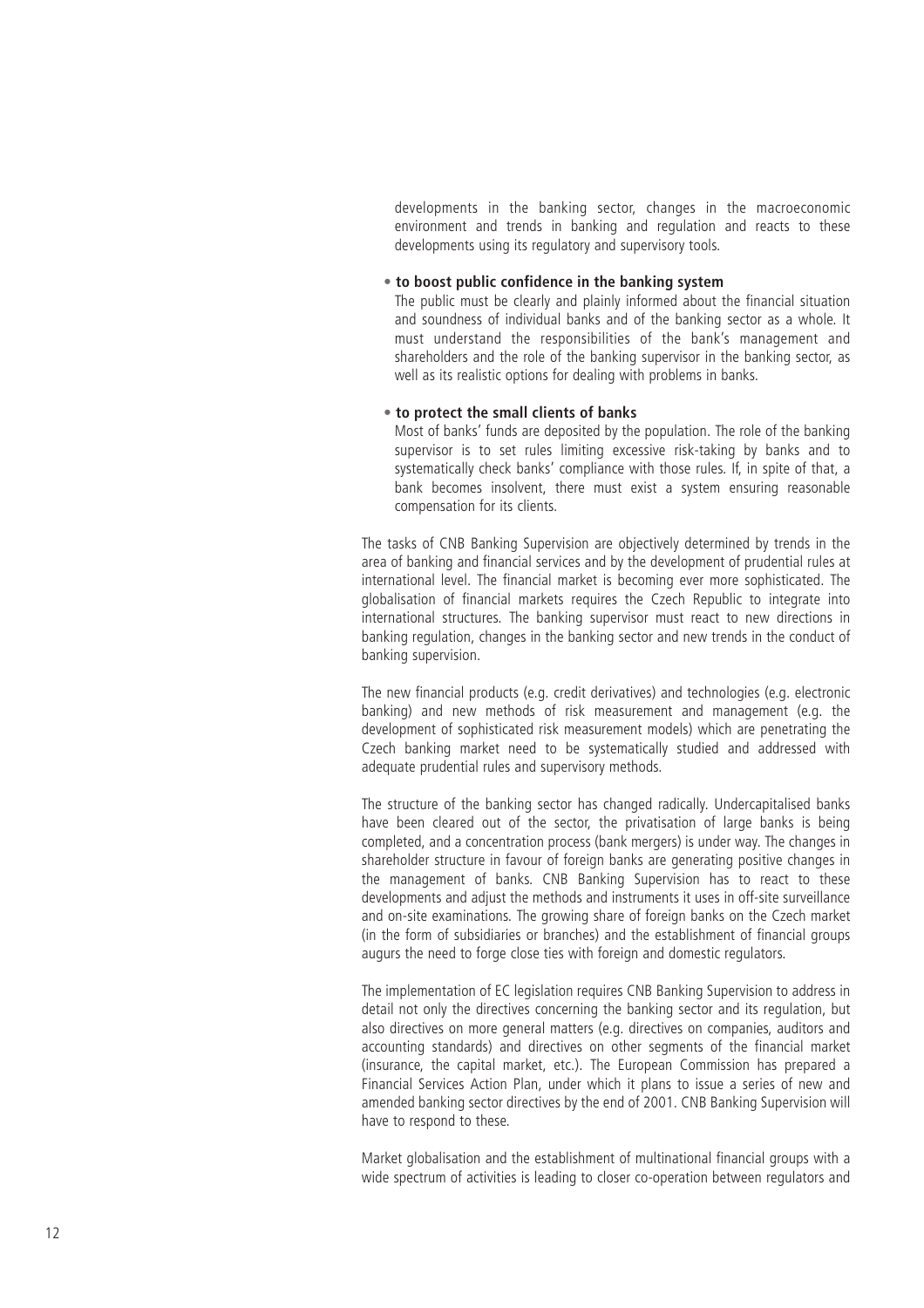efforts by international institutions to monitor and govern regulation and oversight in a unified manner. CNB Banking Supervision is currently actively involved in BIS working groups (the New Capital Accord Working Group and the Core Principles Liaison Group). Likewise it is contributing comments on the numerous and increasingly sophisticated consultative documents in the areas of prudential business, banking sector stability, accounting, disclosure of information and so on. This cooperation on the one hand provides a great opportunity for Czech supervisors and on the other hand represents an obligation to prepare high-quality opinions and recommendations that incorporate their own experience.

All this is reflected in the specific tasks set by CNB Banking Supervision for the near future. Once these tasks are completed, the regulation of the Czech banking sector should be at the level customary in advanced countries. This will lead to further banking sector consolidation and stabilisation. The specific tasks involve:

- 1. completing a comprehensive regulatory framework for banks and consolidated groups containing banks that will steer them towards prudential business but at the same time will not curb fair competition. This framework must be clear and transparent, meet the criteria of EC directives and Basle Committee recommendations, and be in line with best international practices;
- 2. systematically monitoring and studying the latest world trends in banking and regulation and analysing their possible implementation in the Czech Republic; and actively engaging in co-operation with international institutions in the supervision of banking and financial markets;
- 3. exercising high-quality, highly professional supervision of banks and consolidated groups containing banks, harmonised with international standards and based in principle on the particular risk profile of each bank or consolidated group. The conduct of supervision will be monitored and its effectiveness assessed;
- 4. developing an effective system of communication and co-operation with other domestic and foreign regulators as part of the establishment of supervision on a consolidated basis; and, in co-operation with other regulators in the Czech Republic (the Securities Commission and the Ministry of Finance), gradually standardising the rules for regulated entities and the procedures and methods used in supervising them;
- 5. further increasing the transparency of supervision of the banking sector, this being one of the key prerequisites for proper public understanding of the banking supervisor's function and a means of strengthening market discipline in the banking sector.

In meeting these objectives, CNB Banking Supervision will consistently monitor the harmonisation of bank regulation with international practices. This, however, must not hamper the development of banking in the Czech Republic. The regulation of banking business and the exercise of banking supervision must react immediately to the dynamic development of banking products and technology and keep pace with the development of EU regulations and Basle Committee recommendations. Focusing on the main risks of banking business should help foster consolidation and stabilisation of the banking sector in the Czech Republic. This can be achieved only through a quick, efficient and transparent response of the supervisor to the situation in banks and through open co-operation with banks and other domestic and foreign regulators.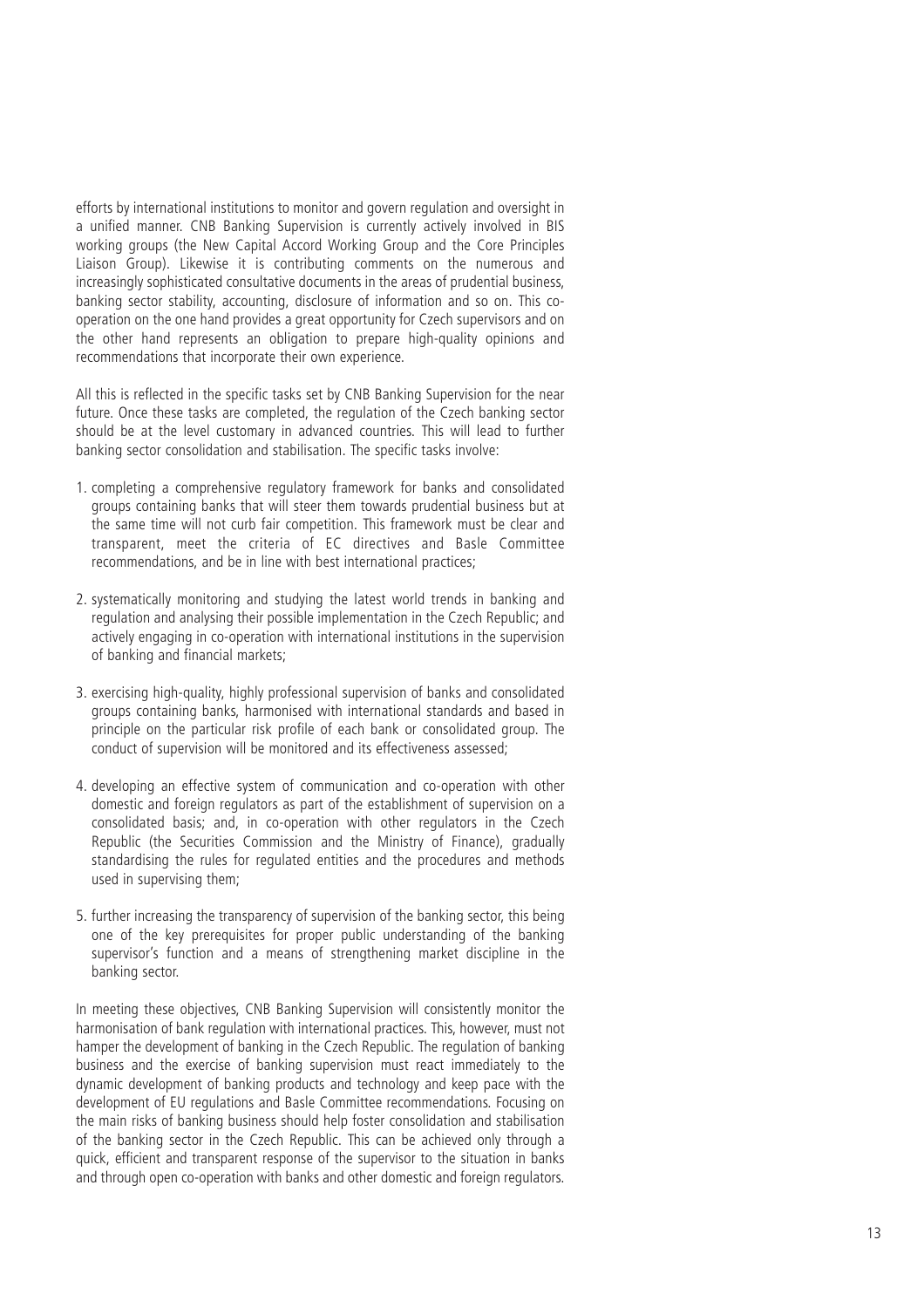# 6. CENTRAL REGISTER OF CREDITS

Credit risk is one of the most significant risks of banking business in every nation. In the Czech Republic, owing to the prevalence of activities in this area and the still not fully developed market environment, this risk is of particular importance. An inability to manage credit risk has been the main cause of the closures of banks, most of them small ones, over the past few years. Reducing credit risk undoubtedly fosters banking sector stability.

One of the ways of reducing credit risk is to raise banks' awareness of the credit exposure of potential clients and their record of payment discipline, financial situation and so on. For this purpose, many countries have a central register of credits allowing banks to acquire this essential information and thereby helping to improve decision-making in banks. In the Czech Republic, however, despite the creation of the legal preconditions for this in the 1998 amendment to the Act on Banks, the banking community has not initiated the setting up of a comprehensive credit register containing information on businesses. For this reason, the CNB has decided – further to one of its primary objectives, namely seeing to the stability of the banking sector – to get involved in this area and to operate a central register of credits giving banks rapid access to information on the credit exposure of existing and potential clients and facilitating decision-making during the lending process itself.

Work on establishing the central register of business credits started in June 2000. The preparations are proceeding in close co-operation with the Banking Association and the individual banks which this register is to serve. Banks are thus able to actively influence the content of the register and therefore also the range of information that will be available in the future.

The central register of credits is being set up as complete, i.e. all banks and foreign bank branches with a banking licence will be obliged to contribute to it. The basic data will be collected monthly. Banks will provide data from their records on all their receivables, regardless of size, from all legal entities and entrepreneurs, be they Czech or foreign. Included will be all receivables involving credit risk, i.e. not only credits themselves, but also credit commitments, guarantees, letters of credit, avals and the like. Banks and foreign bank branches will be responsible for the correctness of the data provided. The CNB will act as operator, i.e. it will be responsible for the processing accuracy and timeliness of the data submitted.

The exclusive users of the register will be banks and foreign bank branches; other entities will not have access to the database. Each month, every bank will receive standard outputs containing information on the total credit exposure of each of its clients in the entire Czech banking sector broken down by type of receivable. A wide range of input data will be fed back to banks. The overall exposure of each client will be broken down into credit line, original amount of each receivable, net balance, past-due amount divided into principal and interest, maximum number of days in arrears, types of collateral applied, currency, purpose of the credit, and sector. At any time during the month every bank will be able to inquire on-line about the credit exposure of a potential client with whom it is negotiating the provision of a loan.

Each bank will be able to choose one of two ways of communicating with the register, depending on which best suits its size, the extent of the data it submits, the degree of automation of its internal processes, the number of changes in the data in individual periods, etc. Access to the register will be possible either interactively using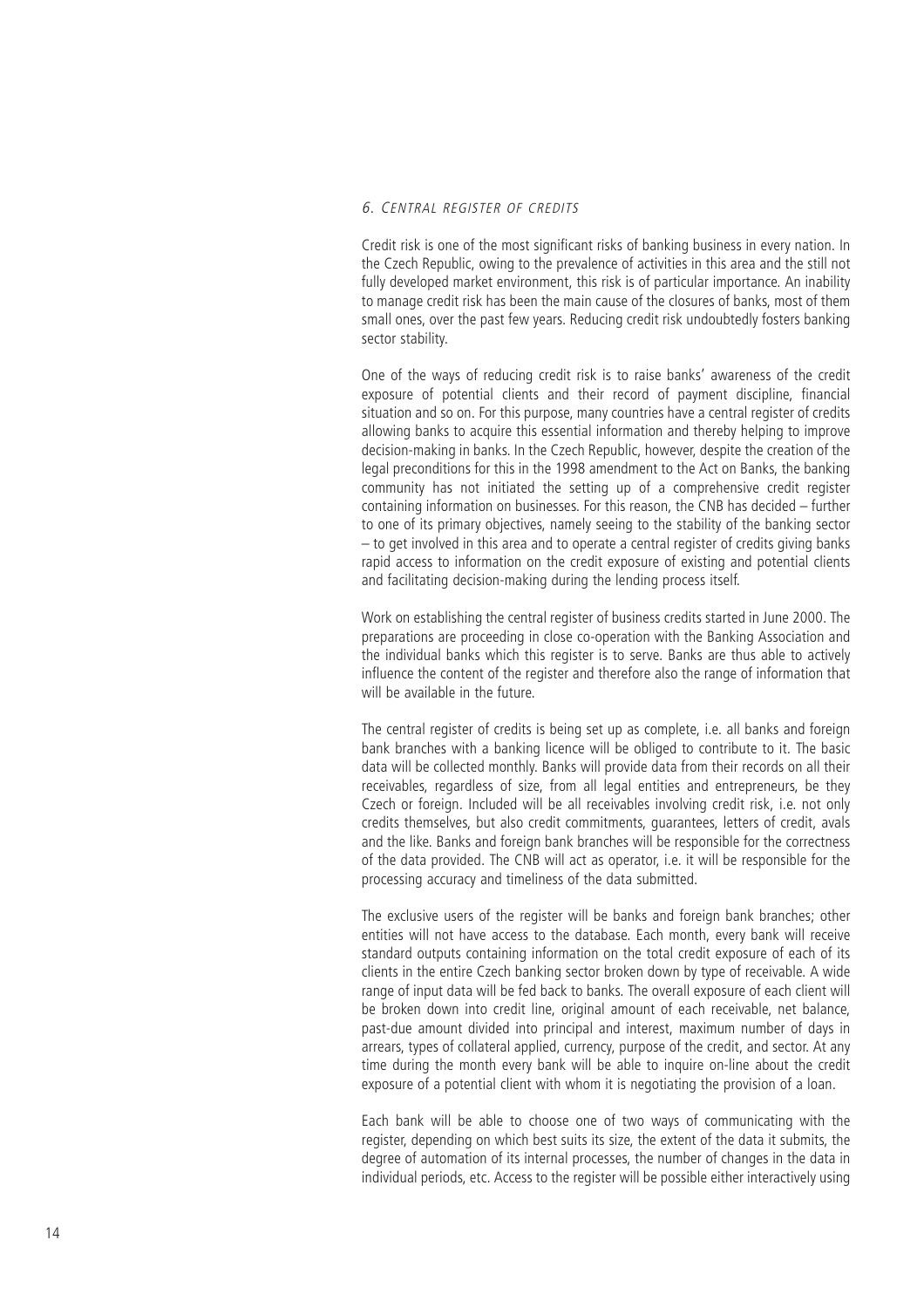forms or via batch files. The bank will communicate with the register at least once a month, submitting monthly updates and downloading standard output sets. Inquiries about new clients and any revisions of submitted data and detection and correction of discrepancies in client identification codes within the banking sector will take place on an ongoing basis.

Setting up such a register is no easy task. It requires thorough preparation on the part of banks, too, as client and receivable IDs and characteristics will to a large extent have to be unified to enable automated processing. This task, together with the project to set up the register's information system itself, will take at least a year. The register is therefore expected to go live at the end of 2001. However, the launch is conditional on the creation of the necessary legal framework for providing data to banks, which is contained in an amendment to the Act on Banks.

The credit register is being built as an open system, meaning that it will be possible to add other elements in the future based in particular on banks' requirements. This will include the possibility not only to monitor other characteristics of particular receivables, but also to expand the system to include other types of exposure (e.g. securities), monitoring of groups of connected debtors, use of data for statistical purposes and so on.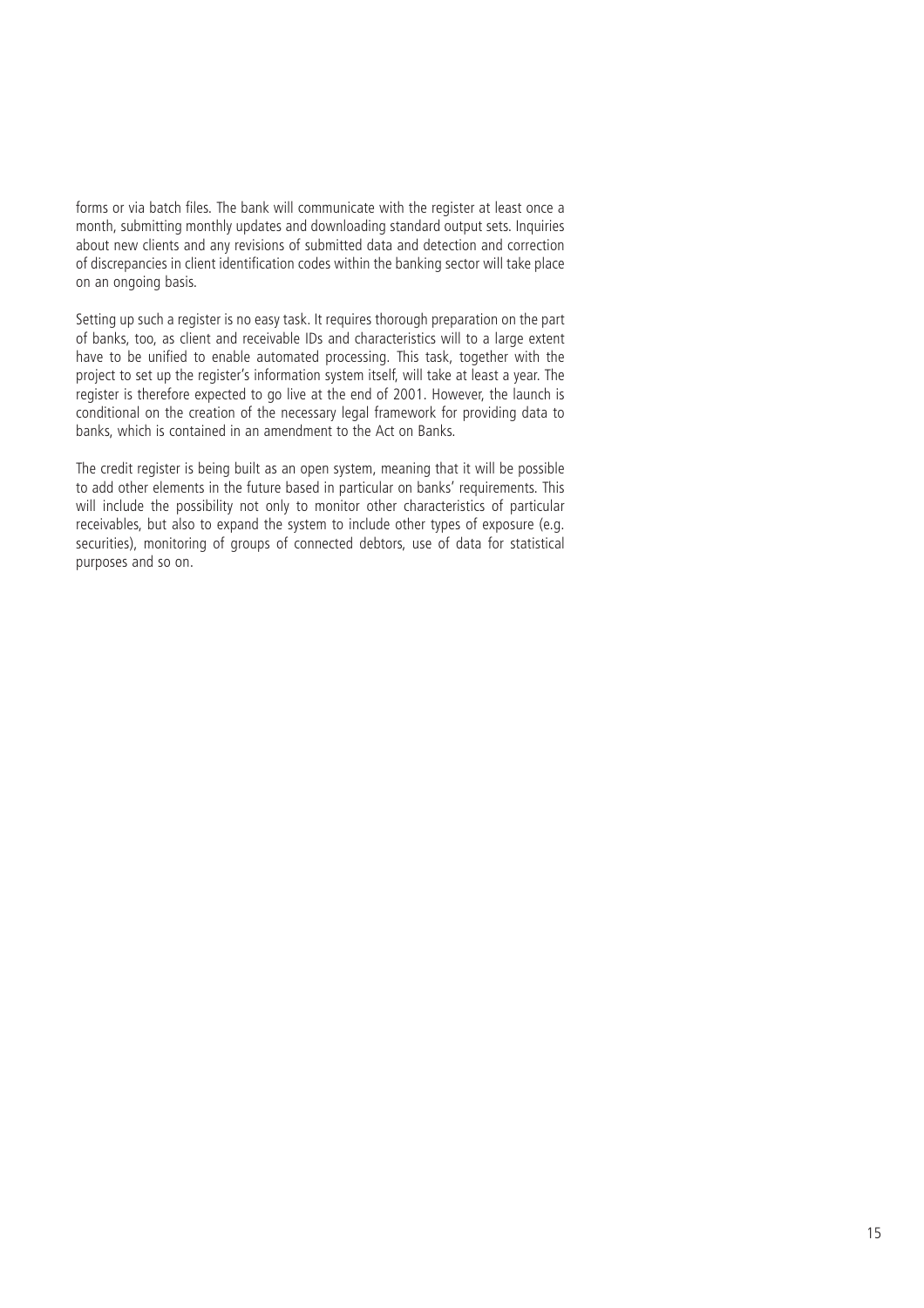# 1. THE ECONOMIC AND LEGAL ENVIRONMENT IN 2000

The banking sector is strongly affected by the economic and legal environment in which it operates, and particularly by the real economy and the legislative framework. In 2000, the economy began to recover as expected, and this recovery fed through into the banking sector. The positive developments included continuing growth in the total assets of banks, a modest rise in the volume of net credits provided, relatively stable growth in the volume of deposits received, and improving indicators of the quality of banking business (a declining share of classified credits, growing capital of banks, etc). All this, together with ongoing privatisation, is encouraging further consolidation of the banking sector.

Gross domestic product rose by 3.1% after a three-year decline, amounting to CZK 1,433.8 billion at constant prices as of 31 December 2000. GDP rose throughout the year. The recovery was characterised by mixed developments in the individual components of demand. As of 31 December 2000, the volume of gross credits granted by the banking sector represented 74.9% of GDP, which, despite a downward trend in this ratio, means the banking sector has a very significant position in the overall economy. Consequently, its stability is one of the main priorities for the Czech economy.

The growing but generally low inflation rate of 3.9% allowed the current level of basic interest rates to be maintained. The annual headline inflation rate gradually rose during the year, but in 2000 Q4 this trend halted and inflation fell slightly. Net inflation developed similarly. In December 2000, annual net inflation was slightly below the lower boundary of the end-2000 inflation target. The discount rate remained at 5% throughout the year and the Lombard rate stayed at 7.5%. Interest rates hit a low in May 2000 then gradually increased in all financial market segments. The main factor underlying this trend was financial market expectations regarding economic growth and higher inflation. The trend in financial market rates did not pass through into client (credit and deposit) interest rates, which were flat or slightly falling throughout the period.

The koruna's exchange rate appreciated throughout most of 2000, mainly because of continuing inflow of foreign capital into the Czech economy. Nevertheless, the koruna's exchange rates against the euro and the dollar saw mixed developments during the course of 2000. From CZK 36.13 to the euro at the end of 1999, the koruna strengthened to CZK 35.09 to the euro as of 31 December 2000. The koruna's exchange rate against the US currency weakened from CZK 35.98 to CZK 37.81 to the dollar in the same period. To prevent undesirable appreciation and destabilising volatility of the exchange rate, the CNB in co-operation with the Government opened a special privatisation account for depositing foreign exchange acquired from the sale of state property to foreign investors.

The developments on the labour market confirmed the longer-term trend of a diminishing imbalance between demand for and supply of labour. The unemployment rate fell from 9.4% at the end of 1999 to 8.8% as of 31 December 2000. Adjusted for the usual seasonal fluctuations, the unemployment rate declined gradually throughout the year. At the whole-economy level, labour productivity growth outpaced real wage growth. Total year-on-year growth in average nominal wages reached 6.6% and real wage growth 2.6% at the end of 2000.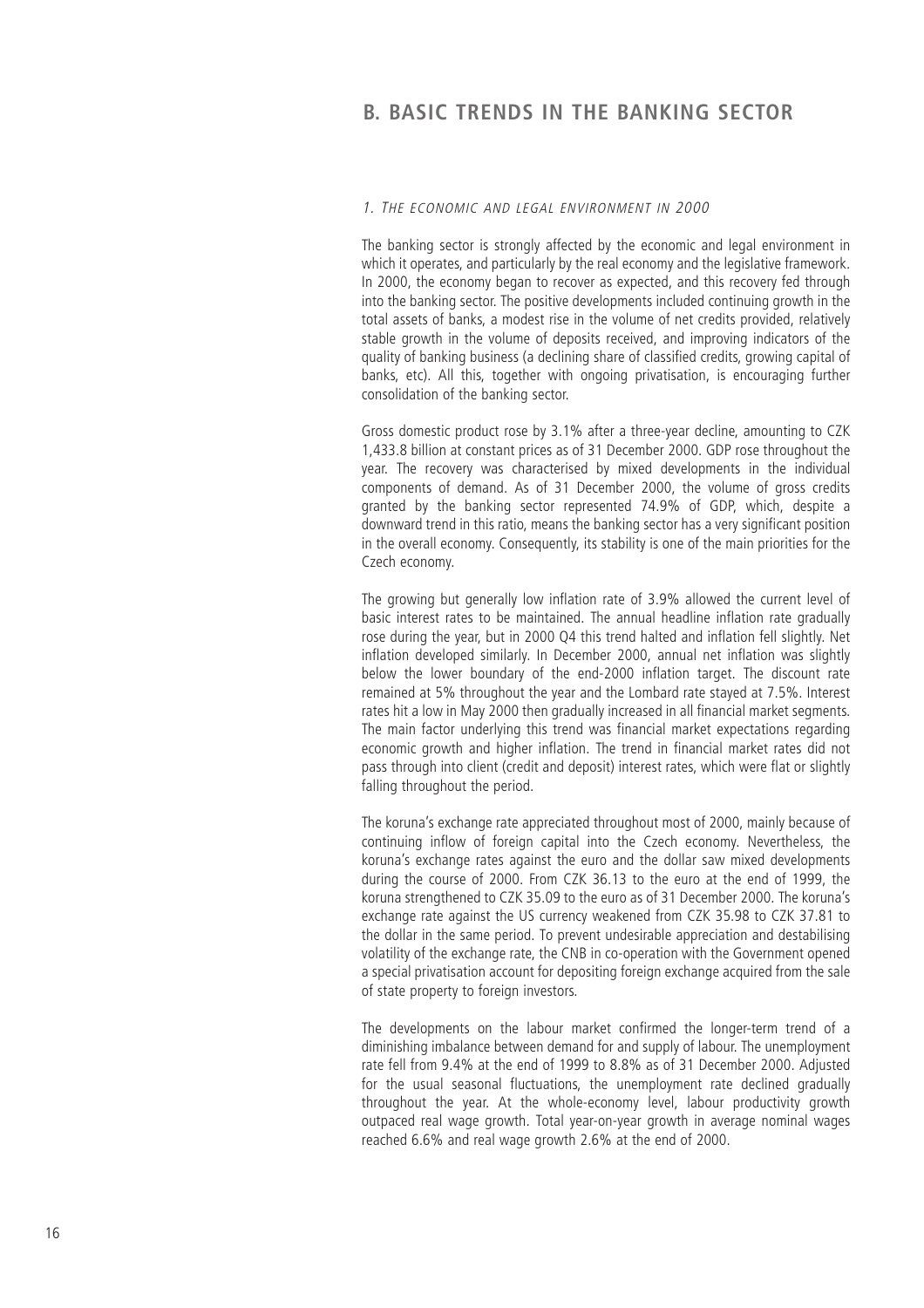In 2000, the Czech Republic's balance of payments recorded widening trade and current account deficits. The current account deficit ended the year at CZK 91.4 billion. This was generated mainly by an exogenous cost shock in the form of high prices of imported energy raw materials, and  $-$  to only a smaller extent  $-$  by strengthening demand factors in the second half of the year. The current account deficit was covered by massive inflow of foreign capital, chiefly in the form of foreign direct investment and drawings on credits by the corporate sector. The financial account surplus rose by CZK 23 billion to CZK 129.6 billion.

As for the legal framework affecting banking activities, first mention should go to the new acts and amendments to existing acts aimed at improving the position of creditors in the area of debt recovery. In 2000, a new act on public auctions took effect. This should be of key significance for banks with regard to out-of-court enforcement of collateral. Also issued were comprehensive amendments to the Civil Code, Commercial Code and Civil Procedure Code, which, with effect from 1 January 2001, *inter alia* substantially changed the treatment of lien in the Czech Republic. The amendment to the Civil Code, in line with the requirements of European law, also abolished the possibility of opening new anonymous deposit books and other forms of deposits. The issue of enforceability and repayment of receivables is also addressed in several amendments to the Bankruptcy and Settlement Act adopted in 2000 and in the new Act on Judicial Executors and Executory Activities (the Executory Code, which entered into force on 1 May 2001). The amended Bankruptcy and Settlement Act now recognises the position of creditors of subordinated debts in the repartition behind other "unsubordinated" creditors. However, it limits the claims of separate (secured) creditors of a bankrupt, most of which are banks, to just 70% of their pro rata proceeds from realisation of the security.

A fundamental amendment to the Act on Banks intended to ensure full harmonisation of Czech banking legislation with European law was rejected by the Czech Parliament in 2000. This was not on the grounds of reservations about the act's "pro-European" content, but due to disagreement among legislators over whether, and how, to expand the deposit insurance scheme to include the clients of certain banks that are already bankrupt. An almost identical draft "harmonisation" amendment, which should *inter alia* allow comprehensive supervision of banks on a consolidated basis, will therefore have to be debated this year.

In August 2000, a comprehensive amendment to the anti-money laundering act entered into force. This should bring Czech law into harmony with the European requirements for prevention of money laundering.

In the area of accounting, the Czech National Bank and Ministry of Finance are jointly harmonising the Czech accounting regulations with International Accounting Standards (IAS). Significant recent changes have concerned the book-keeping of financial instruments (e.g. derivatives) and  $-$  in the near future  $-$  securities. However, harmonisation with IAS is to a large extent limited by the current accounting act. For example, the provisions regarding valuation of property and receivables do not permit real value to be implemented into the Czech procedures. The addressing of these problems has been put back by the Czech Parliament's failure to approve an amendment to the accounting act in 2000. A new act on auditors adopted in 2000 sets forth, in addition to higher qualitative requirements for auditing services and the providers of those services, the duty of the auditor to notify the supervisory body without delay of any relevant shortcomings detected in the entity being audited (i.e. banks or entities in which a bank has a share of 20% or more).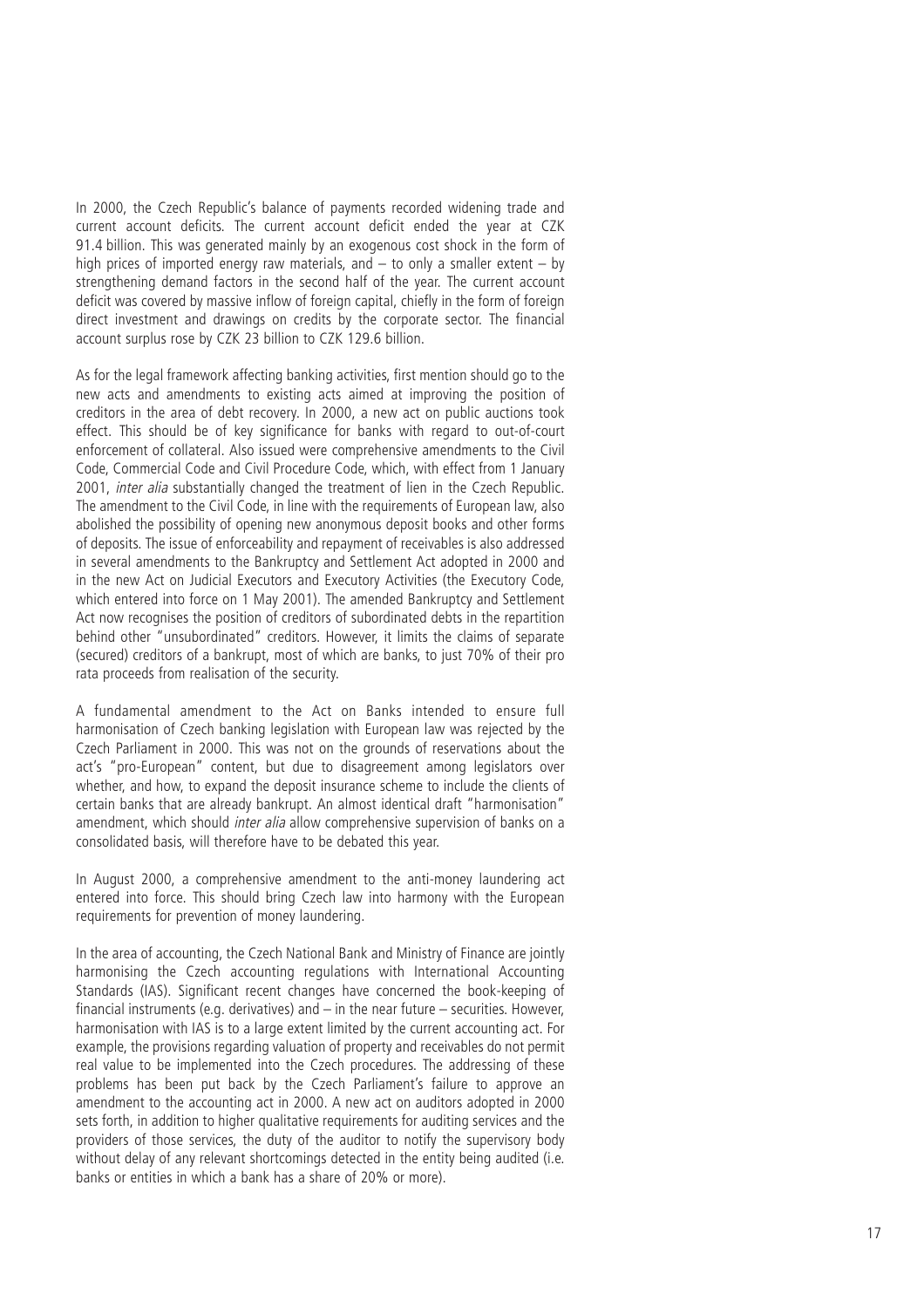This brief summary of the most important legal changes affecting the activities of banks would not be complete without mentioning the amendment to the Securities Act. This amendment, effective 1 January 2001, in addition to other changes in the capital market area, expands expands the powers of the Czech Securities Commission in supervising the activities of securities traders (including those that are banks). This means that banks are in many respects now supervised simultaneously by the Czech National Bank and by the Securities Commission (e.g. with regard to licensing and to acquisitions of qualifying holdings in a bank).

# 2. THE STRUCTURE OF THE BANKING SECTOR IN THE CZECH REPUBLIC

### 2.1 NUMBER OF BANKS

(for banks with licences as of the given date)

The Czech banking sector consists almost solely of banks having the form of jointstock companies. The exception is Konsolidační banka, which as of 31 December 2000 was the only "state financial institution". Konsolidační banka, which administers the lower-quality assets of the corporate and banking sectors and carries on certain other specific activities, will cease operations on 31 August 2001. Most of its business will be transferred to its legal successor Česká konsolidační agentura (Czech Consolidation Agency).

As of 31 December 2000, the Czech banking sector was made up of 40 banks and foreign bank branches. The number of banks has been gradually declining since 1995. Up until 1999 licences had been revoked mainly because of the poor financial situation of the banks in question, whereas the decline in 2000 was primarily due to bank mergers. The number of banks fell by two during 2000 as a result of the merger of Erste Bank Sparkassen (CR) and Česká spořitelna on 30 September 2000. On 1 December 2000, Banka Haná – which sold most of its activities to Investiční a Poštovní banka in 1998 and had carried on only minimal activities in the subsequent two years – announced that it was terminating its activities in the banking area.

As regards the number of banks, the biggest group as of 31 December 2000 was that of medium-sized banks, with 11 banks, followed by 10 foreign bank branches. The former Investiční a Poštovní banka (now IP banka) was transferred from the large banks group to the group of banks under conservatorship. During June 2000, Investiční a Poštovní banka fell into an acute liquidity crisis – brought on chiefly by a sharp and extensive decline in its primary deposits – and found itself in serious solvency difficulties. Because of the unwillingness of the bank's management to propose and pursue effective measures to overcome this crisis and deal with its causes, and of shareholders to adopt and implement them, coupled with the bank's systemic importance for banking sector stability, the CNB decided to impose conservatorship upon the bank on 16 June 2000. After evaluating the overall condition of the bank's finances and acquiring prior consent from the Czech National Bank, the conservator concluded an agreement to sell Investiční a Poštovní banka to Československá obchodní banka (ČSOB). On the basis of this agreement, almost all its assets, plus corresponding funds, were transferred to ČSOB.

The sharp decline in the number of small banks is associated with revocation of the banking licences of poorly performing banks, which belonged exclusively to this group, and with the development of foreign banks, which have gradually shifted to the medium-sized banks group. Of the 63 banking licences granted since 1989, a total of 23 have been terminated, 17 of them because of poor financial condition and

NUMBER OF BANKS for banks carrying on activities for clients as of 31 December of the given year

**TABLE 1** 

|                             | 1995     | 1996 | 1997 | 1998 | 1999 | 2000 |
|-----------------------------|----------|------|------|------|------|------|
| Banks, total                | 55       | 53   | 50   | 45   | 42   | 40   |
| of which                    |          |      |      |      |      |      |
| large banks                 | 5        | 5    | 5    | 5    | 5    |      |
| medium-sized banks          | 10       | 9    | 13   | 12   | 12   |      |
| small banks                 | 24       | 19   | 13   | 12   | 9    | 8    |
| foreign bank branches       | 10       | 9    | 9    | 10   | 10   | 10   |
| building societies          | 6        | 6    | 6    | 6    | 6    | 6    |
| banks under conservatorship | $\theta$ |      | 4    | 0    | 0    |      |
| For information:            |          |      |      |      |      |      |
| banks without licences      |          |      |      | 18   |      |      |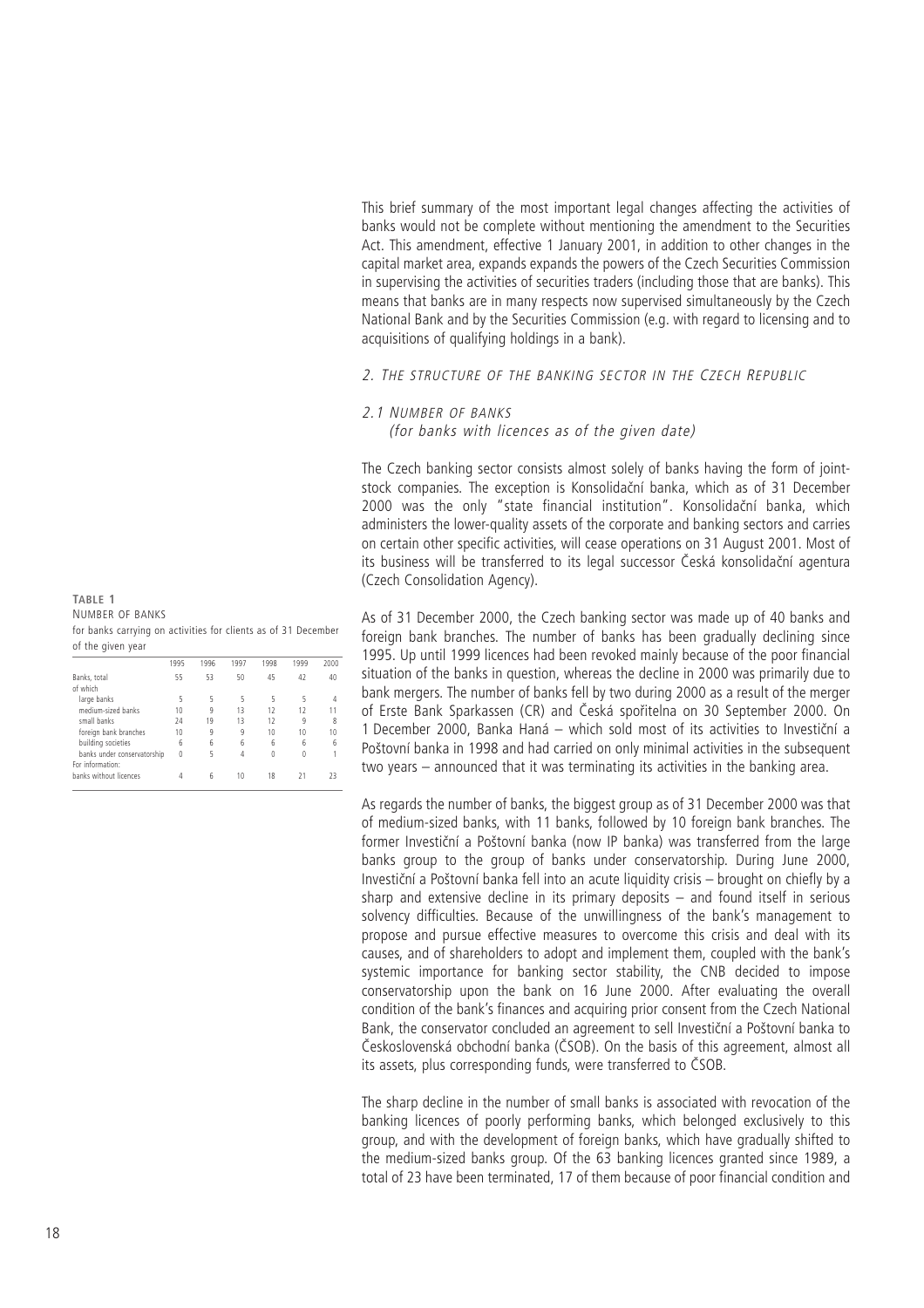non-compliance with the prudential rules (as a rule at the initiative of CNB Banking Supervision and partly at the request of the banks themselves). Five banking licences have been terminated because of sales and mergers, and one bank failed to start operating within the mandatory deadline.

# 2.2 OWNERSHIP STRUCTURE (for banks with licences as of the given date, excluding foreign bank branches)

The ownership structure of a bank founded as a joint-stock company is expressed in terms of each owner's share in the equity capital of that company. The only bank having the form of a state financial institution as of 31 December 2000 (Konsolidační banka) is fully owned by the Czech state. Both legal entities and natural persons may become shareholders of a bank, regardless of their registered address or country of residence.

The main factor influencing the ownership structure of the banking sector is the ongoing privatisation of large banks in which the state held, or holds, a controlling interest. The privatisation of Česká spořitelna was completed in 2000 with the purchase of a controlling interest by Austria's Erste Bank der Oesterreichischen Sparkassen AG. The completion of the privatisation of Komerční banka, the last large state-owned bank, is expected in 2001. Foreign banks are becoming the new shareholders of the large banks, a phenomenon which is considerably strengthening the representation of foreign capital in the ownership structure of banks. The holdings of the state, which is only involved in banks specifically oriented towards support for government programmes in the areas of exports and support for small businesses, are falling correspondingly. As of 31 December 2000, foreign capital predominated in 16 banks. Moreover, some banks (building societies in particular) are owned by foreign bank subsidiaries licensed in the Czech Republic and are thus also indirectly controlled by foreign capital. From the legal point of view, Czech entities owned seven banks as of 31 December 2000, although in reality – after excluding banks where a foreign bank subsidiary is the controlling shareholder – the figure is four.

Foreign entities hold the largest stake in the Czech banking sector, with 54.5% of the total equity capital as of 31 December 2000, an increase of 6.1 points on a year earlier and of 15.8 points compared with the end of 1998. The largest proportion of the foreign capital is concentrated in European Union member states. The share of Czech banks in total equity capital was 43.5% at the end of 2000, 6.2 points higher than a year earlier and 14.9 higher than at the end of 1998. The share of US capital is increasing steadily, although the growth rate has slowed in recent years. Conversely, the share of other foreign owners, i.e. investors from outside the EU and the USA, is gradually declining, and was only 3.3% at the year-end.

The rising share of foreign investors in 2000 was mainly at the expense of the share of the state and municipalities, which fell by 3.4 points to 23.6%. The share of Czech private owners dropped by 2.8 points to 21.9%. Following a decrease of 11.5 points in 1999, the decline in the involvement of Czech private entities on the domestic banking market slowed in 2000. As of 31 December 2000, state investment in the banking sector remained modestly higher (1.7 points) than private Czech investment. A year earlier the difference had been 2.3 points. After the completion of the privatisation process the share of state capital will continue to decrease.

#### **CHART 1** BANK OWNERSHIP STRUCTURE for banks with licences as of the given date



0% 10% 20% 30% 40% 50% 60% 70% 80% 90% 100% State, municipalities Czech USA EU Other foreign Note: Percentage share in equity capital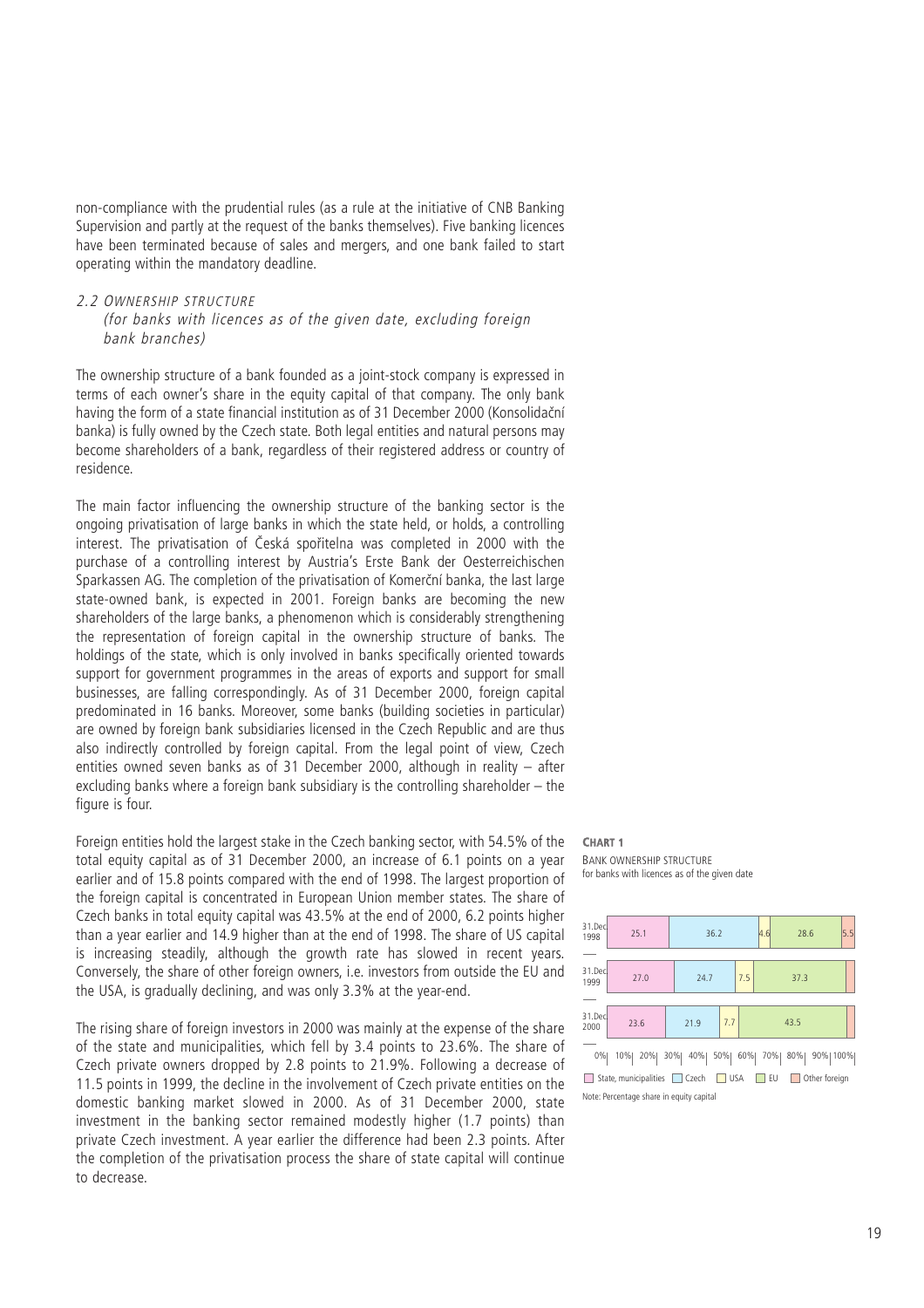Foreign capital is already having a major effect on the Czech banking sector. This is particularly apparent when one compares the total assets administered by banks in which foreign shareholders have controlling interests (i.e. more than 50% of the capital). Their share in total assets (Konsolidační banka excluded) stood at 71.6% at the year-end. Including banks owned indirectly by foreign entities via subsidiaries operating in the Czech Republic, this share increases to 75.4%. Once the privatisation process has been completed, these banks will administer almost 95% of the total assets of the banking sector.

# 2.3 EMPLOYEES AND BANKING UNITS (for banks with licences as of the given date)

The year 2000 saw a continuation of the long-term downward trend in the number of banking employees and banking units. These reductions are aimed at raising productivity and efficiency in the individual banks and are especially typical of the large banks, which had – and still have – extensive branch networks. The rapid introduction of modern electronic banking services, which virtually all banks are starting to offer in one form or another, is also enabling banks to streamline their operations.

As of 31 December 2000, there were 45,512 people working in the Czech banking sector, 7.9% fewer than a year earlier and more than 25% fewer than in 1995, when the banking sector workforce peaked. An analogous trend is visible for the number of banking units, which as of 31 December was down by almost one tenth (9.2%) from the previous year at 1,809 units and down by almost half (47.4%) since the end of 1994, when the number of banking units peaked.

As the number of banks operating in the Czech banking sector decreased in the period under review, the fall in workforce and banking units per bank is not as significant as the drop in workforce and banking units alone. At the same time it is true that in many cases the branch networks were bought up complete with their staff by the remaining banks, or, in the case of bank mergers, were automatically taken over. As of 31 December 2000, there were 1,138 employees per bank on average, a fall of 3.2% from 1999, and 25 employees per banking unit, the same as a year earlier.

Owing to the demographic trend in the Czech Republic, where the population size is stable, the productivity of the banking sector measured in terms of the number of citizens per bank, banking unit or employee depends solely on developments within the sector. As of 31 December 2000 there were 256,700 citizens per bank, 4.9% more than a year earlier, and 5,700 citizens per banking unit, 10.8% more than in 1999. At the close of the year, each banking employee served 226 citizens on average, a rise of 8.5%.

The downsizing of branch networks and workforces is generating savings in banks' operating expenses, which is in turn making them more competitive. The clients of these banks are gradually ceasing to communicate face-to-face with staff in branches and are starting to get used to the new information and communication environment provided by new technology, particularly electronic banking. Despite the declining number of staff in banks and branches, the range of services provided is not falling but is continuing to grow.

The number of staff and banking units in each bank group differs and depends primarily on each bank's main clientele type. The large banks are making cutbacks in

**TABLE 2**  NUMBER OF EMPLOYEES AND BANKING UNITS IN THE BANKING SECTOR for banks with licences as of the given date

|                                      | 31 Dec.<br>1995 | 31 Dec.<br>1996 | 31 Dec.<br>1997 | 31 Dec.<br>1998 | 31 Dec.<br>1999 | 31 Dec.<br>2000 |
|--------------------------------------|-----------------|-----------------|-----------------|-----------------|-----------------|-----------------|
| Number of employees (thous.)         | 61.1            | 60.1            | 54.0            | 52.8            | 49.4            | 45.5            |
| Number of banking units (thous.) 3.4 |                 | 3.2             | 2.5             | 2.2             | 2.0             | 1.8             |
| Number of employees                  |                 |                 |                 |                 |                 |                 |
| per bank (thous.)                    | 1.1             | 1.1             | 1.1             | 1.7             | 1.2             | 1.1             |
| per banking unit                     | 17.9            | 19.0            | 21.9            | 23.8            | 24.6            | 25.0            |
| Number of population                 |                 |                 |                 |                 |                 |                 |
| per bank (thous.)                    | 187.7           | 194.5           | 206.0           | 228.7           | 244.7           | 256.7           |
| per banking unit (thous.)            | 3.0             | 3.3             | 4.2             | 4.6             | 5.1             | 5.7             |
| per employee                         | 170.0           | 172.0           | 190.8           | 196.0           | 208.0           | 225.6           |
|                                      |                 |                 |                 |                 |                 |                 |

#### **CHART 2**

STRUCTURE OF BANK UNITS AND EMPLOYEES BY BANK GROUP for banks with licences as of 31 December 2000

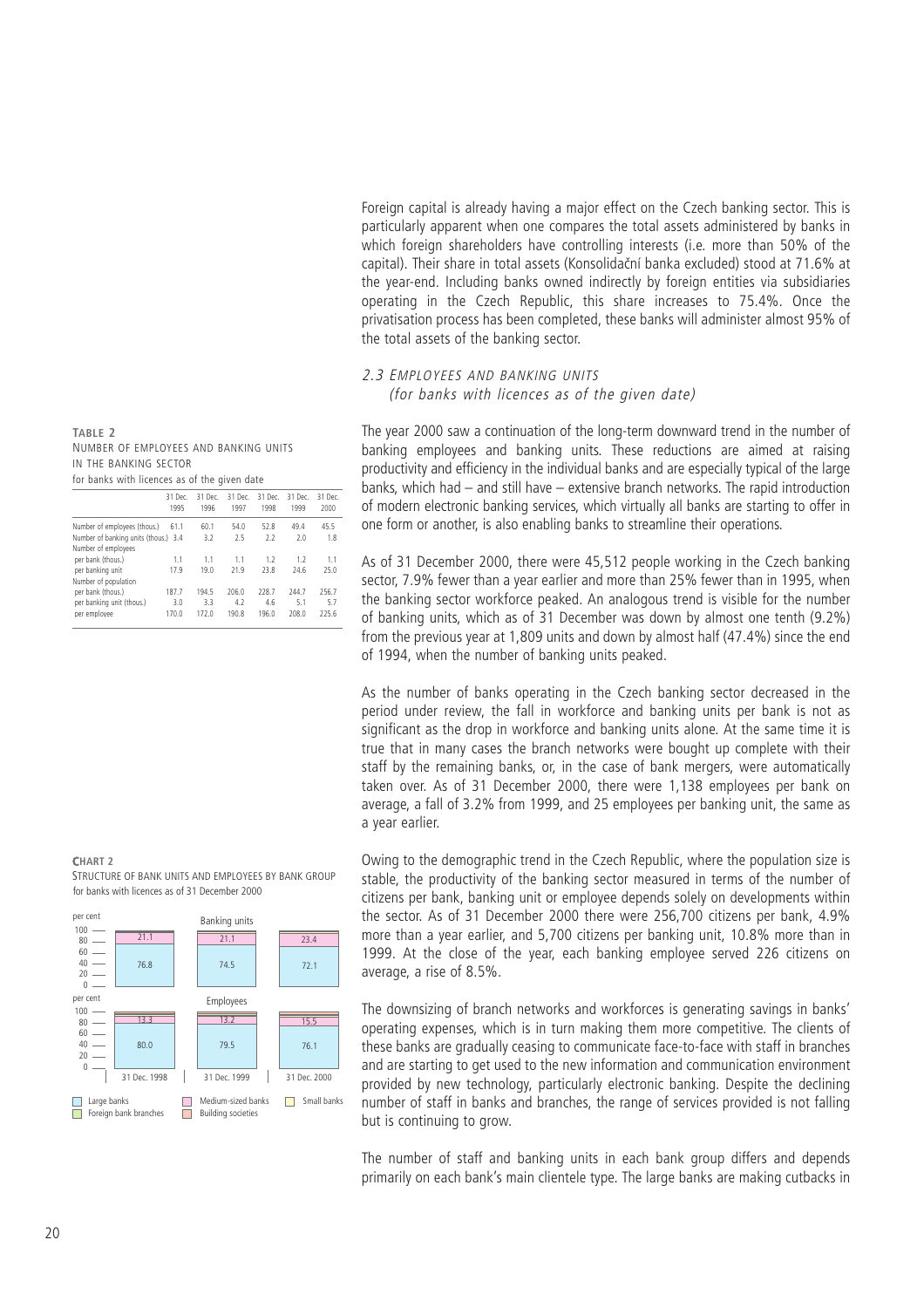both workforce and banking units, whereas medium-sized banks are showing the opposite trend. This is associated in particular with the further development of foreign banks, which are declaring their intention to engage to a greater extent in retail banking. This is operationally more demanding and requires at least a minimal branch structure and more staff. The development of electronic forms of banking in the Czech Republic is substantially reducing these operational demands.

The differing trends in the number of banking units and employees has led to convergence in the bank groups' productivity indicators. For example, in the large bank group, which still has the largest clientele share, the number of employees in 2000 shrank by 7.7% and the number of branches by 12.7%. Following a decline in workforce in 1999, there was a change in trend in the group of medium-sized banks back towards a slight increase. The same workforce trend has been recorded in the past two years by small banks, i.e. a decline in 1999 and a rise in 2000. The number of employees in foreign bank branches was flat in 1999 and rose by more than one tenth in 2000. Building societies are seeing a different trend: their total workforce rose significantly in 1999 and remained at this level in 2000.

The large banks employ 76.1% of all bank staff, compared with 79.5% a year earlier and 80% at the end of 1998. Second are medium-sized banks, accounting for 15.5% of all employees at the end of 2000 (a year earlier medium-sized banks had employed 13.2% of the total, i.e. their share of the banking market is growing in this respect as well). The shares of small banks, foreign bank branches and building societies are roughly equal, ranging between 1.8% and 3.6% over the last three years.

Since the end of 1994, average total assets managed by each employee have more than doubled, amounting to CZK 59.8 million as of 31 December 2000. Apart from some minor exceptions, average total assets per employee showed an upward trend in all bank groups during the period under review. At the end of 2000, this indicator was highest in foreign bank branches and lowest in the small banks.

# 2.4 CONCENTRATION

# (for banks with licences as of the given date)

For several years, concentration has been one of the characteristic trends not only of the banking sector, but also in other areas of the economy. Mergers and acquisitions are bringing about a decline in the number of market participants in each industry. The size of those remaining active on the market – whether expressed in terms of equity capital, total assets, turnover or market share – is meanwhile growing. In the Czech Republic, the concentration process is also associated with bank privatisation, which is generally accompanied by merger with the new investor's subsidiary bank, if the investor operates in the Czech Republic.

During 2000, the concentration process in the Czech Republic was affected in particular by the privatisation of Česká spořitelna, into which the Erste Bank Sparkassen (CR) subsidiary was subsequently integrated, and by the sale of Investiční a Poštovní banka to ČSOB. The concentration process is expected to continue into 2001 – a merger between Bank Austria Creditanstalt Czech Republic and Hypo Vereinsbank has already been given the go-ahead. The size of the banking sector will also be affected very significantly by the transformation of Konsolidační banka into a specialised non-bank that will continue to administer poor-quality assets.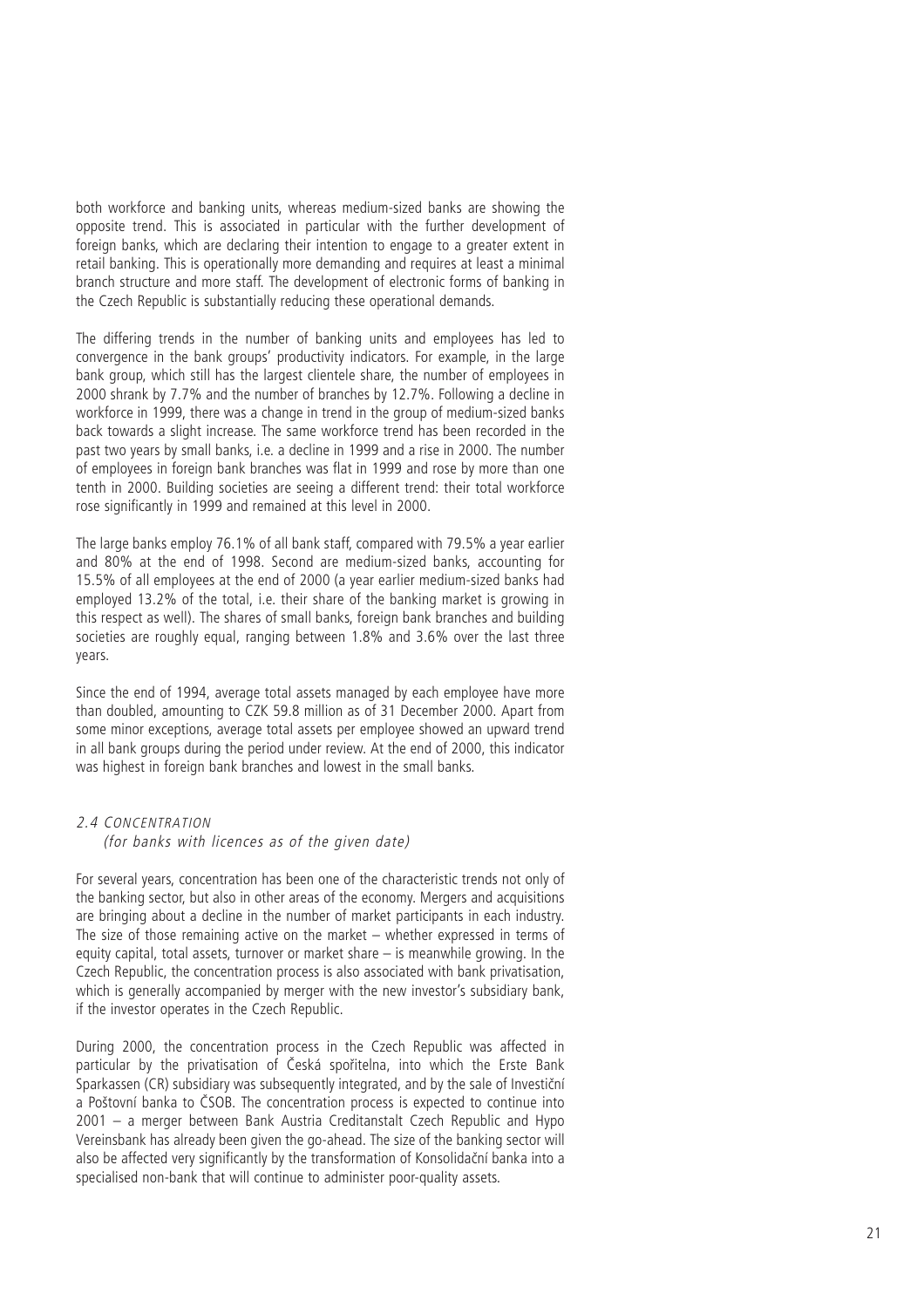

**TABLE 3**  PERCENTAGE SHARES OF INDIVIDUAL BANK GROUPS IN TOTAL ASSETS

|  | for banks with licences as of the given date |  |  |  |
|--|----------------------------------------------|--|--|--|
|  |                                              |  |  |  |

|                             | 31 Dec.<br>1995 | 31 Dec<br>1996 | 31 Dec.<br>1997 | 31 Dec.<br>1998 | 31 Dec.<br>1999 | 31 Dec.<br>2000 |
|-----------------------------|-----------------|----------------|-----------------|-----------------|-----------------|-----------------|
| Banks, total                | 100.0           | 100.0          | 100.0           | 100.0           | 100.0           | 100.0           |
| of which                    |                 |                |                 |                 |                 |                 |
| large banks                 | 70.0            | 68.1           | 66.6            | 66.2            | 65.0            | 61.9            |
| medium-sized banks          | 14.7            | 12.6           | 16.4            | 16.9            | 17.4            | 19.6            |
| small banks                 | 8.2             | 6.9            | 3.1             | 3.2             | 1.7             | 2.0             |
| foreign bank branches       | 6.0             | 6.4            | 7.8             | 9.5             | 11.4            | 11.1            |
| building societies          | 1.1             | 2.0            | 3.0             | 4.2             | 4.5             | 4.8             |
| banks under conservatorship | 0.0             | 4.0            | 31              | 0.0             | 0.0             | 0.6             |
|                             |                 |                |                 |                 |                 |                 |

**CHART 4** BANKS BY EQUITY CAPITAL for banks with licences as of the given date



In addition to the ongoing mergers, the concentration process is being affected by the increasing activity of foreign banks and foreign bank branches. As of 31 December 2000, five banks had total assets of more than CZK 100 billion, the same figure as a year earlier. However, the average size of the large banks rose from CZK 332.2 billion to CZK 358.9 billion. The banks with total assets exceeding CZK 100 billion also include one foreign bank branch. The number of banks with total assets of between CZK 25 billion and CZK 100 billion fell in the same period by two banks to 14, owing to mergers. Total assets of less than CZK 10 billion were recorded by only 12 banks as of 31 December 2000, whereas in 1994 this group had comprised 38 banks.

The concentration of the banking sector is characterised by average bank size measured in terms of total assets rather than by the number of banks. As of 31 December 2000, the average bank size was CZK 68.1 billion, i.e. up by CZK 8.2 billion on a year earlier. The average stock of assets per bank was double the end-1994 figure.

Table 3 shows that the large banks still play a major role. However, their share is gradually declining in favour of other groups. Particularly apparent is the growing significance of medium-sized banks. Also increasing are the shares of small banks and building societies, although these are still of only marginal significance (2% and 4.8% respectively). As of 31 December 2000, the group of medium-sized banks, which chiefly comprises foreign bank subsidiaries, accounted for 19.6% of total assets, a rise of 2.2 percentage points on a year earlier. In addition to the large banks, a modest fall was recorded by foreign bank branches, whose share dropped by 0.3 percentage points to 11.1%.

The continuing concentration is also increasing the banking sector's capital. The growth in average equity capital per bank is the result of the gradual liquidation of small banks and the increasing equity capital of active banks. This trend was seen mainly in 1996-1999 and was less pronounced in 2000.

Owing to the gradual stabilisation and consolidation of the banking sector, no bank has had equity capital below the mandatory minimum of CZK 500 million since 1998. As of 31 December 2000, six banks, i.e. one less than a year earlier, were at the minimum acceptable limit of CZK 500 million. The number of large banks, i.e. banks with equity capital exceeding CZK 5 billion, has remained unchanged at six since 1998.

Average equity capital per bank amounted to CZK 2.5 billion at the year-end. This represented the first-ever annual decline (of CZK 0.2 billion), due to the winding up of one bank in 2000. Average equity capital per bank peaked at the end of 1999 at CZK 2.7 billion.

# 2.5 COMPETITIVENESS

(for banks with licences as of the given date)

The growing competition on the Czech banking market is one of the major positive features at present. It is leading to a wider range of products and services being offered and is also generating improvements in their quality.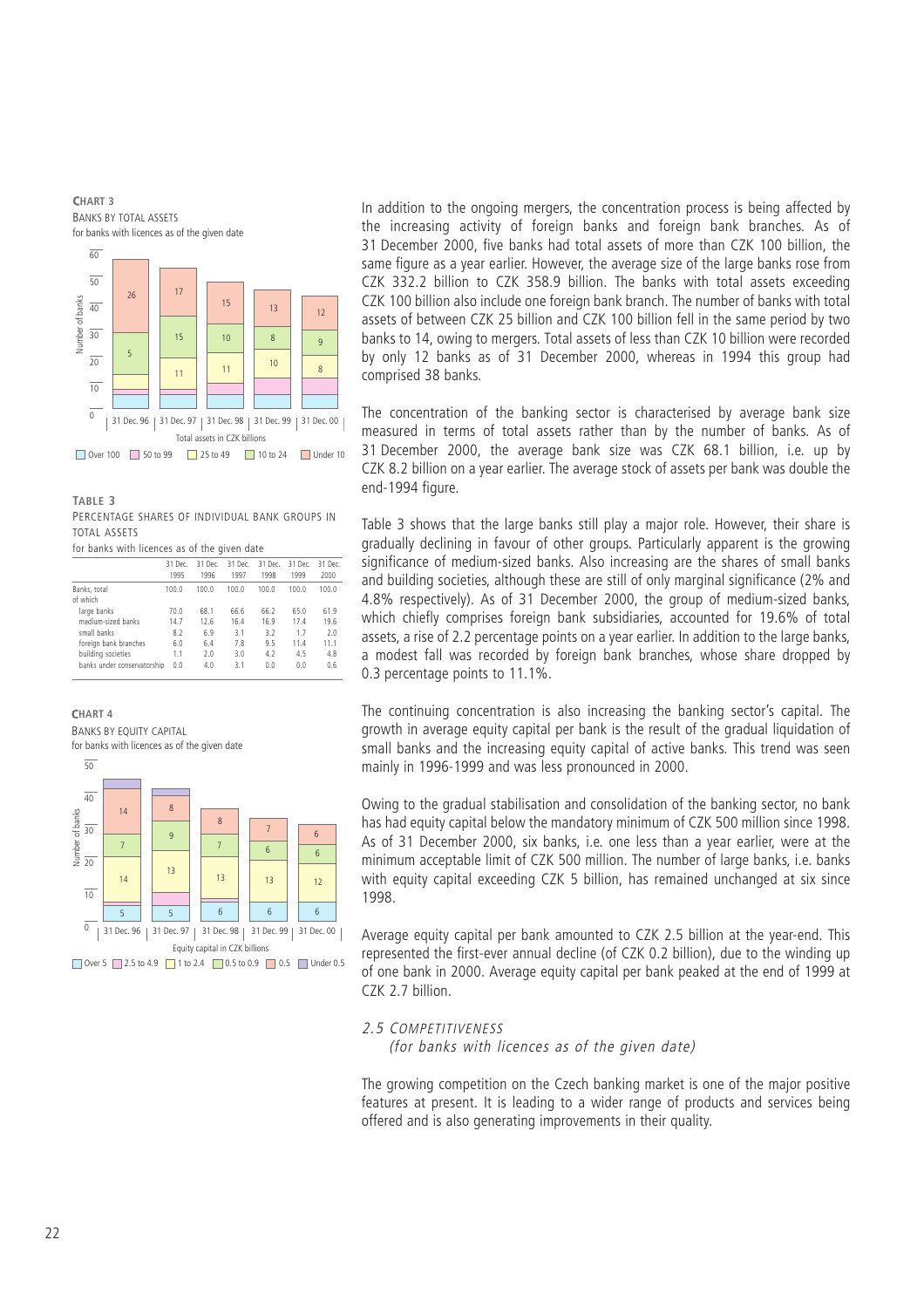The Herfindahl index of market competition<sup>1</sup> for selected groups of banking transactions suggests a further intensification of market conditions. By comparison with 1999, however, the pace of this trend slowed somewhat. The greatest competition is on the credit market. The least competitive market is that for non-bank client deposits, owing to the limited number of banks engaged in retail banking. Here too, however, the competition is set to increase, since many foreign banks – whose clients come predominantly from the corporate sector – intend to focus more on providing services to natural persons.

For classic products, i.e. credits and deposits, the index shows a constant decline. The derivatives index peaked in 1997 then declined for two years and was flat in 2000. The index for the derivatives area therefore describes a massive increase in derivatives transactions at some banks in 1997 followed by gradual introduction and expansion of such transactions by other banks. Last year, however, the number of banks carrying on this type of transaction did not rise considerably. Many banks and foreign bank branches do not engage in this activity at all.

Chart 6 clearly demonstrates the predominance of large banks, especially with respect to client deposits, where they accounted for 69.7% of the total volume as of 31 December 2000. The figure is only slightly lower for credits: 64.4% as of the same date. As with total assets, the large banks' position here is gradually weakening, mainly in favour of medium-sized banks and foreign bank branches. The situation is completely different in the area of derivatives transactions, which is shared almost exclusively by the large and medium-sized banks and foreign bank branches. At the end of both 1998 and 1999, the large banks had also occupied the controlling position here, whereas as of 31 December 2000 the situation had changed, with first place taken by foreign bank branches with 38.6% of the total. The share of foreign bank branches rose by 10.5 percentage points in 2000 alone. The share of the large banks on the derivatives market fell by 8.7 percentage points to 33.2%. The mediumsized banks' share is the only one to show a constant decline over the last three years, falling in 2000 by 2.0 percentage points to 27.9%.

The deviations of banks' market shares in specific products from their basic shares in assets demonstrate the orientation of the individual banks. Typical of the large banks are classic banking services consisting in providing credits and accepting deposits, with lower involvement in interbank transactions and derivatives transactions. Medium-sized banks and foreign bank branches replenish their funds to a larger extent from interbank sources, where they also deposit their free funds. A major feature is their engagement in derivatives transactions. The small banks do not deviate significantly for any product. Building societies typically have a high share of deposits with banks, where they lodge their free funds, and virtually zero engagement in derivatives operations. This stems from the specific prudential rules provided by the building societies act.

# 2.6 ASSETS AND LIABILITIES

(for banks with licences as of 31 December 2000)

As of 31 December 2000, the total assets of the banking sector amounted to CZK 2,722.4 billion, an increase of CZK 209.2 billion, or 8.3%, on a year earlier. The growth rate was 1.3 percentage points higher than in 1999. All groups of banks

The Herfindahl index of market competition can take values in the range of 0 to 1, where 1 represents a totally non-competitive environment. Competition on the market increases with declining Herfindahl index value.

#### **CHART 5**





#### **CHART 6**

MARKET SHARES OF BANK GROUPS IN SELECTED PRODUCTS IN PER CENT

for banks with licences as of 31 December 2000



#### **CHART 7**

MARKET SHARES OF BANK GROUPS IN SELECTED PRODUCTS IN PERCENTAGE POINT DEVIATIONS FROM MARKET SHARES IN ASSETS AS OF 31 DECEMBER 2000 for banks with licences as of 31 December 2000

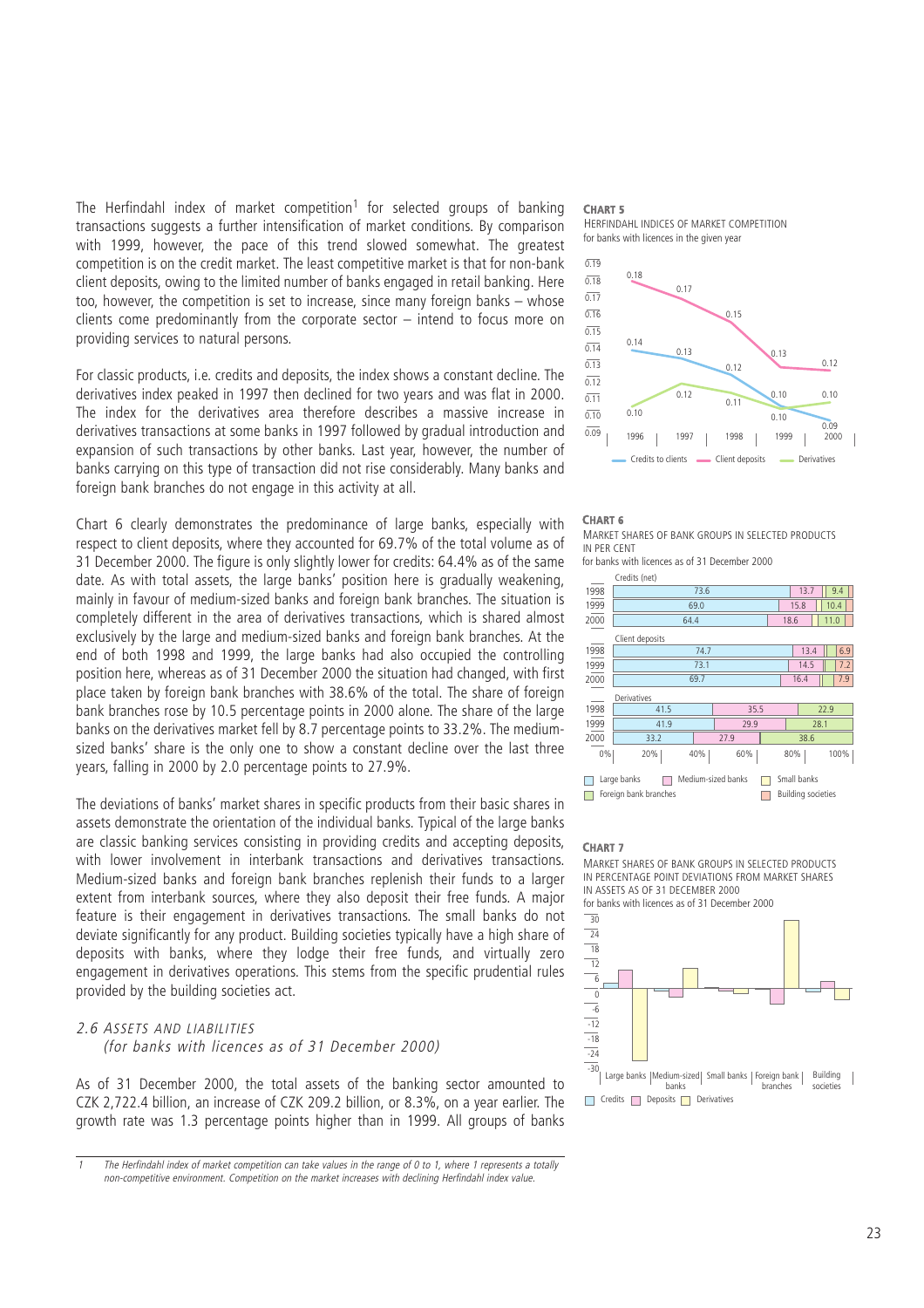#### **CHART 8**





**CHART 9** ASSET STRUCTURE for banks with licences as of 31 December 2000





contributed to the overall growth in total assets. Medium-sized banks contributed the most, accounting for 59.3% of the rise. This increase was partly due to transfer of credits from Konsolidační banka (as part of its transformation into a non-bank) to a specialised bank focusing on state programmes for business promotion. The shares of the other bank groups in the overall rise in total assets varied between 6% and 12%.

Total assets increased most rapidly again for the medium-sized banks (by 30.3% compared with the end of 1999, partly because of the aforementioned credit transfer). Strong rises were also recorded by the small banks (29.9%) and building societies (16.3%). On the other hand, minimal growth rates of total assets in 2000 were shown by large banks (1.5%) and foreign bank branches (4.8%). The latter, however, typically show high volatility of total assets.

The prevailing orientation of banks towards classic banking, i.e. accepting deposits and providing credits, is reflected in the total asset structure. The Czech economy typically demonstrates a high proportion of credits. As of 31 December 2000, credits in gross terms represented 74.9% of GDP. The economic recession in recent years, which in 2000 was replaced by a modest recovery, fed through mainly into the asset structure. Reduced lending activity resulting from a shortage of creditworthy projects led to a decrease in credits as a percentage of total assets (of 2.6 points compared with 1999 to 35.0%). Banks invested their free funds in securities, whose share of total assets rose by 3.8 points in 2000 to 22.9%. Banks invested chiefly in government bonds, CNB bills and other bonds.

On the liabilities side of the balance sheet, which describes the banking sector's main sources of financing, client deposits are still dominant, amounting to 51.7% as of 31 December 2000. In comparison with the end of 1999 this share was down by a modest 0.6 points. Citizens tend to deposit their free funds at banks, although other forms of saving such as supplementary pension insurance, life insurance and collective investment are gradually developing. As with client deposits, the share of deposits from banks in total assets decreased (by 1.7 points), owing to a reduced need to replenish funds for asset operations due to the limited lending activity. The biggest growth in share was recorded for other liabilities (2.9 points). This is linked mainly with repo transactions in T-bills and CNB bills.

The own funds of the banking sector amounted to CZK 241.9 billion of 31 December 2000, a rise of 15.5% compared with the end of 1999. This demonstrates the growing influence of the own funds which banks need to cover the risks they undertake. At the end of 2000, own capital accounted for 8.9% of total funding sources, 0.6 points more than a year earlier.

The increase in own funds was chiefly attributable to general reserves and net profit. Equity capital, which constitutes 36.8% of all own funds, increased by CZK 2.2 billion in 2000, while reserves rose by CZK 19.4 billion. The banking sector's loss of the previous three years was replaced by a profit in 2000, which again positively affected the overall volume of funds.

The banking sector's external funds totalled CZK 2,016.7 billion as of 31 December 2000, an increase of 4.0% on a year earlier. This growth rate is 11.5 percentage points slower than the growth rate of own funds. The biggest external funds items are client deposits and deposits from banks. Own bond issues and funds from the central bank are insignificant sources of financing of banking activities. Client deposits totalled CZK 1,408.1 billion at the end of 2000, accounting for 69.8% of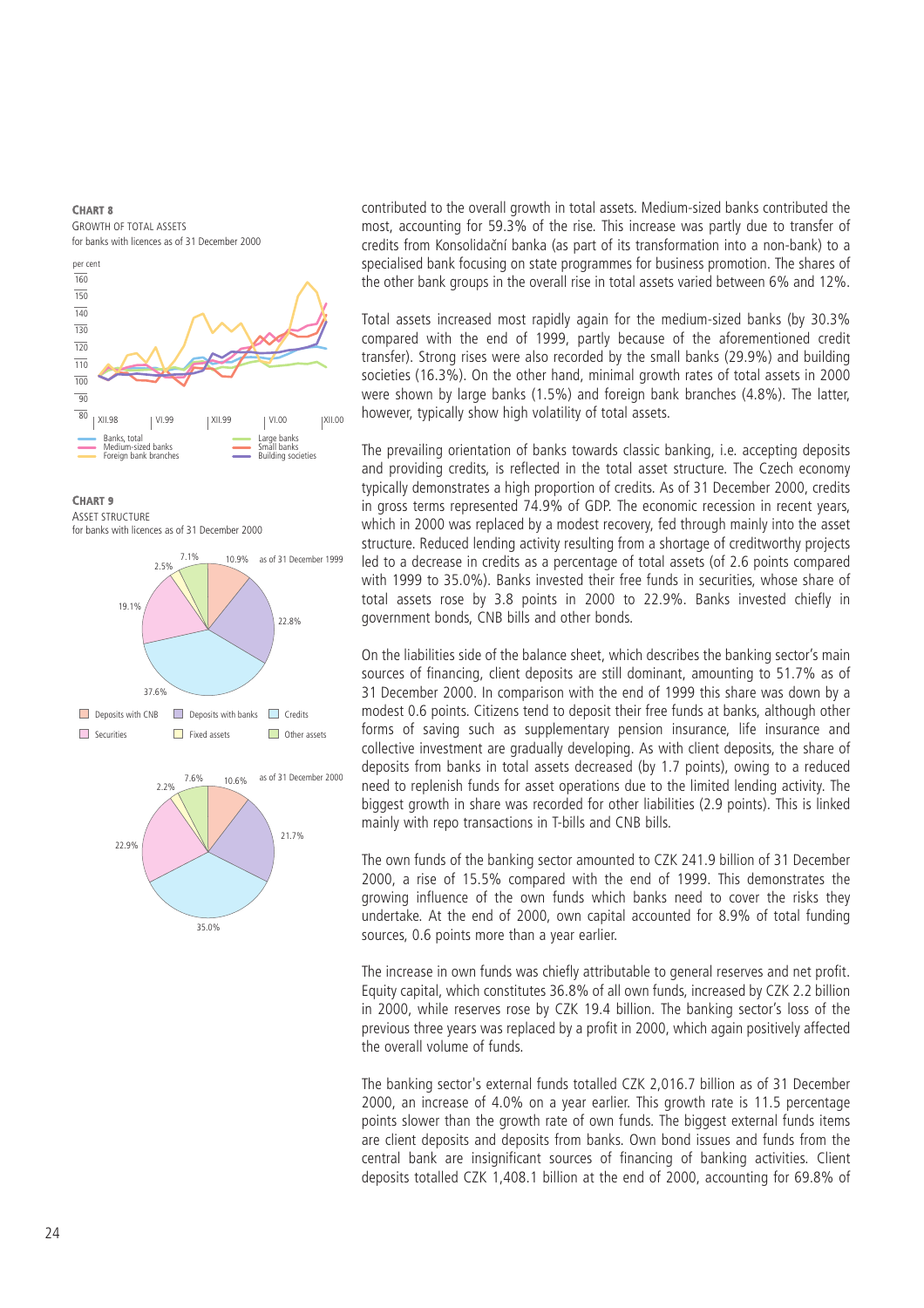total external funds. This share was two points higher than a year earlier. The share of deposits from banks in total external funds meanwhile fell from 25.4% to 24.2%. Bond issues account for around 5% of external funds.

# 3. RISKS IN BANKING

In the course of their activities banks are confronted with a whole range of risks arising from both external and internal conditions. The principal factors are the economic environment and the institutional environment. Some of the primary risks associated with banking activities are credit risk, liquidity risk, market risk (including currency, interest rate, equity and commodity risks) and country risk. Banking transactions face further risks which are however difficult to quantify and regulate, even though the ensuing losses can sometimes be substantial. This concerns primarily operational risk, which has risen sharply with the development of electronic transactions, reputational risk, which may affect the bank's liquidity, legal risk and risk from unforeseen events.

In accordance with international practices, banking supervisory regulations stipulate fundamental rules and limits that are intended to limit risks undertaken and to ensure sufficient funds to cover potential losses. The decisive factor in limiting bank risks, however, is a bank's ability to identify, monitor and manage specific risks. Prudent internal procedures for the overall management of the bank and for specific transactions are an essential precondition for successful functioning of a bank.

# 3.1 CREDIT RISK

Credit risk can be defined as the risk of non-repayment of a loan or a part thereof, or default on the contractually stipulated payments. Owing to the current legislative situation and the high ratio of credits to total assets in the banking sector, this type of risk constitutes the greatest threat for banks operating in the Czech Republic. The risk is exacerbated by banks' bad experience with debtors, as evidenced by the high ratio of classified credits to overall credits. Banks limit credit portfolio risk primarily by assessing in detail the financial situation of potential loan partners. This has led to a reduction in the volume of newly-granted credits. Collateral represents the main form of security, although the volume of credit derivatives has also grown recently.

In its role as banking supervisor the Czech National Bank lays down clear conditions for classifying credits according to their quality and also stipulates the mandatory creation of reserves and provisions. Credit transactions are a frequent and regular subject not only of off-site surveillance, but also of on-site examinations in banks.

# 3.1.1 CREDIT STRUCTURE AND CREDIT TRENDS (for banks with licences as of 31 December 2000)

As of 31 December 2000, the total volume of net credits amounted to CZK 952.4 billion. This represents a year-on-year increase of almost one percent. The low level of lending activity stems from the unfavourable development of the economy in 1998 and 1999, when there were insufficient projects meeting the banks' generally stricter lending criteria. The economic recovery that emerged in 2000 has yet to be fully reflected in an increased growth rate of credits.

The low rate of growth in the volume of credits is the result of an absolute fall in the large banks group, which still provides the largest proportion of credits (64.4% of the overall volume of credits as of 31 December 2000). However, the increased lending





51.7%

**CHART 11** BANKS' EXTERNAL FUNDS for banks with licences as of 31 December 2000



Note: The data in the chart are in CZK billions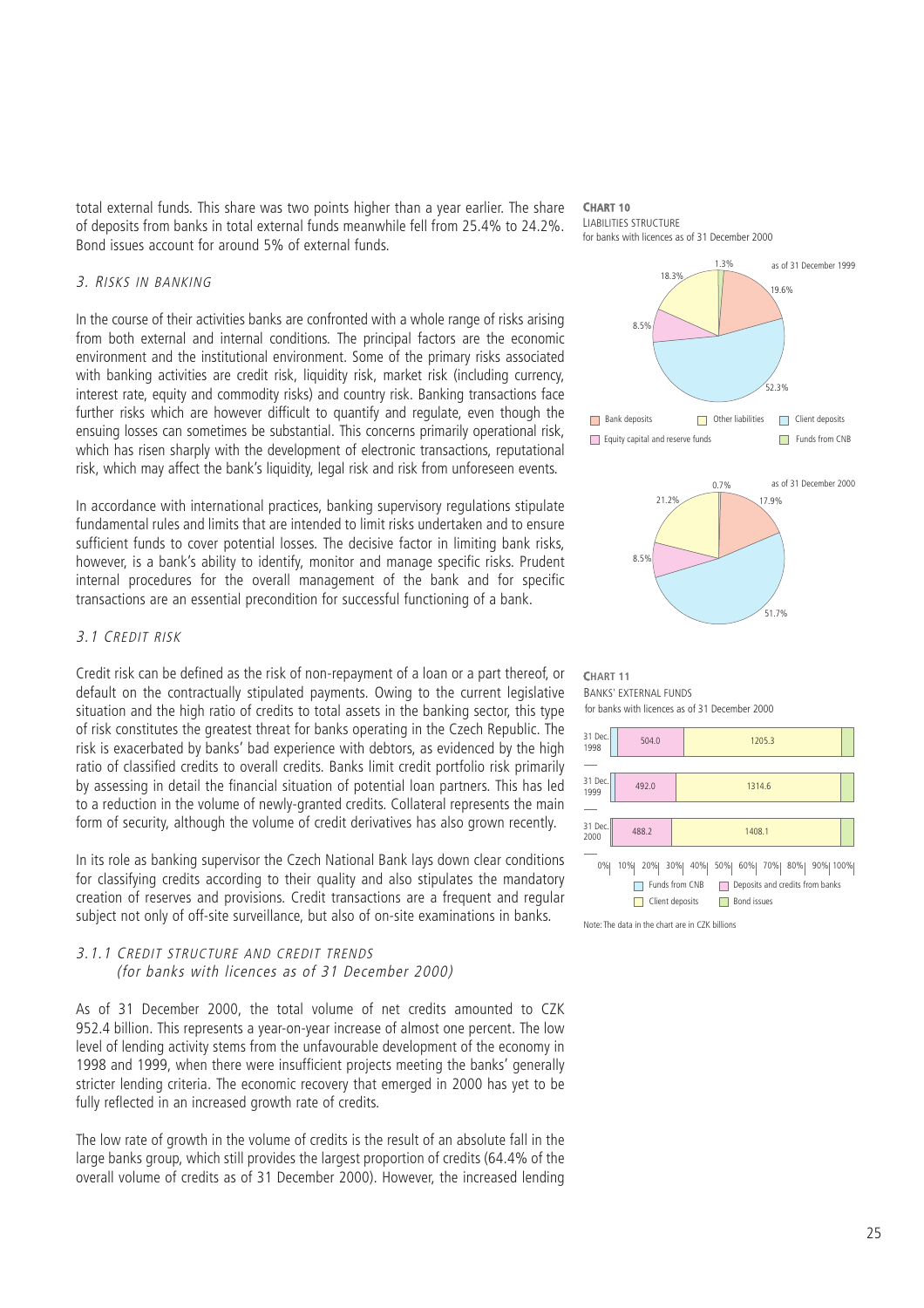



Note: Credits granted in the Czech Republic only

**CHART 13** for banks with licences as of 31 December 2000 CREDIT STRUCTURE BY INDUSTRY



activity of the other bank groups compensated for or exceeded this decline. Credits from large banks amounted to CZK 597.0 billion at the year-end, a year-on-year fall of 8.9%. Credits granted by medium-sized banks were almost one third higher than in 1999, amounting to CZK 191.4 billion as of 31 December 2000 (the increase, however, was partly due to the aforementioned transfer of credits). Foreign bank branches recorded CZK 107.2 billion of credits granted, representing a year-on-year increase of 12.3%. The credit portfolios of small banks and building societies, although still relatively small, also recorded increases.

Owing to the ongoing privatisation and restructuring of the economy, private companies are the most significant credit recipients. As of 31 December 2000, these accounted for 66.4% of all credits granted, a fall of 2.6 percentage points from the previous year. Credits to the public sector were flat, representing 9.2% of the total volume of credits at the year-end. Credits to small businesses, i.e. people using a trading licence, fell by 0.6 percentage points over the same period to 2.6%. The reduction in credits to the corporate sector caused by the economic situation in the Czech Republic and stricter lending criteria was reflected in an increase in the proportion of credits granted to the government sector and the population. The banks' preference for consumer credits and mortgages to other entities derives from their low level of risk compared with the corporate sector. However, these credits still constitute a low share of the overall volume, amounting to 9.5% as of 31 December 2000. Government credits rose over the same period by 2 percentage points to 5.1%.

With regard to industry the largest volume of credits was granted to manufacturing (23.5%, a year-on-year fall of 3.3 percentage points), followed by trade, hotels and restaurants (16.7%, down by 2.0 percentage points) and financial intermediation and insurance (10.0%, up by 3.9 percentage points). Credits to construction and agriculture fell as a proportion of the loan structure, while credits to transport and travel remained at the 1999 level. In absolute terms, financial intermediation and insurance is the only industry recording an increasing volume of credits, up by 60.1% in 2000. The others category contains principally those credits for which it is difficult to specify a sector (credits to the government sector and other entities etc.).

For corporate clientele, short-term credits (credits with maturity up to 1 year) mostly comprise operational credits, while long-term credits – with a maturity date of over 4 years – are generally for investment purposes. With regard to the population these are principally mortgage credits and credits from building societies to cover domestic renovation and refurbishment. The year 2000 continued to see a slight shift towards long-term credits, while the proportion of short and medium-term credits fell. As of 31 December 2000, long-term credits comprised 44.0% of the total volume of client credits (4.5 percentage points more than as of 31 December 1999). Over the same period short-term credits fell by 2 percentage points to 36.5%.

# 3.1.2 CLASSIFIED CREDITS

(for banks with licences as of 31 December 2000, excluding Konsolidační banka and banks under conservatorship)

Credit portfolio quality remains the fundamental problem of the Czech banking sector. To a large extent, however, the relatively high volume of classified credits is also largely caused by the low level of write-offs of these receivables against provisions owing to difficulties in recovering written-off receivables through the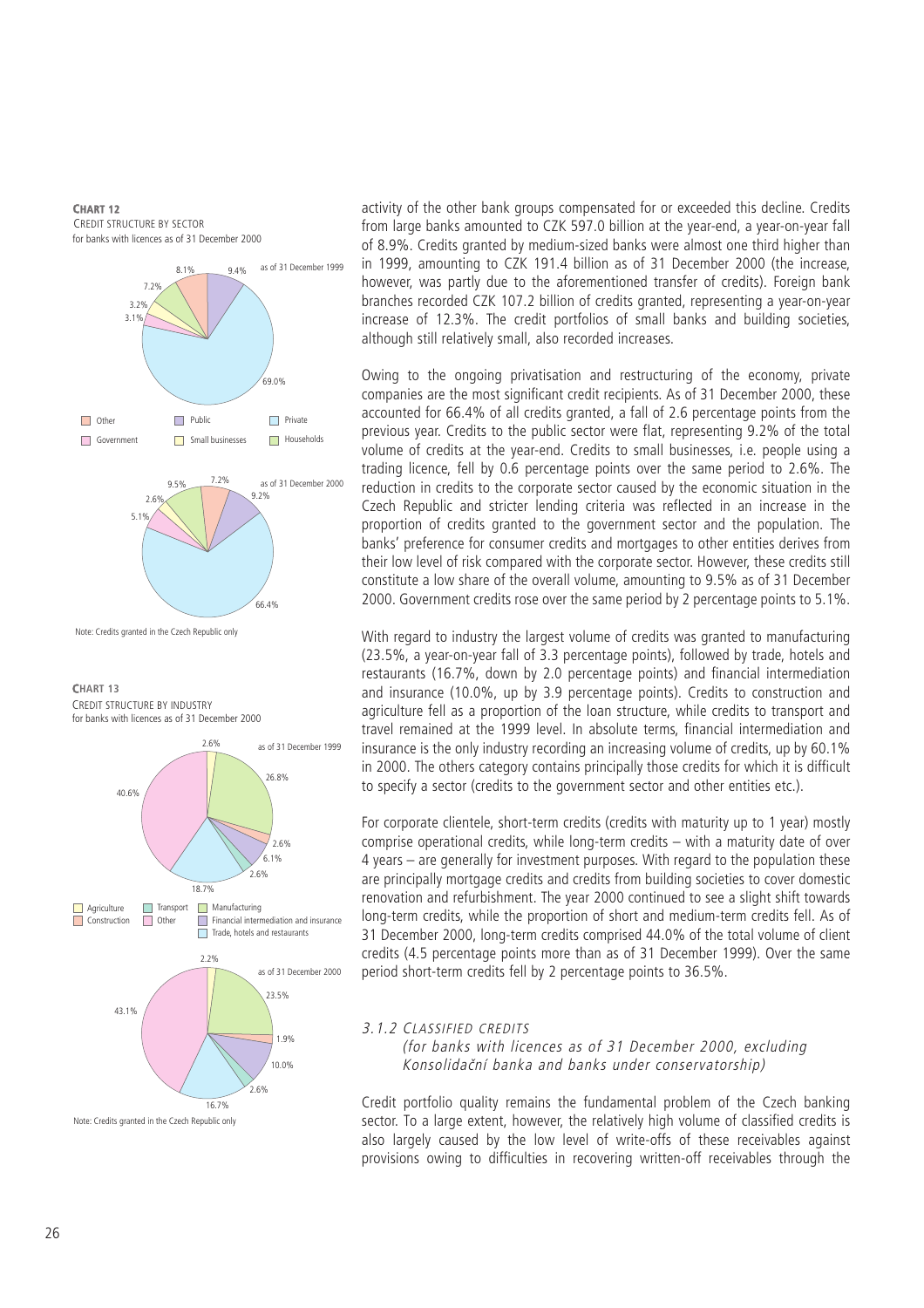courts and in deriving tax-deductible provisions from the volume of classified credits and to the low recovery rate of collateral on classified credits.

As of 31 December 2000, the total volume of classified credits amounted to CZK 256.0 billion, a fall of 12.0% compared with the end of 1999. This sharp reduction was largely due to the transfer of bad credits to Konsolidační banka or their sale at net value to other banks. The absolute fall in classified credits was reflected in a reduction in their proportion of the total volume of credits granted. This fell by 2.5 percentage points to 29.6%.

The current methodology also includes watch credits in the volume of classified credits. These have a minimal degree of risk and in many countries are not considered problem credits. The total volume of problem credits, i.e. substandard, doubtful and loss, amounted to CZK 170.7 billion as of 31 December 2000, or 19.7% of the total volume of credits granted.

The proportion of watch credits in the structure of classified credits illustrates the difference between classified and problem credits. As of 31 December, watch credits amounted to 33.3% of all classified credits, an increase of 1.7 percentage points compared with 1999. The proportion of loss credits fell gradually, although this is largely due to their transfer to Konsolidační banka. At the year-end, loss credits accounted for 34.8% of the total volume of classified credits, down by 6.8 percentage points from the end of 1999. The gradual improvement in the quality of the credit portfolio is also evident in the growing proportion of substandard credits and the simultaneous decline in the category of doubtful credits, which have a higher degree of credit risk.

The potential risk of the credit portfolio is expressed by the weighted classification, which takes into account the degree of risk in specific loan categories. As of 31 December 2000, its volume amounted to CZK 118.2 billion, a fall of 22.6% from the end of 1999. The reduction was caused primarily by the transfer and sale of classified credits. Even after excluding these atypical factors in gross terms from the weighted classification it is evident that the weighted classification of credits is rising more slowly than the total volume of classified credits. This is caused by the improving structure of classified credits, in which lower-risk credits (watch and substandard credits) are gradually gaining predominance. Watch credits and substandard credits have weights of 5% and 20% respectively in the weighted classification.

The total volume of reserves and provisions created by banks to cover credit portfolio losses amounted to CZK 77.1 billion as of 31 December 2000. This represents a fall of CZK 26.6 billion from a year earlier, due principally to their abandonment or cancellation in connection with the sale and transfer of classified credits between banks. Provisions and reserves covered 65.2% of the total volume of the weighted classification at the year-end, a fall of 2.7 percentage points compared with the end of 1999 due to the increased volume of state guarantees for credits in the portfolios of the large banks.

# 3.2 MARKET RISK

Market risk covers interest rate risk, foreign exchange risk, equity risk and commodity risk. In line with the new capital adequacy framework, banks have to hold a minimum volume of capital in respect of all these risks. This is derived from the degree of risk and the volume of transactions conducted. Whereas exposure to foreign exchange

#### **CHART 14** TIME STRUCTURE OF CREDITS for banks with licences as of 31 December 2000



0% 10% 20% 30% 40% 50% 60% 70% 80% 90% 100%

| Short-term | Medium-term | Long-term |
|------------|-------------|-----------|

#### **TABLE 4**

#### STRUCTURE OF CLASSIFIED CREDITS

for banks with licences as of 31 December 2000, excluding Konsolidační banka and banks under conservatorship

|                          | 31 Dec. | 31 Dec. |                                         | 2000    |          |                 |
|--------------------------|---------|---------|-----------------------------------------|---------|----------|-----------------|
|                          | 1998    | 1999    | 31 Mar.                                 | 30 Jun. |          | 30 Sep. 31 Dec. |
| Classified credits,      |         |         |                                         |         |          |                 |
| in C7K millions          | 258 004 |         | 291 061 246 147 243 927 243 302 256 047 |         |          |                 |
| as a percentage of total |         |         |                                         |         |          |                 |
| credit volume            | 26.45   | 32.15   | 28.55                                   | 28.48   | 28.07    | 29.63           |
| of which: watch credits  | 58 7 21 | 92 124  | 89 683                                  | 88 368  | 84 7 9 2 | 85 341          |
| substandard credits      | 33 427  | 39 379  | 32 556                                  | 36 787  | 36 788   | 54 064          |
| doubtful credits         | 35 538  | 38 433  | 31 894                                  | 32 367  | 33 387   | 27 488          |
| loss credits             | 130 318 | 121 125 | 92 014                                  | 86 406  | 88 835   | 89 154          |
|                          |         |         |                                         |         |          |                 |

#### **CHART 15**

STRUCTURE OF CLASSIFIED CREDITS

for banks with licences as of 31 December 2000, excluding Konsolidační banka and banks under conservatorship



#### **CHART 16**

COVERAGE OF POTENTIAL LOSSES FROM CREDIT PORTFOLIO for banks with licences as of 31 December 2000, excluding Konsolidační banka and banks under conservatorship

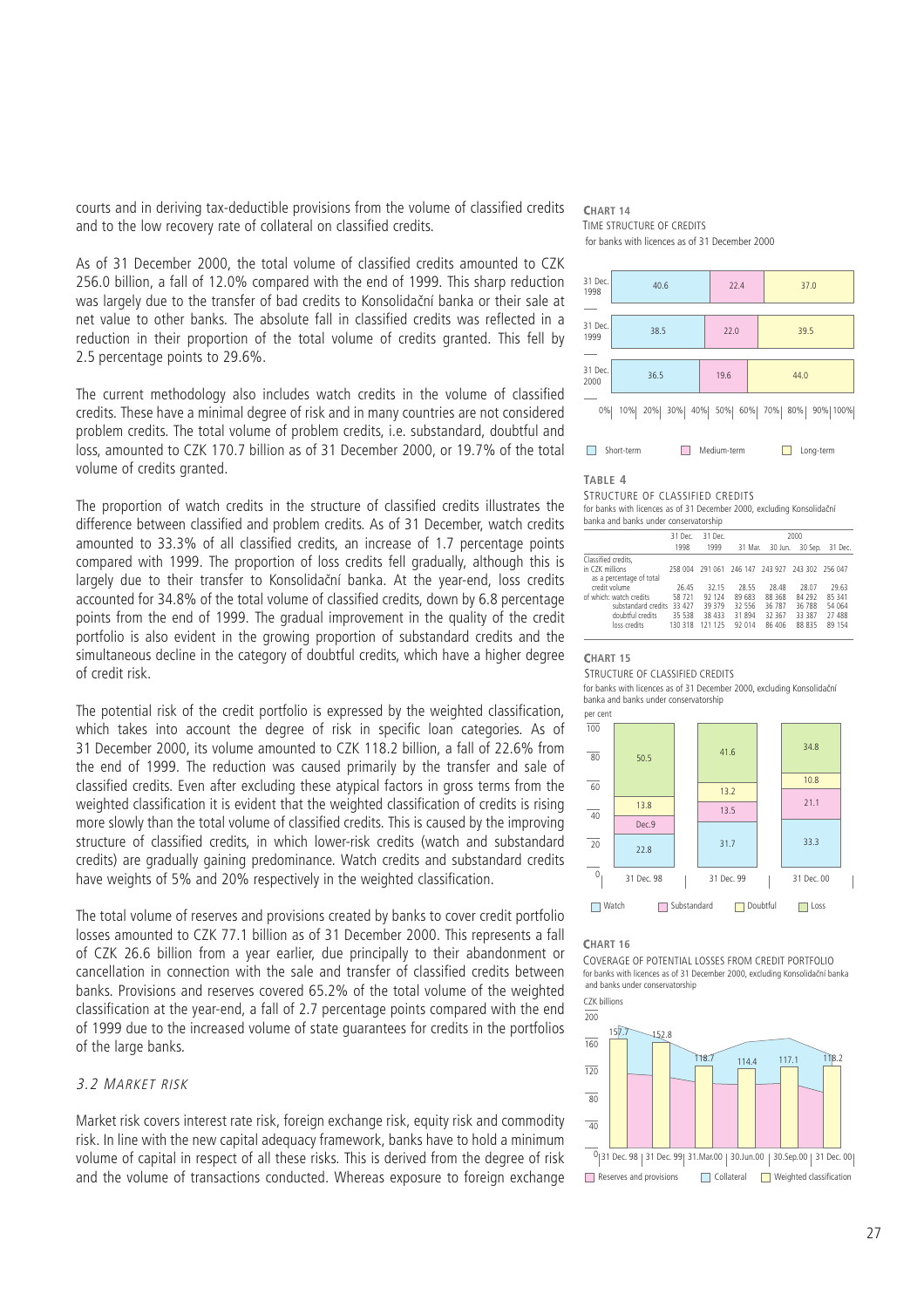and equity risk can be assessed from angles other than from capital requirements (as more detailed statistics are available for these areas), other sources of data are limited in the case of interest rate risk and commodity risk. Commodities transactions, however, are virtually non-existent in the Czech banking sector. With regard to interest rate risk, interest rates were relatively stable in 2000 and no major changes were recorded relative to 1999. Banks generally assess their interest rate risk exposure according to knowledge of the distribution of their assets and liabilities into time bands using the gap or duration method. The CNB's banking supervisors address this issue during on-site examinations.

# 3.2.1 FOREIGN EXCHANGE RISK

(for banks with licences as of 31 December 2000)

Foreign exchange risk derives from changes in exchange rates. The foreign exchange risk to which Czech banks are exposed is currently linked primarily with the development of the US dollar and the euro. The Czech banking sector, however, is principally oriented towards meeting the needs of the domestic economy and population. As a result, most banking operations are conducted in koruna.

As of 31 December 2000, foreign exchange assets amounted to CZK 559.5 billion and foreign exchange liabilities to CZK 483.6 billion, recording increases of 2.6% and 3.9% respectively for 2000. The sluggish growth rate of both assets and liabilities demonstrates the stable share of foreign exchange transactions in the overall volume of total assets. At the year-end, foreign exchange assets made up 19.3% of total assets and foreign exchange liabilities 17.8%. No significant changes in these proportions were recorded over the last period.

Not all banks are exposed to the same degree of foreign exchange risk. Branches of foreign banks conduct the largest amount of foreign exchange transactions owing to their close ties with their home country. This applies both to funds (e.g. credits from head office and the interbank market) and to the use of such funds (e.g. lending to entities having their registered office in the country of the bank's head office and their subsidiaries, the interbank market, etc.). At the end of 2000, foreign bank branches had foreign exchange assets amounting to 39.8% of their overall total assets and foreign exchange liabilities totalling 38.6% of total assets. A high share of foreign exchange assets is also apparent for medium-sized banks, a group which generally includes subsidiaries of foreign banks. This, too, is due to strong ties with foreign clients and access to foreign funds. As of 31 December 2000, the share of the medium-sized banks' foreign exchange assets in total assets amounted to 31.1% and the share of liabilities to 29.9%. The proportion of foreign exchange transactions in the small banks group is relatively high, as this group also contains a large number of foreign banks. The large banks fall below the average for the banking sector: as of 31 December 2000 their share of foreign exchange assets in total assets amounted to 14.0% and the share of foreign exchange liabilities to 11.6%. Owing to restrictions arising under a special legislative act, building societies do not conduct foreign exchange transactions.

Deposits and credits with banks were the biggest component of foreign exchange assets as of 31 December 2000. They comprised 43.6% of all foreign exchange assets, a rise of 3.2 percentage points compared with the end of 1999. Up to the year 2000, credits to clients had formed the largest share of foreign exchange assets, but this share fell by 6 points compared with 1999 to 38.2%. This change was brought about by the limited lending activities of banks, which preferred instead to place

#### **CHART 17**

FOREIGN EXCHANGE ASSETS AND LIABILITIES AS A PERCENTAGE OF TOTAL ASSETS AND LIABILITIES for banks with licences as of 31 December 2000



**CHART 18**

STRUCTURE OF FORFIGN EXCHANGE ASSETS for banks with licences as of 31 December 2000



**Credits to clients** Securities Deposits and credits with banks  $\Box$  Other

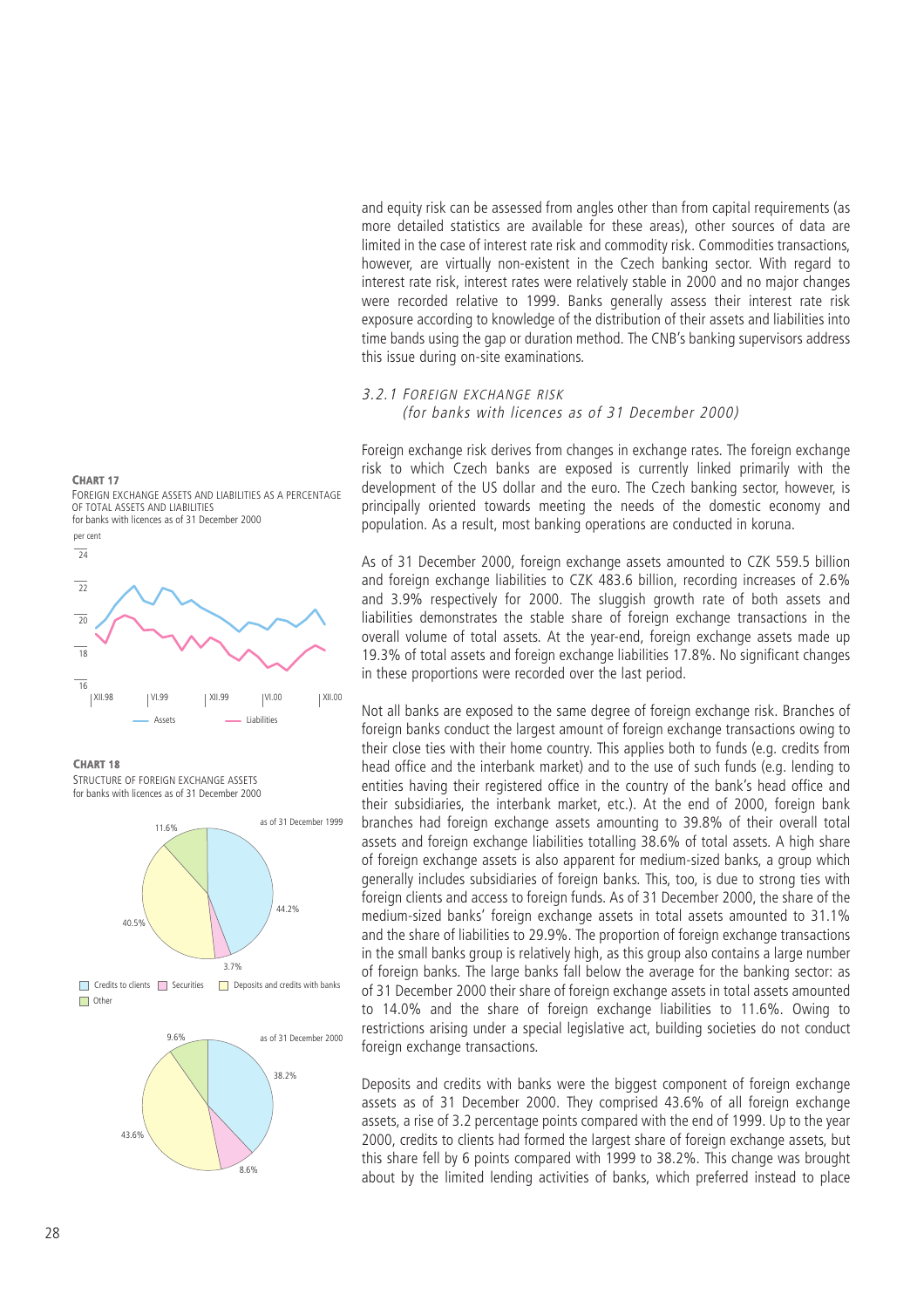liquid funds with foreign banks. Despite a year-on-year increase of 4.9 points to 8.6%, the share of securities in foreign exchange assets remained relatively negligible.

As on the assets side, the most significant items in foreign exchange liabilities are transactions with clients and banks. In 2000, the share of client deposits in total foreign exchange liabilities increased by a further 3.4 points to 54.3%. The share of deposits and credits from banks meanwhile fell by 3.1 points to 40.5%. The lower growth rate of foreign exchange deposits from banks stems from the reduced need for additional funds owing to the limited lending activity. Bond issues in foreign currencies are of only peripheral interest. Their share of total liabilities at the end of both years only slightly exceeded 2%.

The importance of foreign exchange differs according to the type of banking transaction. The highest proportion occurs in interbank transactions. This applies both to the assets and liabilities side of the balance sheet. Foreign exchange transactions made up 41.3% of the total volume of deposits with other banks and 35.6% of deposits from banks. The figure is much lower with regard to credits, with foreign exchange credits comprising only 21.8% of the total volume of credits at the year-end. This proportion, however, is stable. The same applies to foreign exchange client deposits, which as of 31 December 2000 made up 16.5% of the total volume of client deposits. This proportion is also stable from the long-term perspective.

The market shares of the individual bank groups in foreign exchange assets are considerably different in structure to the corresponding market shares in total assets. As of 31 December 2000, the market share of the large banks was 16.0 points lower, while the shares of the medium-sized banks and foreign bank branches were up by 10.9 and 10.4 points respectively. The foreign exchange assets of small banks and building societies are still of little significance. A similar situation applies in the case of liabilities, where the market share of the large banks was 21.3 points lower than their share in total liabilities. The foreign exchange transactions of medium-sized banks and foreign bank branches, conversely, exceeded their share of total liabilities by 13.1 and 13.0 points respectively.

In the case of client transactions the differences between the total and foreign exchange market shares are not so striking. In the large banks group, the market share of credits differs by 8.9 points in favour of total market share, while for medium-sized banks and foreign bank branches the figures are 8.3 and 3.6 points respectively. A similar situation occurs in the case of client deposits, where the large banks had a 9.1 point lower share of foreign exchange client deposits than of total client deposits regardless of currency. Conversely, the shares of medium-sized banks and foreign bank branches were 9.7 points and 4.0 points larger respectively.

The predominance of balance sheet foreign exchange assets over foreign exchange liabilities resulted in a long foreign exchange position of CZK 75.9 billion as of 31 December 2000. A short position in off-balance foreign exchange transactions reduces the overall long position of the banking sector to CZK 38.0 billion, i.e. to 1.4% of total assets. The relative equilibrium of the foreign exchange position, which remains stable at around 1% to 1.5% of total assets, significantly reduces the foreign exchange risk of the sector as a whole.

#### **CHART 19**





#### **CHART 20**

SHARE OF FOREIGN EXCHANGE IN SELECTED PRODUCTS for banks with licences as of 31 December 2000



#### **CHART 21**

MARKET SHARES OF BANK GROUPS IN SELECTED FOREIGN CURRENCY PRODUCTS IN PER CENT for banks with licences as of 31 December 2000

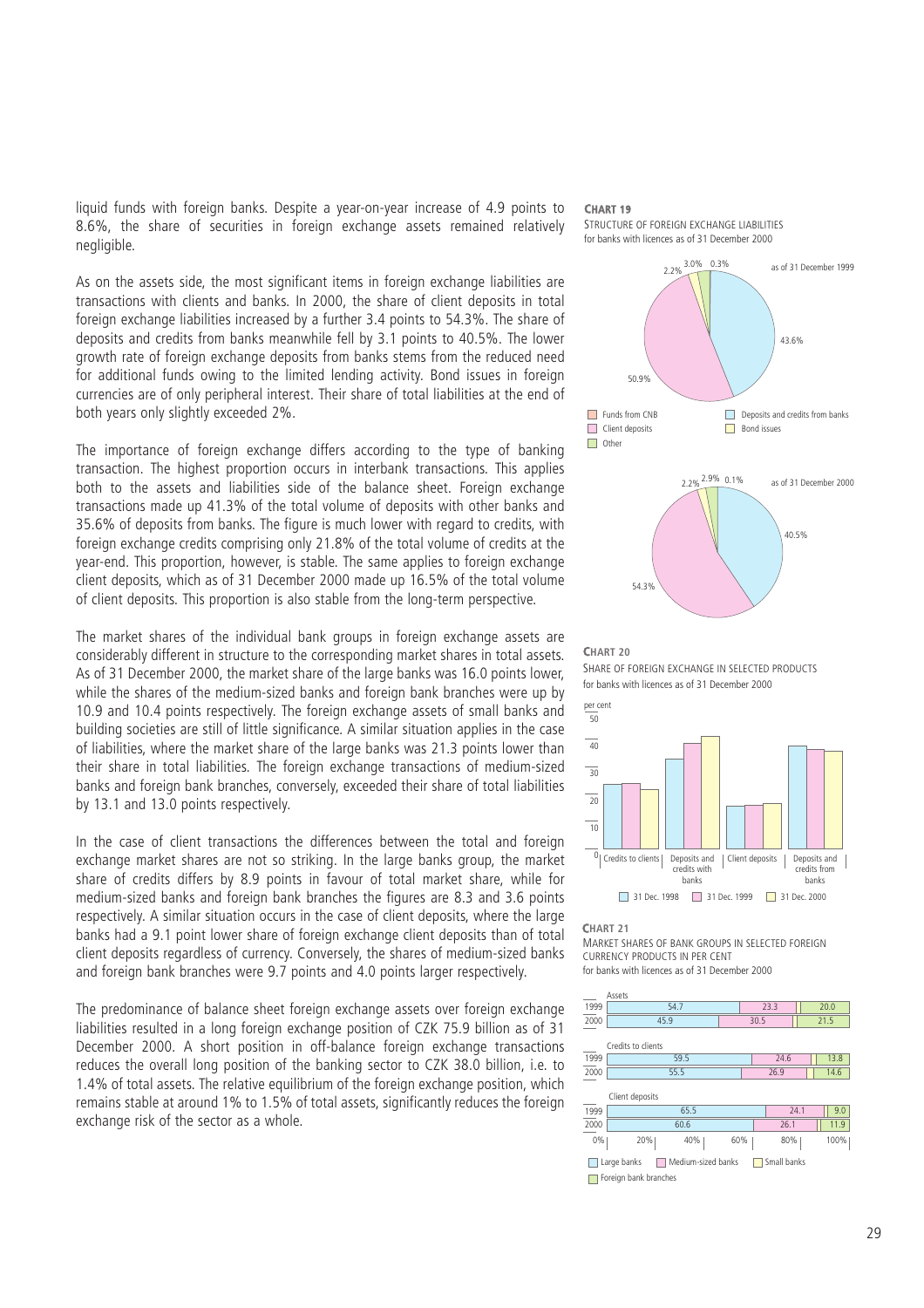**CHART 22** FOREIGN EXCHANGE POSITION OF THE BANKING SECTOR for banks with licences as of 31 December 2000



**CHART 23** STRUCTURE OF SECURITIES IN BANK PORTFOLIOS for banks with licences as of 31 December 2000



Note: Excluding T-bills and CNB bills and regardless of provisions

**CHART 24** SECURITIES - RATIO OF REAL VALUE TO PURCHASE PRICE for banks with licences as of 31 December 2000



# 3.2.2 EQUITY RISK (for banks with licences as of 31 December 2000)

The risk of securities falling in value arises from developments on the capital market. Price fluctuations are caused primarily by the financial results of the issuers, economic expectations for a given sector or the economy as a whole, changes in market interest rates or changes in exchange rates.

The structure of the securities portfolio determines the degree of equity risk exposure. With bonds the main risk is presented by interest rates, although currently this risk is not high owing to the relative stability of interest rates in the Czech Republic. A counter factor, however, is the relatively unstable development of share prices on the capital market, which increases equity risk. The banking sector's low involvement in trading or holding shares and participation certificates in their portfolios significantly limits the equity risk exposure. Banks hold most of their shares in the banking portfolio, which represents long-term investment.

Securities, i.e. securities for trading, long-term financial investments, T-bills and CNB bills, amounted to CZK 622.1 billion as of 31 December 2000, or 29.6% higher than a year earlier. The most rapid increase was recorded by securities in the banking portfolio. These accounted for more than half of the overall rise in securities. CNB bills accounted for roughly one third of the overall increase in securities for 2000 and securities in the trading portfolio for approximately one tenth. T-bills and CNB bills comprised 53.4% of the total volume of securities, securities in the trading portfolio 14.9% and securities in the banking portfolio 31.7%.

With the exception of T-bills and CNB bills, which are liquid funds and are mainly used by banks for repo operations with the Central Bank, the banking sector's involvement in the securities area is relatively low. The net value of the securities in the trading and investment portfolios amounted to CZK 290.2 billion as of 31 December 2000, or 10.7% of the overall volume of total assets.

As regards the degree of risk, the structure of securities by type is positive. Banks invest principally in bonds. As of 31 December 2000 these represented 67.9% of the total volume of securities excluding T-bills and CNB bills. The proportion of bonds is gradually rising at the expense of shares and participation certificates, which in the Czech Republic carry significantly more risk. The total volume of shares and participation certificates amounted to CZK 92.9 billion as of 31 December 2000, or 3.4% of overall total assets and 32% of the volume of securities excluding T-bills and CNB bills. The volume of bonds rose by 43.4% in 2000, the dominant factor being bonds in the banking portfolio. Shares and participation certificates increased by 19.1%. The lower growth in shares and participation certificates by comparison with bonds generated a gradual improvement in the ratio between bonds and shares.

A comparison of the real value and purchase price of particular types of securities illustrates the higher degree of risk associated with shares than with bonds. Whereas for bonds (whether in trading or banking portfolios) the ratio is slightly below 100%, for shares the corresponding figure is 80%. The overwhelming majority of shares are, however, placed in banking portfolios and therefore represent long-term financial investment.

Under a CNB regulation, banks are required to create provisions to cover the negative difference between the real value and purchase price for specific securities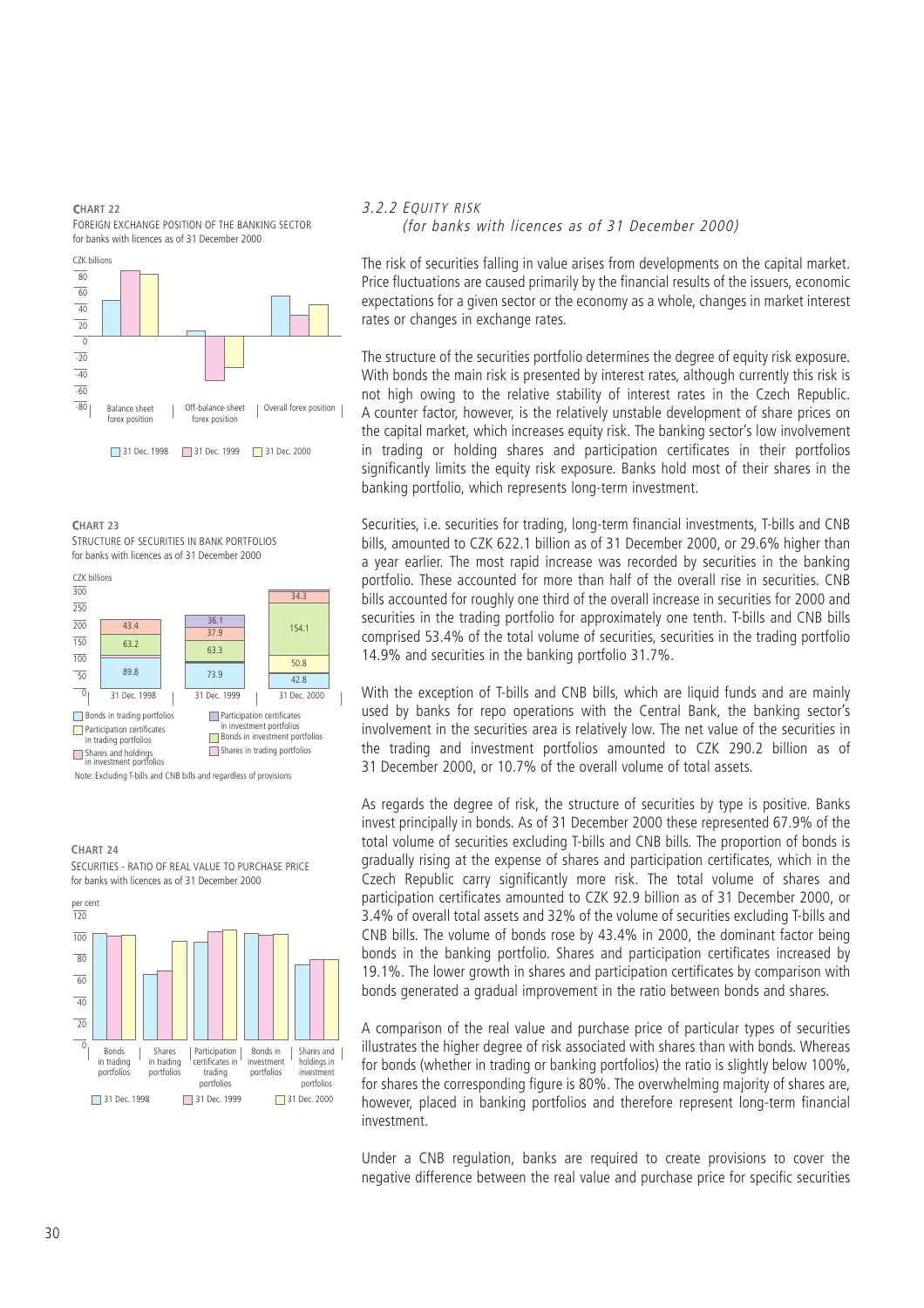in the trading portfolio on a daily basis. For securities in the banking portfolio this requirement applies at the year-end to the difference between the real value and purchase price of all securities combined.

As of 31 December 2000, the total need for provisions, i.e. the sum of the differences between the real value and purchase price, amounted to CZK 2.9 billion, or 1.1% of the total volume of securities excluding bills. Compared with the end of 1999 this figure fell by CZK 8.0 billion. This indicates that the quality of securities in banks' portfolios is improving. The improvement is being brought about by the increasing proportion of bonds and by greater prudence shown by banks when investing in other types of security.

As of 31 December 2000, banks had created provisions of CZK 4.8 billion to cover potential losses from securities portfolios, a figure which exceeds the actual requirement. Potential losses from trading portfolios were 127.3% covered and potential losses from banking portfolios 176.5% covered. In both cases this represents a considerable improvement compared with the end of 1999. Coverage of banking portfolio risk rose by 49.0 points and coverage of trading portfolio risk by 26.1 points.

# 3.2.3 DERIVATIVES RISKS (for banks with licences as of 31 December 2000)

The risks attaching to financial derivatives are overwhelmingly market risks relating to the movements in the market prices of their underlying assets (e.g. the capital market index, commodities, shares, other derivatives). In other cases, the risks derive from fluctuations in interest rates and exchange rates. Credit risk occurs in the case of transactions in credit derivatives, although this also derives from the risk attaching to the underlying assets. Banks limit risks from derivatives transactions principally through hedging operations, which themselves are used to cover the risks from certain banking transactions. CNB Banking Supervision has included market risks from derivatives transactions in its capital adequacy provision. This has been binding for banks since April 2000.

Banks' involvement in derivatives transactions has increased greatly in recent years. Receivables from derivatives transactions amounted to CZK 2,197.4 billion as of 31 December 2000, a year-on-year rise of 27.0% and a two-year rise of 49.5%. Derivatives made up 80.7% of overall total assets as of the same date, an increase of 11.9 points compared with 1999 and 18.1 points compared with 1998.

Despite this large increase, derivatives transactions are still restricted to a limited circle of banks, mainly medium-sized banks and foreign bank branches. Of the total of 40 banks at the end of 2000, 28 were involved in derivatives transactions, an increase of 3 on the previous year. Receivables from derivatives transactions have long constituted the largest ratio to total assets in the foreign bank branch group, amounting to 280.9% as of 31 December 2000. In comparison with 1999 this proportion is two-thirds higher and compared with 1998 it is almost double. Medium-sized banks also record a higher volume of derivatives receivables than total assets, the ratio amounting to 114.6% as of 31 December 2000. This figure, however, is down 11.5 points compared with 1999 and 24.3 points compared with 1998. In both groups, however, only roughly half of all banks are involved in derivatives transactions. Large banks have lower involvement, with a ratio to total assets of 43.4% as of 31 December 2000, a figure that is essentially unchanged from

#### **CHART 25**









# **CHART 27**

#### DERIVATIVES STRUCTURE BY UNDERLYING ASSET for banks with licences as of 31 December 2000

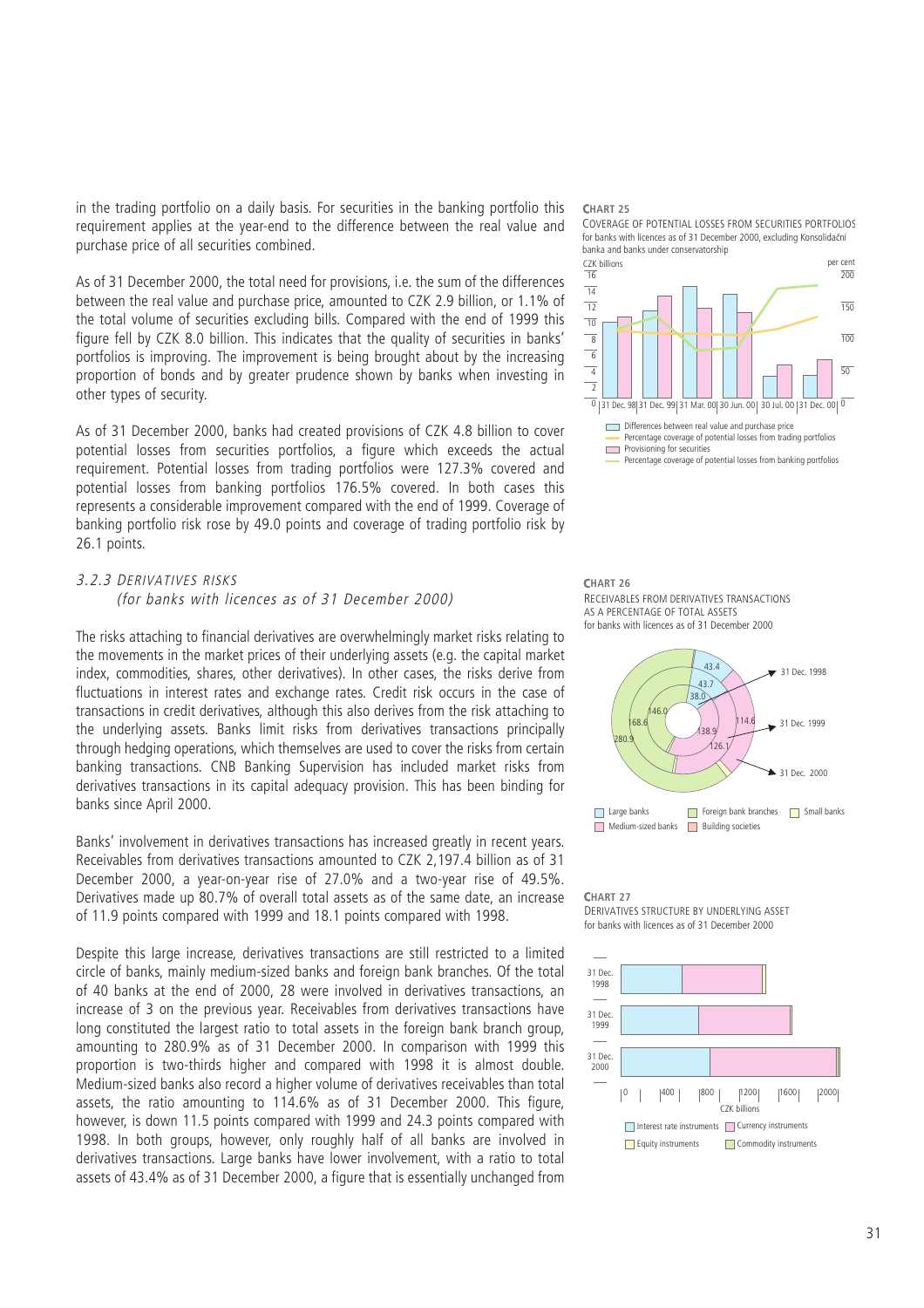**CHART 28** DERIVATIVES STRUCTURE BY TRANSACTION TYPE for banks with licences as of 31 December 2000



Forwards Futures Swaps Other forward transactions Options

**CHART 29** for banks with licences as of 31 December 2000 DEPOSIT STRUCTURE BY SECTOR



the end of 1999 and 5.4 points higher than in 1998. Small banks and building societies have negligible receivables from derivatives transactions.

With regard to the instruments used, banks focus primarily on currency and interest rate transactions. As at 31 December 2000, transactions in currency instruments made up 58.6% of receivables from derivatives and transactions in interest rate instruments 41.1%. Transactions in equity and commodity instruments were negligible. Transactions in currency instruments rose the most in 2000, surging by 39.1%. Transactions in interest rate instruments increased by just 14.4%. This was a reversal of the situation in 1999, when banks preferred transactions in interest rate instruments to currency instruments (growth of 27.6% compared with 13.5%). This can be explained by the relatively stable interest rates and the more volatile exchange rates in 2000 than in 1999.

Swaps and forwards are the most common types of derivatives transactions, comprising 55.8% and 38.4% respectively of the total volume. These ratios are relatively stable. As of 31 December 2000, options formed only 3.7% of the total volume of receivables from derivatives transactions, their fall of 5.1% compared with 1999 reflecting the sharp rise in other types of derivatives transactions.

# 3.3 LIQUIDITY RISK

Liquidity risk can be defined as the risk of banks not being able to fulfil their obligations in the required time and volume. Poor liquidity, which can ultimately lead to a bank terminating its activities, is caused by unforeseen withdrawals of funds due, for example, to a loss of trust on the part of its clients or to unexpected events connected to the bank's results from any type of banking transaction. In such cases the overall stability of the bank is of the utmost importance, as is a constant and sufficient volume of quick assets that correspond to the size of the bank and may be used to cover any unforeseen outflows of funds. The main instrument for the management of bank liquidity is the optimisation of the time structure of assets and liabilities.

#### 3.3.1 PRIMARY FUNDS

(for banks with licences as of 31 December 2000)

Client deposits constitute the main source of financing for the majority of banks, with foreign bank branches and certain medium-sized foreign banks being the only exceptions. Primary client deposits are one of those items being affected by the reduction in the intermediation of financial services by banks in favour of new products such as pension schemes, life insurance, collective investment and so on. Despite this new and counteracting trend, primary deposits as a whole have risen.

As of 31 December 2000, total client deposits amounted to CZK 1,408.1 billion, a rise of 7.1% compared with the end of 1999. The rate of growth was 2 points lower than that in 1999. Non-banking client deposits rose by 7.8% to make up 96.2% of the total figure. Deposit certificates and deposits from the government sector are continuing to decline and are of only peripheral significance in the total figure for client deposits.

As of 31 December 2000, deposits from households had a 66.2% share of total primary deposits. This represented a rise of 6.1%, despite the widening range of alternative savings possibilities such as pension funds, insurance companies and investment funds.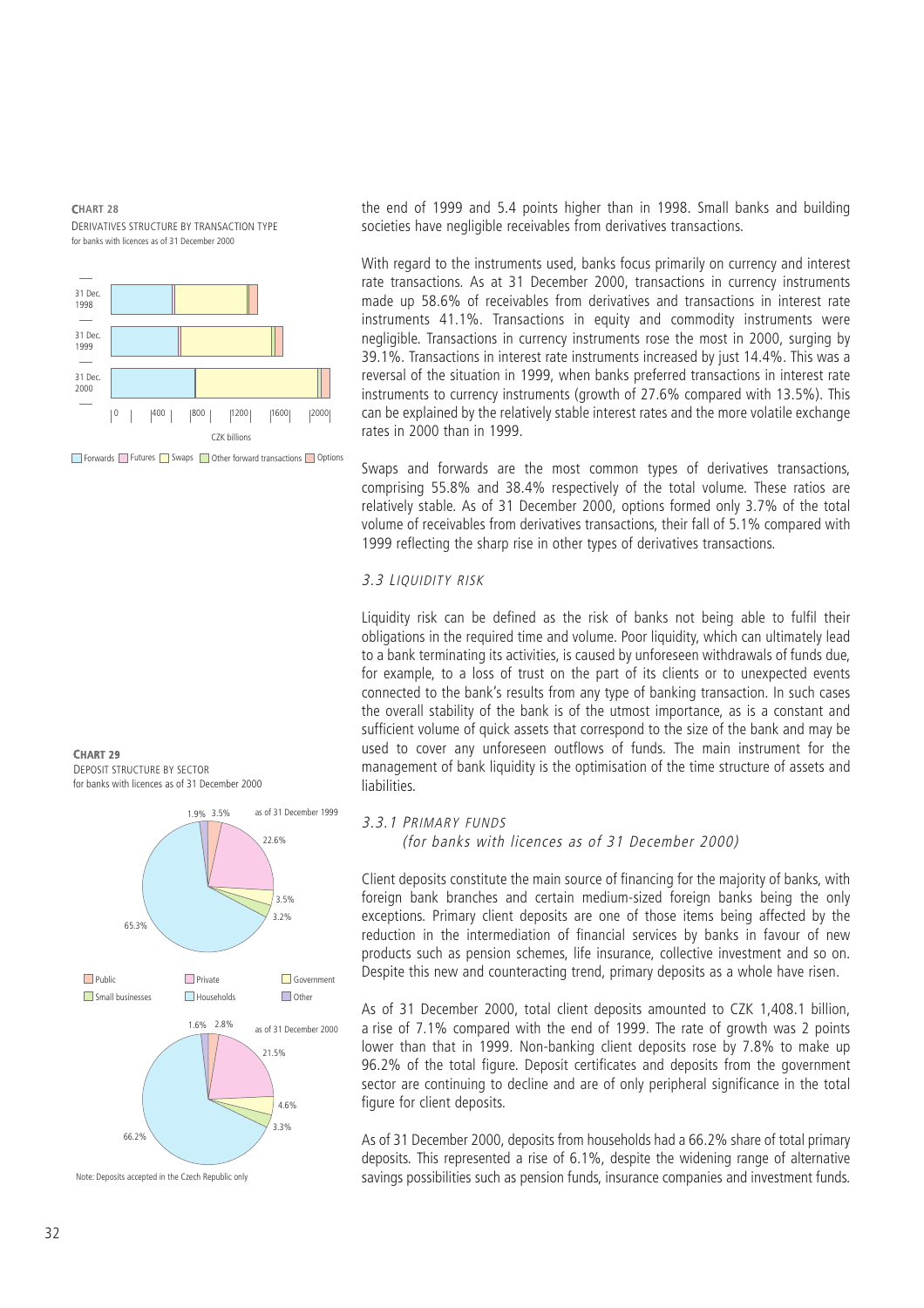The growth rate is 4.1 points greater than that for the corporate sector. Most deposits from the corporate sector come from private companies, which account for 21.5% of total deposits. Other sectors account for around 3%-4% in the long term.

Excluding the other sectors category, which includes deposits from households, the structure of primary deposits by industry is evenly spread with no single industry dominating. Trade, hotels and restaurants has the largest share, rising by 0.5 points compared with 1999 to 5.9% of total deposits. Manufacturing fell back by 0.1 points to 5.1%. Financial intermediation and insurance fell by 1.8 points to 4%. Deposits from companies from the agriculture, construction, transport and travel sectors together make up 3.5% of total deposits, a figure that is little changed from that for 1999.

Demand client deposits cover various types of current account. For corporate clients and local authorities the funds on these accounts are used principally for non-cash payments. A significant part of the Czech population still uses such accounts to deposit funds, with this form of saving boosted recently by falling interest rates on time deposits. Short-term time deposits comprise all deposits with a maturity date of up to one year. Medium-term time deposits typically have maturities of between one and four years, while long-term time deposits cover all deposits with maturity over 4 years.

As of 31 December 2000, demand client deposits amounted to CZK 437.6 billion, a rise of 12.4% compared with the end of 1999. They now make up 35.8% of total client deposits. Their increase is responsible for 90% of the overall rise in client deposits. Short-term time deposits have the largest share of the client deposits structure with 46.8%. As the absolute volume of such deposits stagnated while total deposits increased, there was a 2.2 point fall in this item as a share of total client deposits. Long-term time deposits are recording stable growth. Their volume rose by 12.2% compared with 1999 to comprise 10.6% of total deposits. This increase is largely related to the development of building societies.

# 3.3.2 SECONDARY FUNDS

(for banks with licences as of 31 December 2000)

Secondary funds represent a particularly important source of financing for foreign bank branches and for banks with majority foreign capital. Such banks have easy access to secondary funds from their head offices or parent banks. On the other hand, these banks do not currently have an extensive branch network, either because this is not part of their business strategy or because they have yet to complete such a network. Today, even given the development of electronic banking, a branch network is a necessary condition for contact with clients and greatly facilitates the receipt of deposits. Česká spořitelna and Komerční banka remain typical retail banks with a lower level of financing by external funds. They were joined in 2000 by Československá obchodní banka following its takeover of Investiční a Poštovní banka. GE Capital Bank and Union banka now also have large branch networks, and a clear trend towards an expansion in the number of workplaces dealing directly with clients is also evident in the case of Živnostenská banka. Several other banks have also expressed their intention to place greater emphasis on the collection of primary deposits.

At the end of 2000 the total volume of deposits and credits from banks amounted to CZK 488.2 billion, or 17.9% of total assets. Interbank market funds have fallen

#### **CHART 30**





Note: Deposits accepted in the Czech Republic only

**CHART 31**

TIME STRUCTURE OF DEPOSITS for banks with licences as of 31 December 2000





SECONDARY FUNDS AS A PERCENTAGE OF EXTERNAL FUNDS for banks with licences as of 31 December 2000

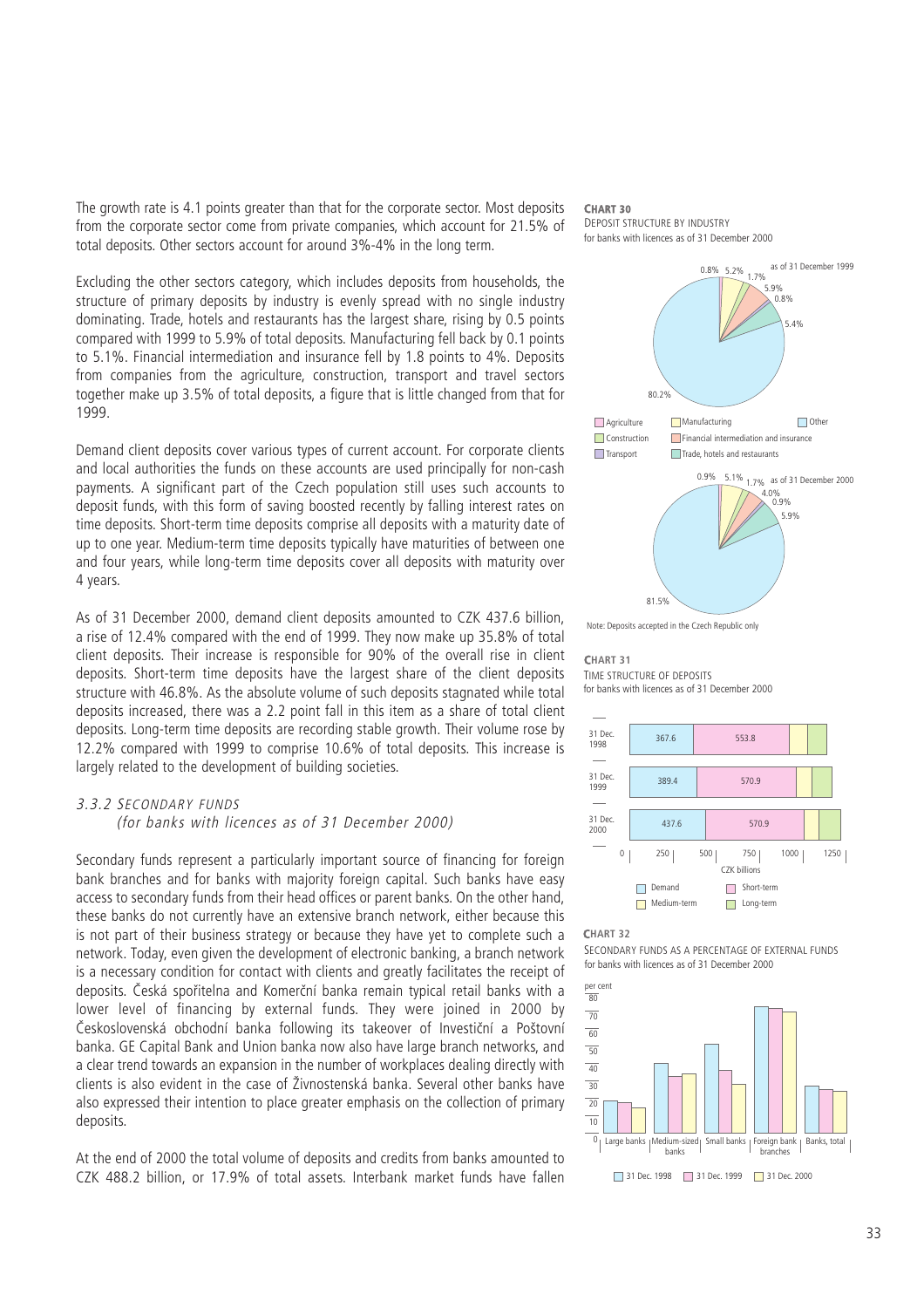gradually since 1998 owing to the lower need for additional funds as a result of reduced lending activity in the banking sector. In 2000, the decline in the volume of deposits and credits from banks slowed somewhat thanks to better lending opportunities in the improving economy. The fall in deposits and credits from banks is solely attributable to foreign exchange items against a background of stagnating koruna items.

As of 31 December 2000, the average ratio of secondary funds to external funds for banks operating in the Czech banking sector was 24.0%. This figure has fallen by 2.9 points over the last two years. Only the large banks operate below the average level, with a ratio of 14.7% at the year-end. Foreign bank branches have the largest proportion of interbank financing with 69.1%. The downward trend in the secondaryprimary deposit financing ratio is evident for all groups of bank apart from mediumsized banks, where the ratio between secondary and total external funds increased by 1.6 points to 34.0%. This, however, is still below the end-1998 level.

# 3.3.3 QUICK ASSETS

(for banks with licences as of 31 December 2000)

Quick assets are those items on the assets side of the balance sheet which come in direct money form (either cash or positive current account balances that can be used with immediate effect) or in the form of bills tradable on the short-term bond market at very short notice. Trading securities may also be regarded as liquid assets in the broader sense, although given the low liquidity of the current Czech capital market, sales of such securities are limited to a few domestic stocks and blue-chip foreign stocks.

As of 31 December 2000, the total volume of quick assets was CZK 675.5 billion, or 24.8% of the total assets of the banking sector. In comparison with the end of 1999 their volume rose by 9.7%, although the rate of growth is almost half that for 1999. The buoyant growth in quick assets is connected with the excess liquidity in the Czech banking sector, which stems from a lack of eligible credit demand and relatively stable growth in primary funds. The modestly rising lending activity in 2000 is thus the reason for the slower increase in quick assets for that year.

The most important quick asset items are T-bills and CNB bills. These amounted to CZK 346.0 billion (51.2% of the overall volume of quick assets). Deposits and credits with the central bank amounted to CZK 289.7 billion (42.9%). Banks use cash for problem-free and smooth cash operations. Their volume is consequently maintained at the minimum required level of approximately 5%. Current accounts maintained with other commercial banks (used for non-cash interbank payments) are the least significant item in quick assets, comprising less than 1% of the whole as of 31 December 2000.

# 3.3.4 MATCHING OF ASSET AND LIABILITY MATURITIES (for banks with licences as of 31 December 2000)

The basic instrument of liquidity management is the matching of maturities between the asset and liability items of the balance sheet. For fixed-term items the maturity date is clearly stated in the relevant contract, whether this relates to bank-client relations or interbank relations. Items for which the maturity date is very short (shortterm client and bank deposits and certain types of overdraft credits where the debit has to be cancelled regularly, usually monthly) or is not stated at all (sight deposits)

**CHART 33** QUICK ASSETS for banks with licences as of 31 December 2000 CZK billions

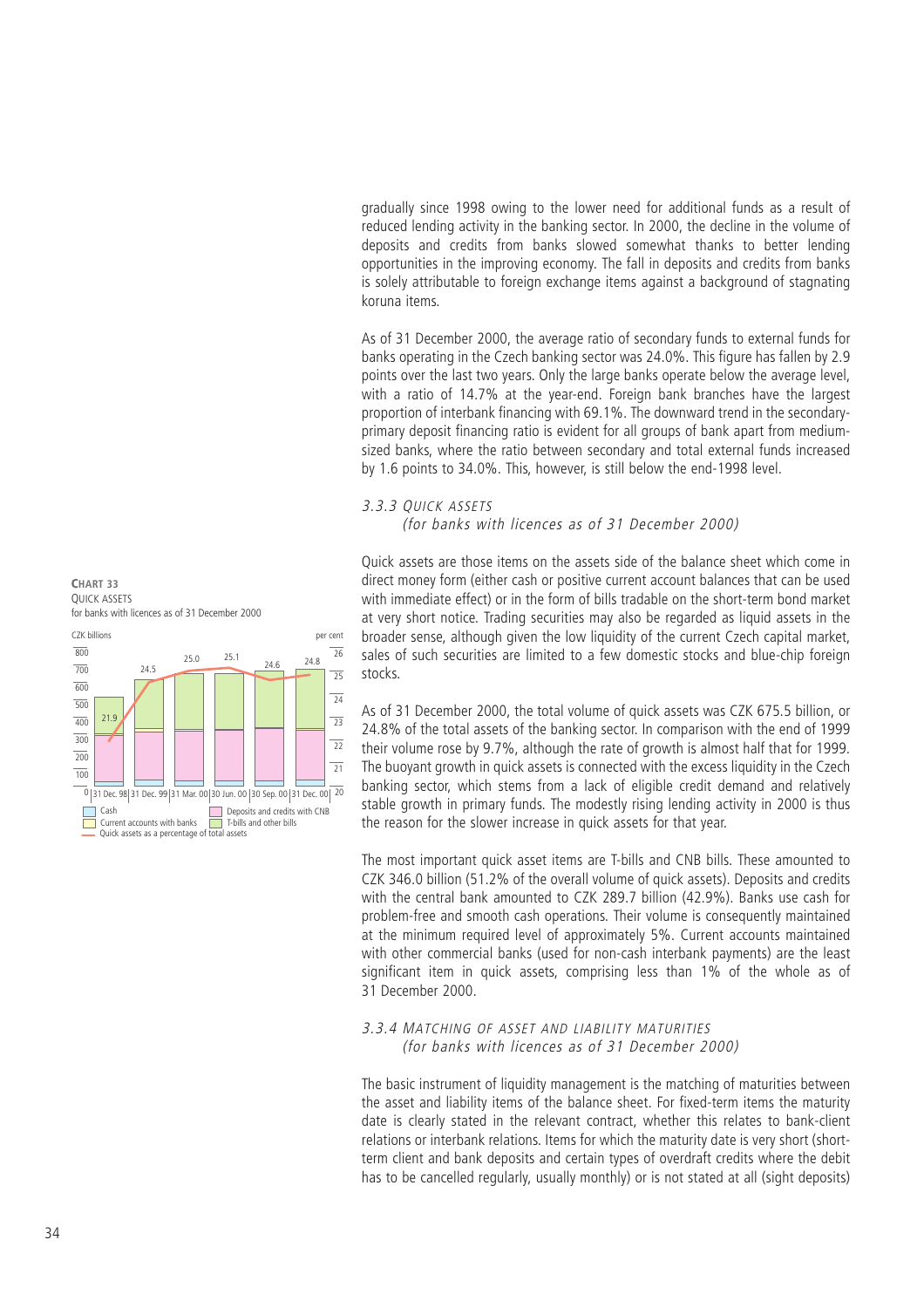can be ascribed a corresponding specific share and thus also an amount which remains permanently available to banks, whether the items are assets or liabilities. When managing liquidity banks therefore include in their calculations a certain degree of invariability for items that could theoretically be cancelled with immediate effect by the relevant business partner or client.

The basic prerequisite for a sound liquid position is harmony between the residual maturity of assets and liabilities in specific time bands. Management of short-term liquidity up to 3 months is of prime importance, although neither should large differences between maturities exist in longer time bands that could at some point require the bank to obtain funds elsewhere.

As of 31 December 2000, liabilities maturing within 3 months exceeded payable assets even taking into account the effect of demand deposits. The cumulative balance sheet position to 3 months taking into account the invariability of demand deposits amounted to -8.14% of total assets. This indicator gradually deteriorated during 2000 owing to a shift of liabilities into time bands with shorter maturities, whereas on the assets side of the balance sheet the volume in the time bands to three months remained essentially unchanged. The single most important factor was an increase in client demand deposits and other liabilities. On the assets side, the increase in credits with maturity up to 3 months and deposits and credits with the central bank was reduced by a fall in deposits and credits with banks.

As at 31 December 2000, the net balance sheet position (taking into account demand deposit liquidity) recorded the highest figures for residual maturities in the range of 1 week to 1 month (CZK 139.5 billion) and 1 to 2 years (CZK 105.2 billion). The position with maturity of 1 to 3 months was almost exactly balanced and very low figures were also recorded for positions with residual maturities of from 6 months to 1 year and above 5 years. The absolute value of the difference between the volume of balance sheet assets and liabilities as a proportion of total assets (taking into account demand deposit liquidity) is around the 5% mark in all of the monitored maturity groups. The structure of the assets and liabilities of the banking sector as a whole is in a state of long-term relative equilibrium.

These developments were also reflected in the other ratios characterising short-term liquidity, particularly the asset coverage of liabilities with maturities of up to one month, which fell by 7.8 points to 55.6% compared with the end of 1999. As payable liabilities include a substantial part of demand deposits, which are essentially stable, this ratio should be regarded as sufficient. As far as long-term liquidity is concerned, financing of long-term assets with short-term funds remains evident. Assets with maturity over one year exceed funds with the same residual maturity by approximately 40%. Receivables with maturity over 5 years are roughly twice as large as funds over 5 years.

# 3.4 COUNTRY RISK

The country risk to which Czech banks are exposed is defined by the amount of assets they have invested in other countries or that are held by non-residents. Country risk is linked with the changes, primarily political and legislative, that might prevent clients and business partners in the relevant country from repaying their liabilities either wholly or partially or might cause them to default. Country risk also covers the possibility of an economic downturn that might make it impossible for debtors in the relevant county to meet their obligations in the agreed volume and time limits. Banks

#### **CHART 34** ASSETS AND LIABILITIES BY RESIDUAL MATURITY AS OF 31 DECEMBER 2000 for banks with licences as of 31 December 2000<br>CZK billions  $-3.1 - 5.0$  $0.1$  -2.3 0.6 -3.9  $1.9$  0.5 11.3  $-150$  $-\frac{50}{100}$  $\frac{100}{50}$ 150  $rac{200}{200}$  $\overline{250}$ 300 350 under 1 | 1<br>week week  $\begin{vmatrix} 1 & \text{to} & 3 \\ \text{month} & \text{month} \end{vmatrix}$ 1 month 1 to 3 | 3 to 6 | 6 months<br>months | months | to 1 year months 6 months| 1 to 2<br>to 1 year| years 1 to 2 | 2 to 5<br>years | years 2 to 5 | over<br>years | 5 year over non-<br>5 years specifi specified  $\frac{1}{20}$  $-10$  $\overline{0}$ 10  $\overline{20}$ 30  $\overline{40}$ Net balance sheet position taking into account demand deposit liquidity Assets as a percentage of total assets CZK billions per cent

Liabilities taking into account demand deposit liquidity as a percentage of total assets Note: The data in the chart represent the difference between the share of assets and liabilities in the individual time bands

#### **TABLE 5**  MATCHING OF ASSET AND LIABILITY MATURITIES for banks with licences as of 31 December 2000; percentages

| 30 Sep.<br>31 Dec.<br>31 Mar.<br>30 Jun.<br>31 Dec.<br>2000<br>2000<br>2000<br>1999<br>2000<br>Cumulative net position:<br>to 3 months as a percentage<br>of assets <sup>1)</sup><br>$-4.36$<br>$-3.37$<br>$-4.67$<br>$-2.61$<br>$-8.14$<br>to 1 month as a percentage<br>of assets <sup>1</sup> ),2)<br>$-435$<br>$-3.26$<br>$-5.67$<br>$-5.40$<br>$-1.43$<br>Assets/liabilities maturing:<br>within 1 month<br>62.91<br>55.57<br>58.90<br>61.39<br>60.33<br>138.07<br>138.82<br>109.47<br>130.02<br>in more than 1 year<br>115.95<br>180.59<br>183.47<br>in more than 5 years<br>159.05<br>180.65<br>185.44 |  |  |  |
|---------------------------------------------------------------------------------------------------------------------------------------------------------------------------------------------------------------------------------------------------------------------------------------------------------------------------------------------------------------------------------------------------------------------------------------------------------------------------------------------------------------------------------------------------------------------------------------------------------------|--|--|--|
|                                                                                                                                                                                                                                                                                                                                                                                                                                                                                                                                                                                                               |  |  |  |
|                                                                                                                                                                                                                                                                                                                                                                                                                                                                                                                                                                                                               |  |  |  |
|                                                                                                                                                                                                                                                                                                                                                                                                                                                                                                                                                                                                               |  |  |  |
|                                                                                                                                                                                                                                                                                                                                                                                                                                                                                                                                                                                                               |  |  |  |
|                                                                                                                                                                                                                                                                                                                                                                                                                                                                                                                                                                                                               |  |  |  |
|                                                                                                                                                                                                                                                                                                                                                                                                                                                                                                                                                                                                               |  |  |  |
|                                                                                                                                                                                                                                                                                                                                                                                                                                                                                                                                                                                                               |  |  |  |

1) minus 80% of demand deposits

2) including off balance sheet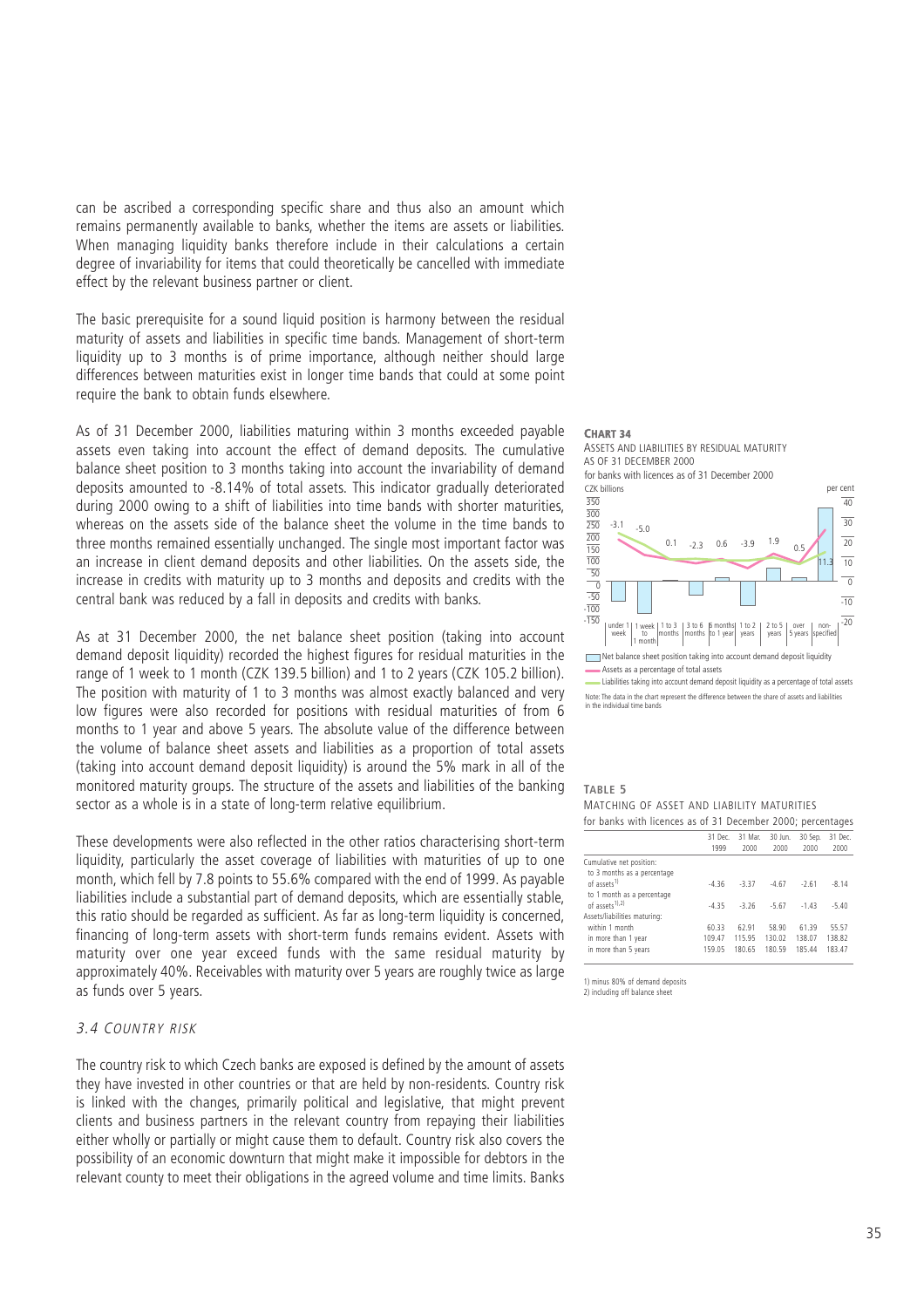minimise the potential losses from country risk by reducing their exposure to risk countries according to the degree of risk attaching to future political and economic developments. Activities with risk countries are restricted by the application of volume limits for the relevant regions and by the application of stricter conditions for the provision of the relevant assets (higher interest rates and shorter maturities), and in certain cases also by the requirement for assets to be secured by a third party. It is not easy to quantify country risk. Banks evaluate it on an individual basis in their own internal risk management systems.

# 3.4.1 ACTIVITIES VIS-À-VIS NON-RESIDENTS (for banks with licence as of 31 December 2000)

The openness of the Czech economy allows banks to enter into business relations with foreign banks and non-banks. The current exposure of the banking sector vis-àvis non-residents is not high, although these activities can be expected to become more important given the preparations for the Czech Republic's accession to the EU, the increase of foreign capital in banks operating on the domestic market and the ongoing foreign investment in the Czech economy as a whole.

As of 31 December 2000, the assets of the whole banking sector vis-à-vis nonresidents amounted to CZK 525.9 billion, or 18.2% of total assets. Such assets rose by 5.4% on a year-on-year basis, but their share of total assets fell by 0.2 points. Liabilities towards non-residents fell by 7.1% to CZK 338.4 billion and their share of total assets fell by 2.1 points to 12.4%. Transactions with non-residents comprise almost half of all off-balance-sheet operations, the majority of which being derivatives ransactions.

As with foreign currency transactions, transactions with non-resident banks are the single largest item in the overall structure of assets and liabilities. Deposits and credits with non-resident banks amounted to CZK 294.5 billion as of 31 December 2000, or 56.0% of the total volume of non-resident assets. Banks operating in the Czech Republic lend primarily to domestic entities; at the year-end, credits to nonresidents amounted to only CZK 83.4 billion, or 9.4% of the overall volume of credits granted. Foreign securities also make up a significant proportion of non-resident assets. As of 31 December 2000 banks had CZK 115.2 billion invested in such securities, which is 21.9% of the total volume of non-resident assets. The securities were mostly participation certificates and bonds.

Deposits and credits from banks constitute the majority of non-resident liabilities. As of 31 December 2000, these amounted to CZK 199.6 billion, or 59.0% of the total volume. More than three quarters of the deposits were placed in foreign bank branches and the medium-sized banks group. This reflects the greater tendency of these groups to finance activities from interbank sources, principally by using funds from parent banks and foreign head offices. Funds from non-resident banks constituted 40.9% of the total volume of deposits and credits from banks. Nonresident client deposits continued to rise, amounting at the year-end to 22.1% of total liabilities towards non-residents and 5.5% of total client deposits.

Activities with respect to non-residents differ markedly according to bank group. Although large banks – thanks to their size – generally dominate in terms of absolute volume for specific types of transaction, in relative terms foreign bank branches and medium-sized banks in particular have a greater degree of exposure to non-residents, as is the case with foreign currency transactions.

# **CHART 35**



**CHART 36**

for banks with licences as of 31 December 2000 STRUCTURE OF ASSETS AND LIABILITIES VIS-A-VIS NON-RESIDENTS AS OF 31 DECEMBER 2000

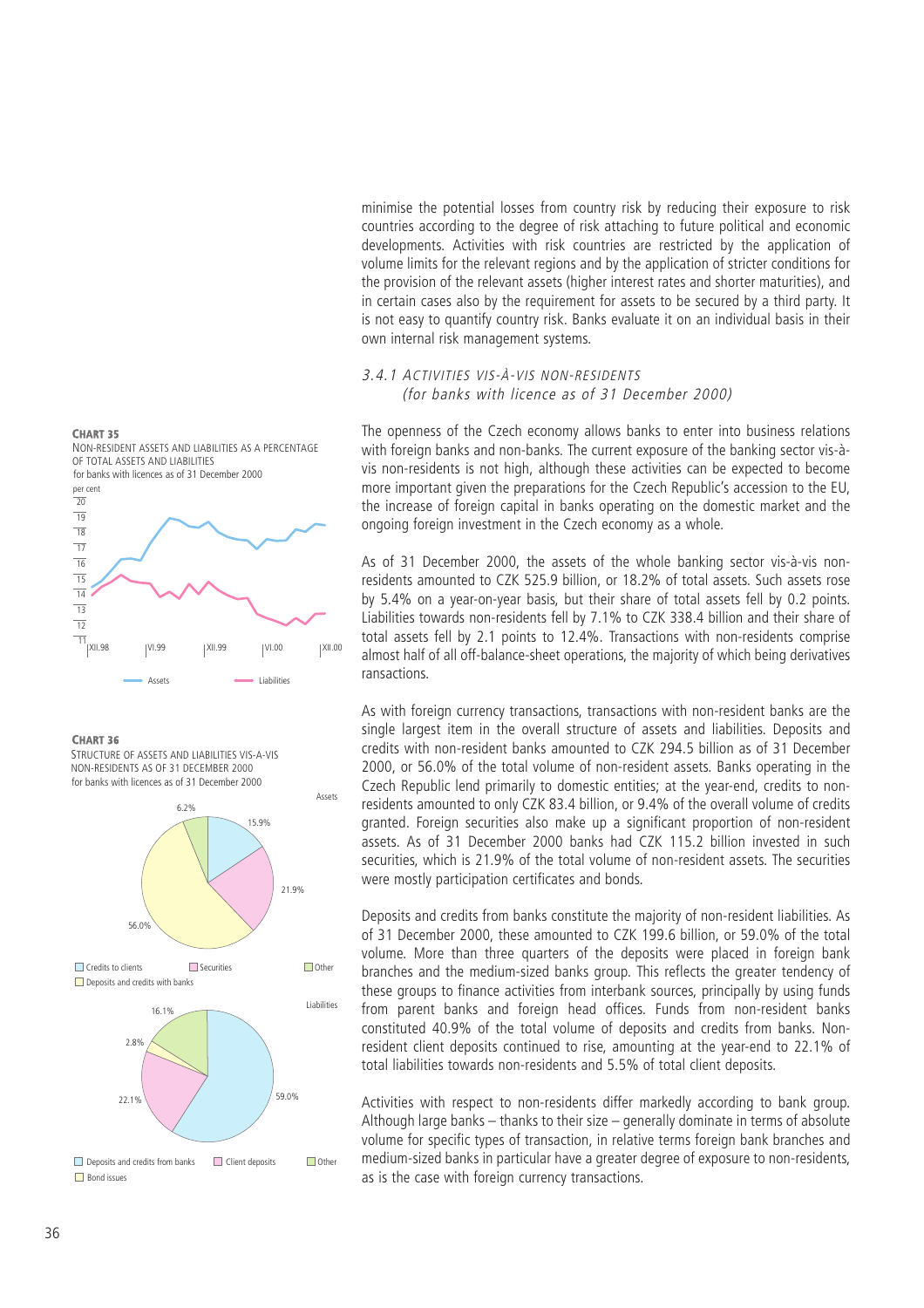In line with the trend for overall transactions, the large banks' share is gradually falling in favour of foreign bank branches and medium-sized banks, which were much more active in 2000 than in 1999. This has also led to a gradual increase in the difference compared with the fundamental division of the banking market as a whole. As of 31 December 2000, large banks administered 61.9% of total assets. Their share of the total volume of non-resident assets was 4.9 points lower at 57.0%. Foreign bank branches, on the other hand, with 24.2% of the total volume of nonresident assets, had 13.1 points more than their share of total assets. For mediumsized banks the difference was 1.5 points in favour of total assets. The exposure of small banks towards non-residents remains negligible, while for building societies such activities are an exception owing to the specific nature of their operations.

The dominance of foreign bank branches in non-resident transactions is even more marked on the liabilities side of the balance sheet, chiefly as a result of their access to funds from head offices. Their share of total non-resident liabilities was 34.6%, which is 23.5 points more than their share of total assets. Medium-sized banks administered 28.4% of non-resident liabilities, or 8.8 points more than their share of total assets. Large banks recorded lower exposure to foreign transactions by comparison with their overall activities (34.4%, or 27.5 points less than their market share of total liabilities).

For foreign bank branches and medium-sized banks, the volumes on the assets and liabilities sides of the balance sheet have long been in equilibrium. In the large banks group there is a marked preponderance of assets (of more than 150% as of 31 December 2000), while for small banks liabilities are the dominant item (more than twice as many as of 31 December 2000).

# 3.4.2 ACTIVITIES VIS-À-VIS INDIVIDUAL COUNTRIES (for banks with licences as of 31 December 2000)

Activities in respect of specific countries were monitored for the first time in 2000 for selected asset and liability, balance-sheet and off-balance-sheet items. Countries are classified by degree of risk and are placed in the following categories: the EU, the United States, Central and Eastern Europe and the former Soviet Union. For classic banking products and services the exposure abroad is relatively low. High figures are recorded on the interbank and derivatives market.

The exposure of the Czech banking sector as a whole differs greatly in each country group according to the type of banking product. For asset-side deposits and credits with banks the EU countries were the main partner for banks operating in the Czech banking sector, with 83.1% of non-resident deposits and credits with banks (CZK 248.9 billion).

Countries of Central and Eastern Europe were the major debtor group with regard to client credits. They held a 56.6% share of foreign client credits, which represents 5.6% of total credits granted. Three quarters of these credits were granted by large banks, mostly to entities from Slovakia (56.1%). Of the other bank groups, foreign bank branches granted CZK 11.9 billion to non-residents, the majority to countries of the Eastern bloc (58% – particularly Poland and Slovakia) and entities from the European Union (19.3%). However, such transactions represented only 10.9% of the total volume of credits.

#### **CHART 37**

MARKET SHARES OF BANK GROUPS IN SELECTED PRODUCTS VIS-A-VIS NON-RESIDENTS IN PER CENT for banks with licences as of 31 December 2000



Large banks Medium-sized banks **Foreign banks** Foreign bank branches

#### **CHART 38**

# ASSET EXPOSURE OF THE BANKING SECTOR ABROAD AS OF 31 DECEMBER 2000

for banks with licences as of 31 December 2000

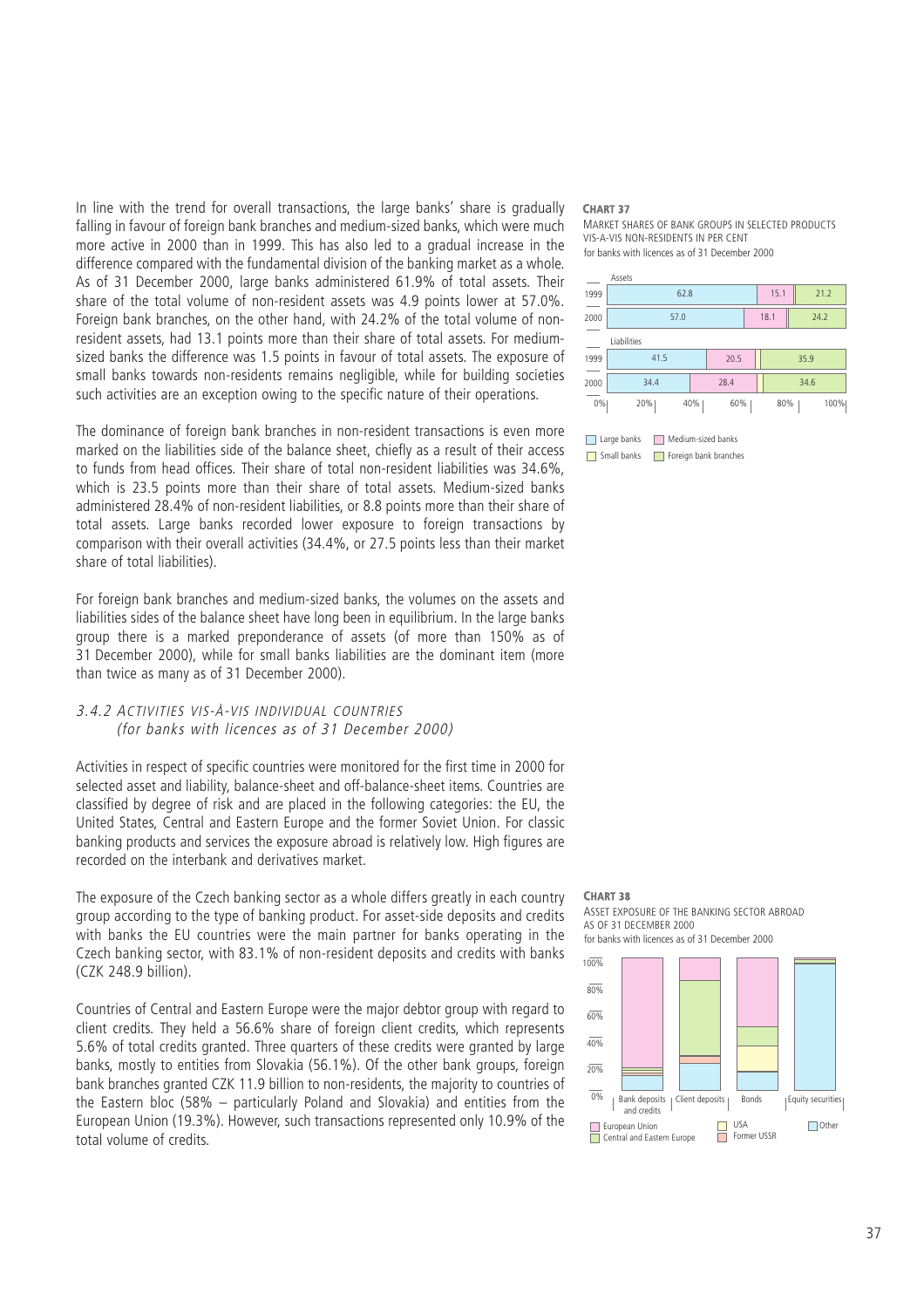More than 50% of the issuers of bonds held in banks' portfolios as of 31 December 2000 were from the European Union. The shares of other country groups where essentially even, with the exception of former Soviet Union, whose share was negligible.

On the liabilities side of the balance sheet, the most important products with nonresidents are bank and client deposits. Of the total volume of non-resident deposits from banks, 85.4% were deposited in Czech banks by banks from EU countries. More than three quarters of such deposits were placed in foreign bank branches and medium-sized banks. This reflects the greater orientation of these groups towards using interbank funds, principally from parent banks and foreign head offices, to finance their activities. This is confirmed by the country origin of these deposits. Germany had a 34.7% share of the total volume of deposits and credits from nonresident banks, the United Kingdom 18.9% and the Netherlands 11.7%.

Non-bank client deposits came primarily from Central and Eastern Europe (44.6% of all foreign client deposits), and in particular from the Slovak Republic. Deposits from EU countries made up 26.4% of total non-resident client deposits.

The off-balance-sheet foreign exposure of domestic banks at the end of 2000 was primarily towards EU countries. As regards classic banking operations such as guarantees, credit commitments and letters of credit the EU accounted for 62.3% of foreign activities and 10.5% of total classic off-balance-sheet activities. The European Union was also the main partner on the derivatives receivables market with an 85.6% share of all foreign receivables from derivatives. A long way behind was the USA with a share of 7.8%. The shares of other regions were of little importance. Receivables and liabilities from derivatives transactions are the most important single item in the foreign activities of domestic banks, forming approximately one half of the total volume of the derivatives market recorded on the off balance sheet of the banking sector.

# 4. CAPITAL ADEQUACY

(for banks with licences as of 31 December 2000, excluding Konsolidační banka and banks under conservatorship)

One of the features of the banking sector that distinguishes it from other sectors is the high level of external funding sources, which may be jeopardised in the event of imprudent bank transactions. Capital adequacy is a basic and internationally applied standard which measures the individual banks' real level of capital required to cover unforeseen losses from banking operations and which also safeguards their external funds. Capital adequacy is based on the setting of capital requirements in relation to the extent of banking activities and their degree of risk. Until March 2000, the capital adequacy calculation incorporated credit risk only. Under a new CNB provision that came into effect in April 2000, banks are required to include market risks when calculating capital adequacy. This brought the Czech banking sector into line with the practices of other market economies.

The fundamental methodological change, which consists not only in broadening the capital requirements to encompass market risk, but also in certain changes in calculating overall capital (e.g. including retained earnings and lower write-offs of capital investments), limits the possibilities for comparing the development of capital adequacy and its components over time.



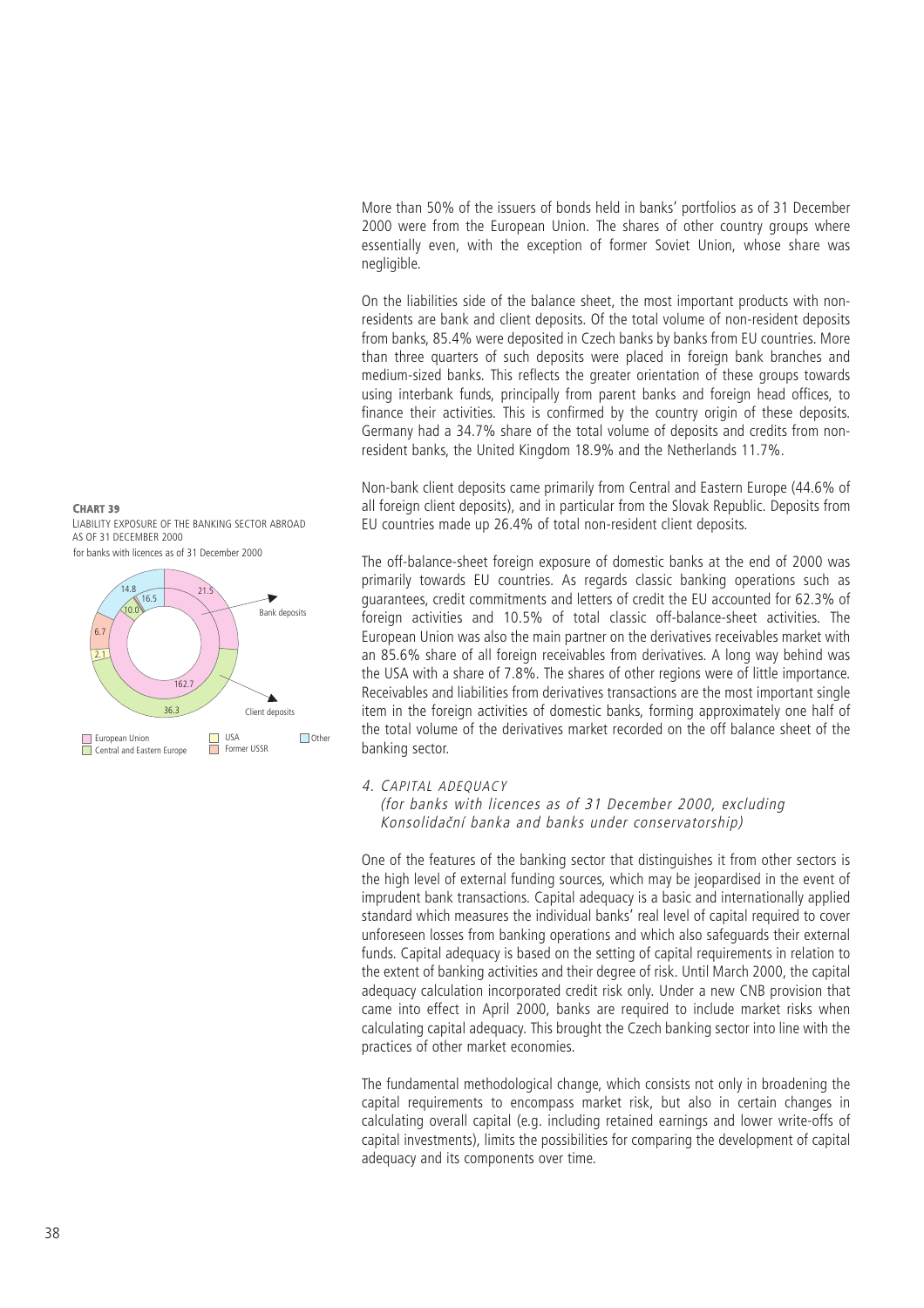As of 31 December 2000, capital adequacy amounted to 14.87%, which is 1.28 points more than at the end of 1999 and 2.77 points more than at the end of 1998. Overall capital amounted to CZK 124.3 billion, or 6.7% less than at the end of 1999. The reduction is due in part to the introduction of conservatorship in Investiční a Poštovní banka, whereby the bank's own funds were retained, i.e. part of the bank's overall capital, while other assets and liabilities were sold to Československá obchodní banka. The major components of overall capital come from Tier 1, i.e. equity capital, reserve funds, retained earnings, etc. Tier 2 capital, which includes primarily subordinated debt and general provisions and reserves, is less important and has not changed substantially over time. Gradually improving financial results have reduced the volume of deductible items, of which the main items are losses from current and previous periods.

Under the new methodology, retained earnings can also be included in capital where these have been confirmed by an auditor and approved by the general meeting. Given banks' strong performance in the year 2000, this means that the conditions now exist to increase banks' capital after audits and general meetings if these decide to strengthen reserve funds or, instead of paying dividends, to hold on to profit in the form of retained earnings. Even though it is unlikely that all profit created in the year 2000 (approximately CZK 15.0 billion) will be included in capital, as part of it will be used to pay dividends to shareholders and bonuses to management, the opportunity to increase capital is far greater than in previous years.

Most activities in the banking sector are included in the banking portfolio, with which are linked capital requirements in particular for credit risk. These are calculated using specific risk weightings dependent on the type of client or operation. Lower lending activity and location of funds in quick assets or other banks reduces the overall volume of risk-weighted assets, as these items generally have either a zero or 20% risk weighting. As of 31 December 2000, the ratio of risk-weighted assets to their overall book value amounted to 41.5%, a fall of 3.3 points compared with the end of 1999. The relatively low level of risk-weighted assets is the result of limited lending activity in favour of safe operations bearing a lower risk weighting, and the issuing of state guarantees as part of privatisation and the resolving of the situation in Investiční a Poštovní banka. In the second half of 2000, however, the increased lending activity of certain small and medium-sized banks led to a slight rise in riskweighted assets. This was reflected in an increase in the capital requirements for credit risk.

Banks' preference for classic forms of banking is evident in the separation of balance sheet assets into trading and banking portfolios in a ratio of 1:4. The opposite situation applies for off-balance-sheet activities, with approximately 60% falling under the trading portfolio and 40% the banking portfolio. The higher degree of risk attaching to classic lending activities predetermines the volume of capital requirements for specific risks.

The overall capital requirement for credit risk amounted to CZK 66.9 billion, a rise of 17.1% compared with April 2000, when the new methodology was first applied. The capital requirements for market risks amounted to only CZK 3.2 billion and chiefly concerned general interest rate risk (54.4%), general equity risk (23.6%) and general foreign exchange risk (18.0%).

The last few years have seen an evening out in capital adequacy across individual banks. Capital adequacy is now concentrated in the 12%-20% range, thanks to falls



#### **CHART 41** CAPITAL ADEQUACY INCORPORATING MARKET RISK IN 2000

for banks with licences as of 31 December 2000, excluding Konsolidační banka and banks under conservatorship

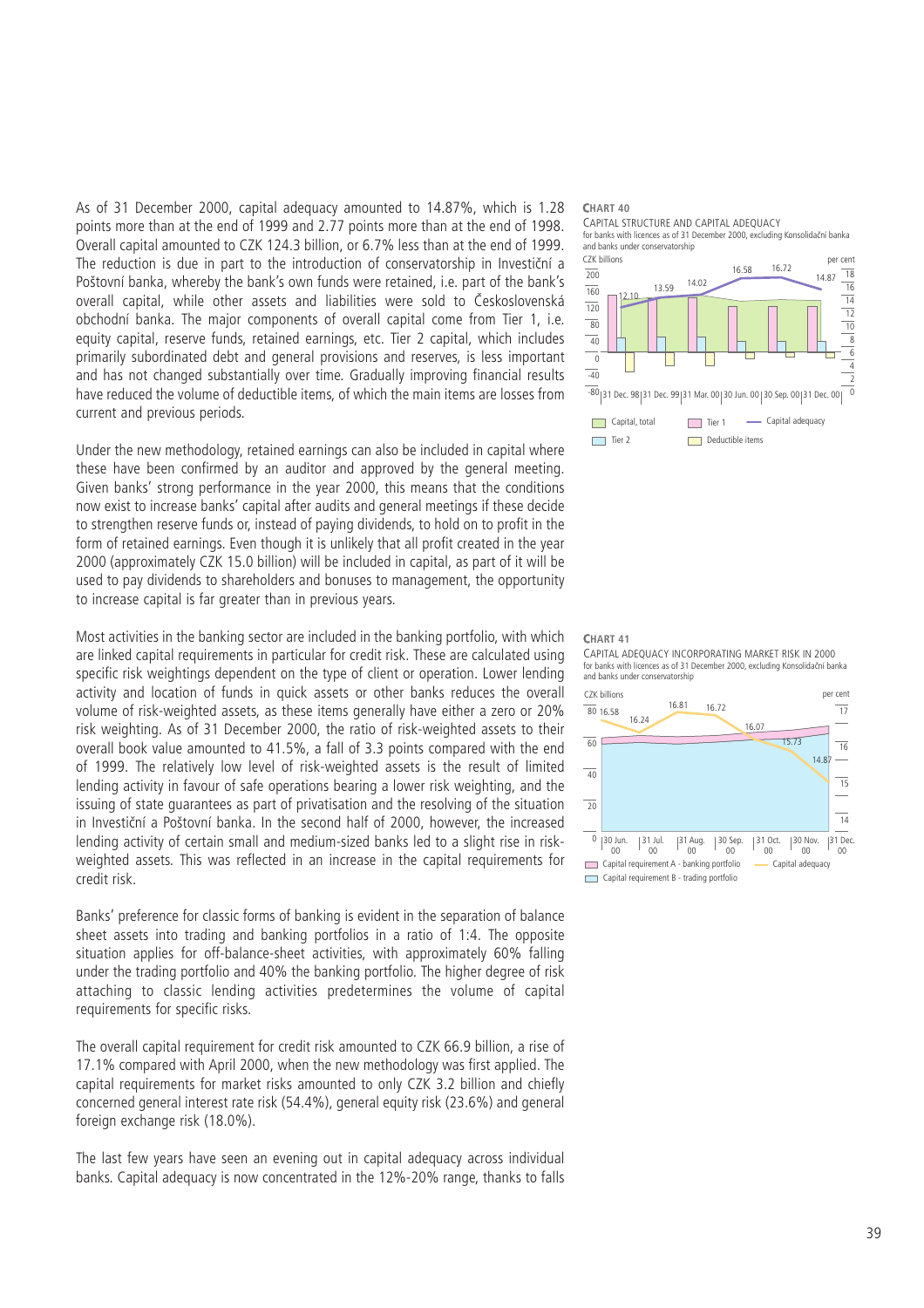#### **CHART 42**

BREAKDOWN OF BANKS BY CAPITAL ADEQUACY for banks with licences as of 31 December 2000, excluding Konsolidační banka and banks under conservatorship



in the number of banks with capital adequacy below 12% (from 12 to 7 since 1997) and with capital adequacy above 20% (from 10 to 9 banks). As of 31 December 2000, all banks met the minimum limit of 8% and only one bank had capital adequacy below 10%. Of the 28 banks 12 were in the range of 12%-20% (compared with 6 of 36 in 1997). Five banks had capital adequacy over 50% (up from four in 1997). This unusually high figure is generally attributable to low activity or to the specific orientation of the bank.

# 5. BANKING SECTOR PERFORMANCE

(for banks with licences as of 31 December, excluding Konsolidační banka)

A bank's financial results, particularly its final profit volumes from banking activities and its net profit, which comprehensively express the successful management of the bank, are directly connected to the level of its risk coverage. Profit thus becomes the primary source for the inflow of further capital, which in turn eliminates the threat of risk as it is used in large part to create mandatory and voluntary funds. Losses, on the other hand, reduce capital and consequently undermine the stability of the bank as a whole.

# 5.1 PROFIT FROM BANKING ACTIVITIES

Profit from banking activities for the year 2000 amounted to CZK 80.1 billion, which is only 88.7% of the result for 1999. The main reasons for this lower level are a decrease in interest profit and an overall loss from securities and derivatives transactions, which were profit-making in 1999. This was offset, however, by an increase of CZK 2.6 billion from fees and charges.

Client transactions remained the most important area of profit creation from banking activities. With a profit of CZK 35.9 billion these accounted for 44.8% of the total profit from financial transactions. At the same time, however, this type of transaction recorded the largest fall in profit compared with the previous year (of 17.3%). Increased activity by banks in interbank transactions led to a rise in profit from cash and interbank transactions, which increased by 11.9% to account for 30.5% of the total profit from banking activities. Profits from other transactions types were of far less significance and their volume did not change markedly in the last period.

Interest profit, including securities, amounted to CZK 53.4 billion, a fall of CZK 3.3 billion due to reduced income from client transactions, from which banks realised CZK 9.1 billion less than in 1999. Transactions with the CNB also recorded slightly lower profit (down by CZK 1 billion), although profit from transactions with other banks rose sharply (by CZK 4.6 billion). The decrease in interest profit can be explained not only by the development of interest rates, which were lower than in 1999, but also by the volume of assets and liabilities transactions. Total interest income fell by CZK 21.2 billion compared with 1999 and interest expenses by only CZK 16.5 billion. The difference was even more marked for transactions with clients (CZK 16.0 billion compared with CZK 6.9 billion). Interest income is derived mainly from credits and deposits, which developed in wholly opposite directions during 2000. The volume of credits fell or stagnated, whereas deposits recorded constant growth. Banks thus had high interest expenses, while on the assets side they placed free funds in less remunerative transactions.

**CHART 43** STRUCTURE OF PROFIT FROM FINANCIAL ACTIVITIES BY TYPE OF ACTIVITY for banks with licences as of 31 December 2000, excluding Konsolidační banka

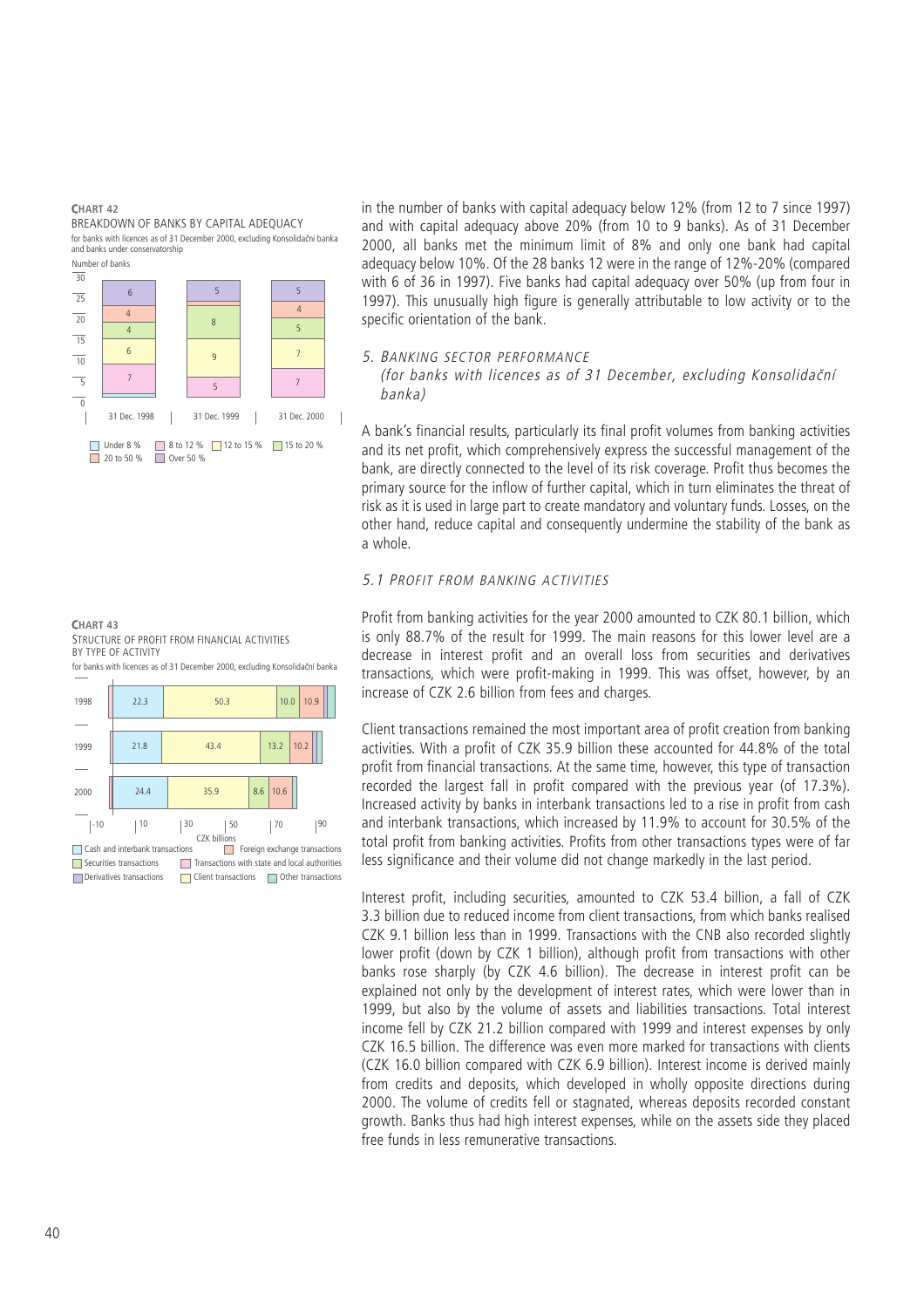The basic interest rates announced by the CNB did not change in 2000, although when comparing the 2000 results with those for 1999 it should be borne in mind that these rates were higher throughout most of 1999. The ratio of interest income to interest earning assets excluding securities was at 6.8% for the whole of 2000 (with a slight fall in the last quarter), a reduction of 1.1 point compared with 1999. The ratio of interest expenses to interest bearing liabilities excluding securities fell by 1 point compared with 1999. In comparison with 1999 the interest rate spread fell by only 0.1 point and recorded modest growth throughout 2000.

The highest levels of interest rate spread are achieved on client transactions. In 2000, this amounted to 4%, which was only 0.1 point lower than in 1999. Interest rate spread recorded gradual growth throughout the year, although its impact on overall profit from banking activities is not great owing to the aforementioned imbalance in the volume of assets and liabilities transactions.

The increased profit from fees and charges, which amounted to CZK 17.2 billion, reflects banks' attempts to change the profit structure of banking activities (where the dominant factor remains interest profit, which is highly dependent on the overall level of interest rates). Profit from fees and charges, which banks can influence through active pricing policy, comes almost exclusively from client transactions. With regard to profits from fees and charges, transactions with banks and the CNB and securities transactions are loss-making. The large banks were responsible for almost three quarters of the profit from fees and charges, owing to the size of their clientele. No major differences exist between the bank groups with regard to profit from banking activities and the ratio between interest profit and profit from banking activities. These indicators range between 16% and 28%, and 22% and 35% respectively, with the exception of building societies, where profit from fees and charges is far lower (5.5%).

As the majority of the securities in bank portfolios are bonds, profit from securities transactions also impacts on interest profit. Compared with 1999, interest profit on bonds rose by CZK 1.3 billion to CZK 9.5 billion. Banks collected CZK 0.8 billion in share dividends. This represents average rate of return on shares of 1.1%. Unlike in 1999, sales of securities were loss-making. The total loss from sales of securities was CZK 1.4 billion, whereas in 1999 banks had recorded a profit of CZK 4.5 billion in this area, mainly thanks to the large banks.

Derivatives transactions were also loss-making in 2000. The total loss in this area came to CZK 1.2 billion, whereas in 1999 banks had made a profit of CZK 1.8 billion. Large banks had the largest share of the total loss, although most medium-sized banks also recorded losses or reduced profit.

# 5.2 NET PROFIT

After three years of losses the banking sector achieved a net profit of CZK 14.9 billion in 2000. The total profit was affected by a methodological change in the bookkeeping of deferred tax. Pre-tax gross profit for 2000 amounted to CZK 12.8 billion.

In addition to the positive development of general operating expenses, the main factor in the banking sector's return to profit was the reduced creation of provisions and reserves. This was facilitated by the transfer of problem receivables to Konsolidační banka and by the exercising of state guarantees for bad assets in the large banks. It is extremely difficult to specify the exact real creation of provisions and reserves owing to the accounting method used for the creation and application of

#### **CHART 44** STRUCTURE OF PROFIT FROM FINANCIAL ACTIVITIES BY TYPE OF PROFIT





#### **CHART 45**

SELECTED PROFITABILITY INDICATORS for banks with licences as of 31 December 2000, excluding Konsolidační banka

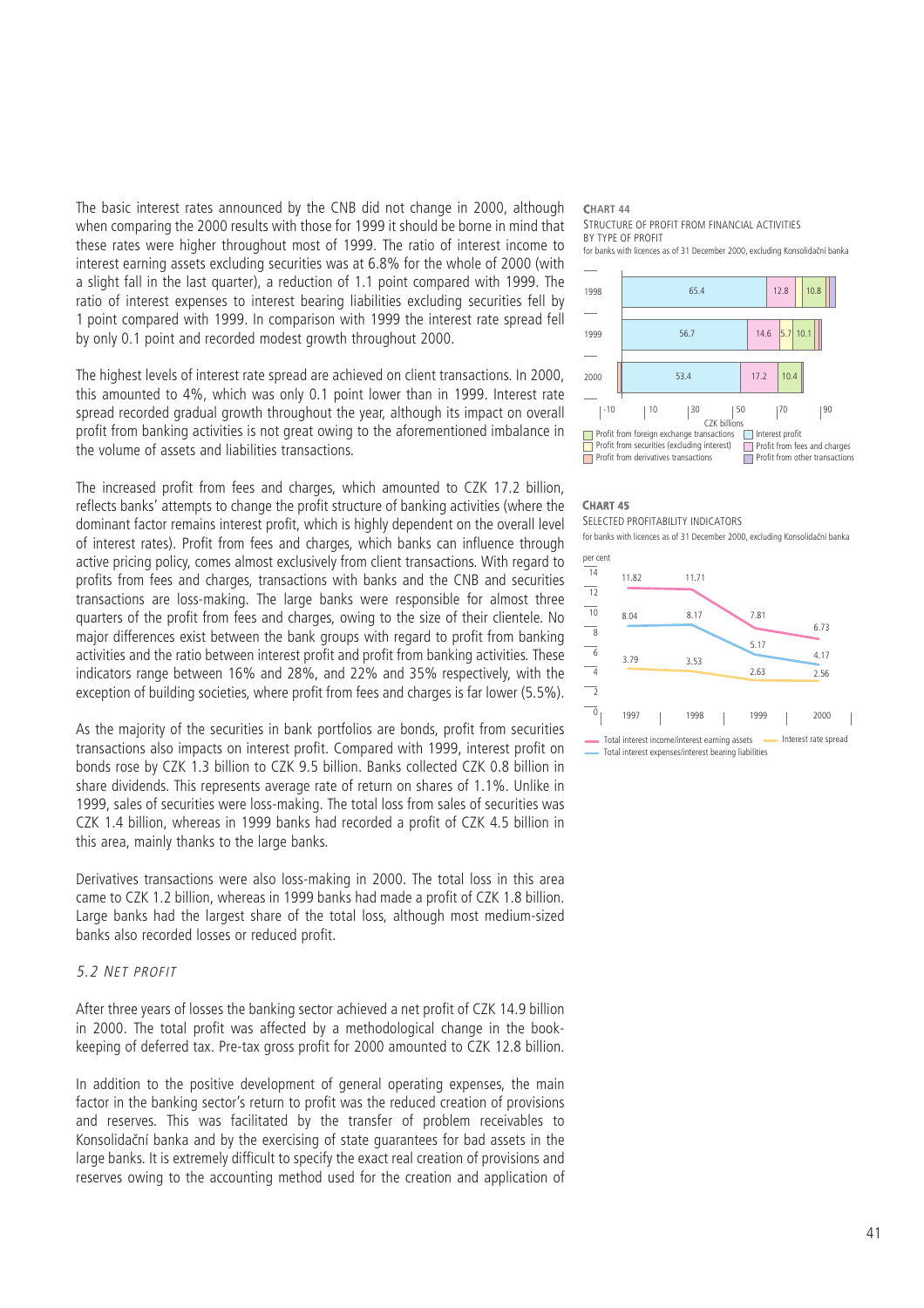**CHART 46** for banks with licences as of 31 December 2000, excluding Konsolidační banka SUFFICIENCY OF PROFIT FROM BANKING ACTIVITIES







provisions and reserves and the expenses and income from transferred receivables. Whereas in 1999, despite transfers of receivables, the net creation of reserves had been positive (CZK 87 million), in 2000 the result was strongly negative (CZK -37.4 billion), with a correspondingly positive impact on profits. Losses from other operational and extraordinary transactions, which include the expenses and income from transfers of receivables, amounted to CZK 52.1 billion. In 1999 the figure had been CZK 43.6 billion.

In the year 2000, banks continued to reduce the growth rate of their general operating expenses. The total volume of these expenses amounted to CZK 52.6 billion, or 3.0% more than in the previous year. The rate of growth was 4.5 points lower than in 1999 and 10.8 points lower than in 1998. The large banks account for most of the reduction, recording an absolute fall of 0.2% for 2000. Building societies also recorded reduced operating expenses, although in the other bank groups there was a rise, albeit at a lower rate. The biggest increase in operating expenses was recorded by medium-sized banks (15.5%).

The largest change in net profitability occurred in the large banks group, which moved from a loss of CZK 7.9 billion in 1999 to a profit of CZK 9.2 billion in 2000. This was due principally to lower creation of provisions and their cancellation following transfers of receivables. Medium-sized banks recorded stable profitability, increasing their earnings by CZK 1.5 billion to CZK 3.5 billion. The small bank group has been moderately loss-making for some time, although it succeeded in reducing such losses to CZK 183 million in 2000. Foreign bank branches, which had ended 1999 with a loss of CZK 0.9 billion, turned in a net profit of CZK 1.5 billion. Building societies were the only group to experience a deterioration. Their net profit fell by approximately one half to CZK 0.9 billion. This result was primarily due to reduced profit from banking activities. Of the total of 38 banks and foreign bank branches seven made a loss, totalling CZK 0.8 billion (in 1999 the number was 13 banks with an aggregate loss of CZK 16.3 billion).

# 5.3 EFFICIENCY AND PRODUCTIVITY

Banks are striving to increase their efficiency and productivity and have taken steps to streamline their branch networks and workforce and to reduce other costs relating to bank operations. The results of these initiatives can be seen in the overall level of operating expenses. However, lower operating expenses should not be implemented to the detriment of the quality and accessibility of the banks' services. Banks are therefore developing new ways of serving customers, especially electronic banking, which makes possible fast access to banking services without the need to visit the bank concerned.

The reduction of operating expenses is primarily the result of rationalisation of the branch networks and workforce in the large banks. As of 31 December 2000, there were 44,900 people employed in the banking sector, a fall of 8.2% compared with 1999. The decrease is almost exclusively due to a reduction of 4,700 in the workforce in the large banks. By contrast, staff numbers in the other bank groups rose, with the exception of building societies. The same trend is also evident in the number of banking units, the number of which amounted to 1,807 as of 31 December 2000, a fall of 198 compared with 1999. Large banks were again the decisive factor in the decrease, closing 192 branches during 2000.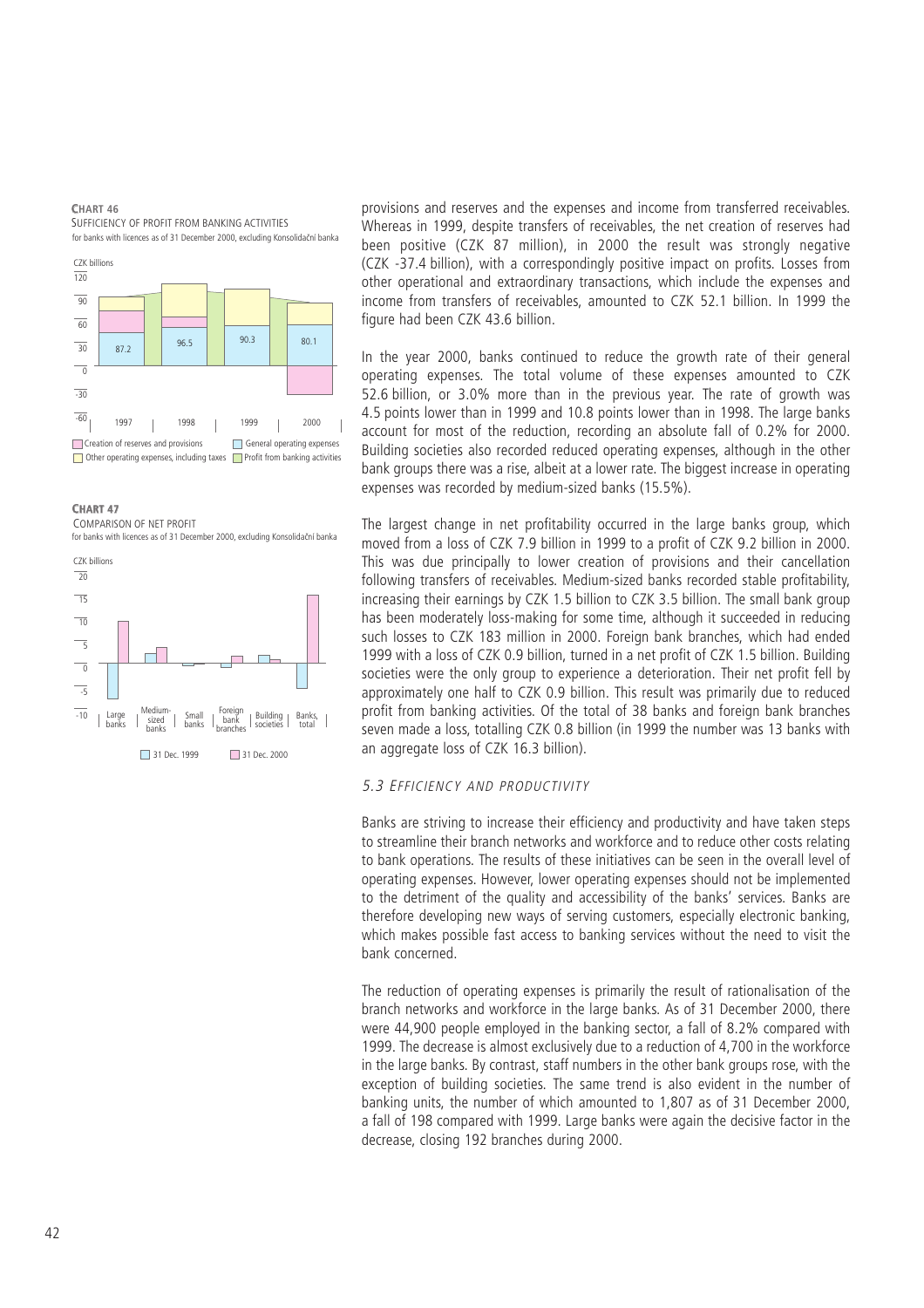The structure of general operating expenses is stable, with only minimal changes in composition recorded in 2000 compared with the previous two years. The largest single item remains contracted outputs (e.g. services, materials, travelling expenses, etc.), which rose by 4.7% (compared with 3.7% in 1999). Given that these expenses represent the largest item (44.6%) in general operating expenses, this increase is the main reason for the overall rise. In relative terms, write-offs of intangible assets recorded the largest increase (of 25.7%), although these costs only made up 4% of the total volume of operating expenses. Their increase is linked primarily to the development of computer technology in banks.

Personnel expenses recorded the largest decrease in rate of growth, rising by 3.2% in 2000 compared with 11.3% in 1999. Expenses per employee are the second most important item in general operating expenses, with a share of 28.5%.

Operating expenses per employee are showing a long-term upward trend. This continued into 2000, amounting to CZK 1,171,000, a rise of 12.2% compared with 2000. The ongoing rise in operating expenses per employee is the result of the current reduction in the workforce and the rise in operating expenses. Expenses per employee (i.e. wage and other personnel costs) amounted to CZK 333,000, an increase of 12.1% on 1999. Expenses per employee rose by 0.1 point as a proportion of total operating expenses, amounting to 28.5% at the end of 2000 (an increase of 0.1 point in two-year comparison).

The amount of total assets administered per bank employee is also on an upward trend. At the end of 2000, this ratio was CZK 55.8 billion, or 17.9% more than at the end of 1999 and 29.1% more than at the end of 1998. Conversely, profit from banking activities per bank employee is falling, as a result of profit from banking activities declining at a faster rate than staff numbers. In 2000, banking profit per employee amounted to CZK 1.8 billion, which is 3.4% less than in 1999 and 5.6% less than in 1998.

General operating expenses as a percentage of the average stock of total assets in the banking sector amounted to 2.18% as at 31 December 2000, a fall of 0.03 points compared with the end of 1999. This decrease was due to higher growth in the average stock of assets than in general operating expenses.

#### **CHART 48** for banks with licences as of 31 December 2000, excluding Konsolidační banka STRUCTURE OF GENERAL OPERATING EXPENSES



**CHART 49** for banks with licences as of 31 December 2000, excluding Konsolidační banka ANNUAL OPERATING EXPENSES PER EMPLOYEE



Operating expenses per employee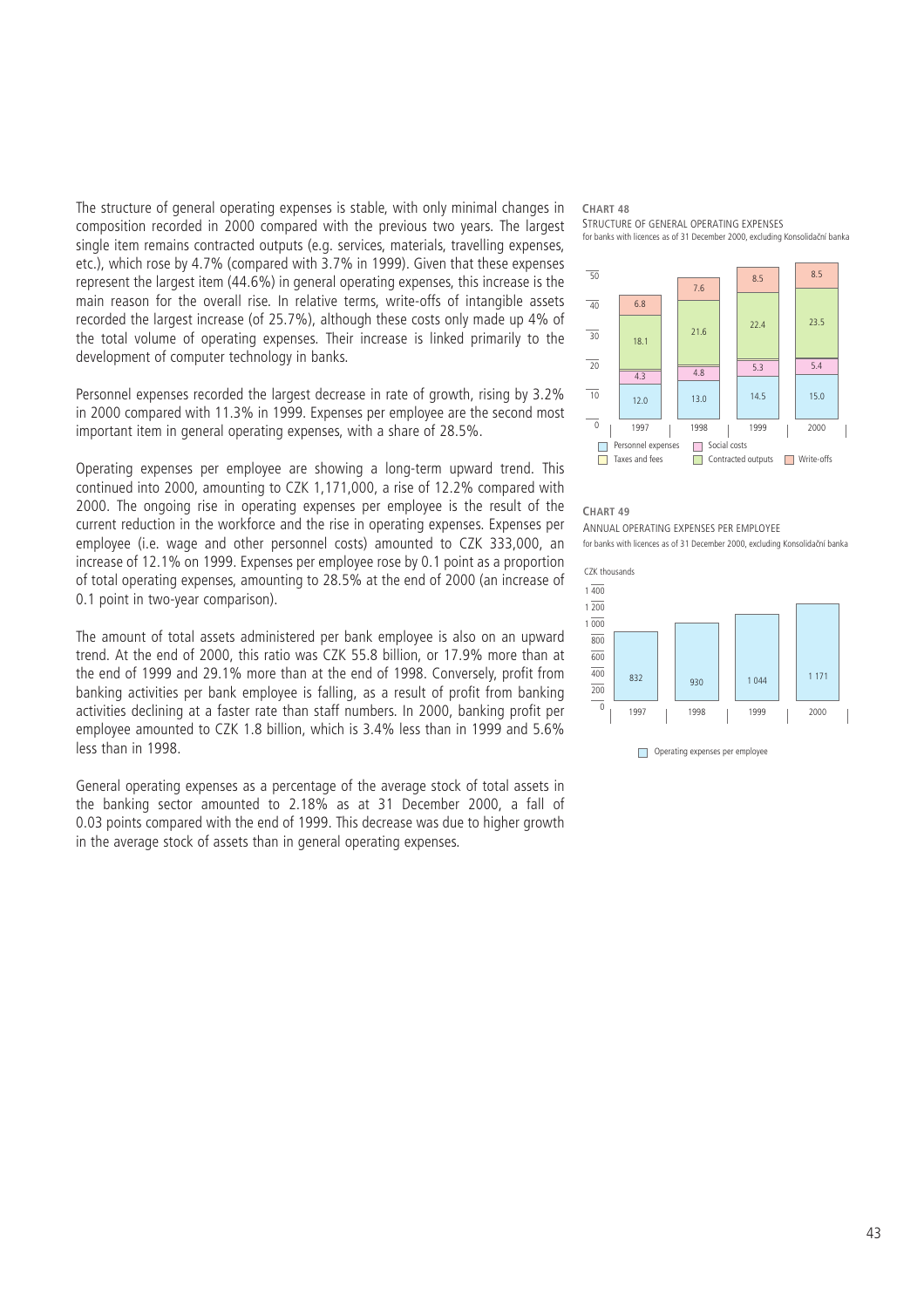# **C. APPENDICES**

# **Survey of banks and foreign bank branches as of 31 December 2000**

**I. Banks**

| Bank                                                        | Start of     | Equity capital  | Number of banking units | Number of      |           |
|-------------------------------------------------------------|--------------|-----------------|-------------------------|----------------|-----------|
|                                                             | operation    | in CZK millions | in CR                   | abroad         | employees |
| Bank Austria Creditanstalt Czech Republic a.s.              | 1 Apr. 1991  | 1997            | 20                      | $\overline{0}$ | 945       |
| Citibank, a.s.                                              | 24 Jun. 1991 | 2 4 2 5         |                         | $\overline{0}$ | 441       |
| CREDIT LYONNAIS BANK PRAHA, a.s.                            | 12 Nov. 1992 | 500             | $\Omega$                | $\Omega$       | 95        |
| Česká exportní banka, a.s.                                  | 1 Jul. 1995  | 1650            | $\Omega$                | $\Omega$       | 117       |
| Česká spořitelna, a.s.                                      | 1 Jan. 1969  | 15 200          | 707                     | $\mathbf{1}$   | 14 133    |
| Českomoravská hypoteční banka, a.s.                         | 10 Jan. 1991 | 1 3 2 8         | 42                      | $\overline{0}$ | 268       |
| Českomoravská záruční a rozvojová banka, akciová společnost | 1 Mar. 1992  | 890             | 5                       | $\Omega$       | 242       |
| Českomoravská stavební spořitelna, akciová společnost       | 8 Sep. 1993  | 1 500           | 5                       | $\overline{0}$ | 491       |
| Československá obchodní banka, a.s                          | 1 Jan. 1965  | 5 1 0 5         | 253                     | 30             | 9 2 3 9   |
| ČS stavební spořitelna, a.s.                                | 1 Jul. 1994  | 750             | $\Omega$                | $\Omega$       | 290       |
| Dresdner Bank C7 a.s.                                       | 12 May 1992  | 1 000           |                         | $\Omega$       | 173       |
| Expandia Banka, a.s.                                        | 1 Jan. 1991  | 515             | 6                       | $\overline{0}$ | 382       |
| GE Capital Bank, a.s.                                       | 22 Jun. 1998 | 500             | 227                     | $\overline{0}$ | 2 176     |
| HYPO stavební spořitelna, a.s.                              | 1 Oct. 1994  | 500             | $\overline{4}$          | $\Omega$       | 54        |
| HypoVereinsbank CZ a.s.                                     | 1 Jul. 1992  | 5 0 4 7         | 18                      | $\Omega$       | 466       |
| IC Banka, a.s.                                              | 6 Apr. 1994  | 500             |                         | $\overline{0}$ | 34        |
| Interbanka, akciová společnost                              | 1 Feb. 1991  | 1709            | $\overline{0}$          | $\Omega$       | 107       |
| J & T Banka, a.s.                                           | 18 Dec. 1992 | 501             | $\Omega$                | $\Omega$       | 51        |
| Komerční banka, a.s.                                        | 1 Jan. 1990  | 19 005          | 342                     | $\overline{4}$ | 10 703    |
| Konsolidační banka Praha, s.p.ú.                            | 21 Feb. 1991 | 5950            | 2                       | $\Omega$       | 580       |
| PLZEŇSKÁ BANKA, a.s.                                        | 1 Oct. 1993  | 1 0 0 0         | $\Omega$                | $\Omega$       | 38        |
| První městská banka, a.s.                                   | 1 Sep. 1993  | 627             | $\Omega$                | $\Omega$       | 72        |
| Raiffeisen stavební spořitelna a.s.                         | 7 Sep. 1993  | 500             | $\Omega$                | $\overline{0}$ | 314       |
| Raiffeisenbank a.s.                                         | 1 Jul. 1993  | 1000            | 19                      | $\overline{0}$ | 500       |
| Union banka, a.s.                                           | 15 Nov. 1991 | 2 4 4 4         | 106                     | $\Omega$       | 1 1 4 9   |
| Volksbank CZ, a.s.                                          | 1 Jan. 1994  | 650             | 10                      | $\Omega$       | 201       |
| Všeobecná stavební spořitelna Komerční banky, a.s.          | 16 Dec. 1993 | 500             | $\Omega$                | $\overline{0}$ | 330       |
| Wüstenrot - stavební spořitelna, a.s.                       | 11 Nov. 1993 | 550             | $\Omega$                | $\mathbf{0}$   | 147       |
| Živnostenská banka, a.s.                                    | 1868         | 1 3 6 0         | 23                      | $\mathbf{1}$   | 758       |

# **II. Foreign bank branches**

| <b>Bank</b>                                                       |              |                    | Number of local units | Number of |           |  |
|-------------------------------------------------------------------|--------------|--------------------|-----------------------|-----------|-----------|--|
|                                                                   | operation    | Home country       | in CR                 | abroad    | employees |  |
| ABN AMRO BANK N.V.                                                | 6 May 1993   | <b>Netherlands</b> |                       |           | 166       |  |
| COMMERZBANK Aktiengesellschaft, pobočka Praha                     | 1 Dec. 1992  | Germany            |                       |           | 184       |  |
| Deutsche Bank Aktiengesellschaft Filiale Prag, organizační složka | 1 Dec. 1993  | Germany            |                       |           | 105       |  |
| HSBC Bank plc - pobočka Praha                                     | 1 May 1997   | United Kingdom     |                       |           | 37        |  |
| ING Bank N.V.                                                     | 1 Sep. 1993  | <b>Netherlands</b> |                       |           | 160       |  |
| RAIFFEISENBANK IM STIFTLAND eG pobočka Cheb, odštěpný závod       | 2 Jan. 1995  | Germany            |                       |           | 24        |  |
| SOCIETE GENERALE, pobočka PRAHA                                   | 15 Apr. 1991 | France             |                       |           | 165       |  |
| Sparkasse Mühlviertel - West banka a.s., pobočka České Budějovice | 20 Mar. 1995 | Austria            |                       |           | 50        |  |
| Všeobecná úverová banka, a.s., pobočka Praha                      | 14 Jan. 1993 | Slovakia           |                       |           | 63        |  |
| Waldviertler Sparkasse von 1842                                   | 1 May 1994   | Austria            |                       |           | 62        |  |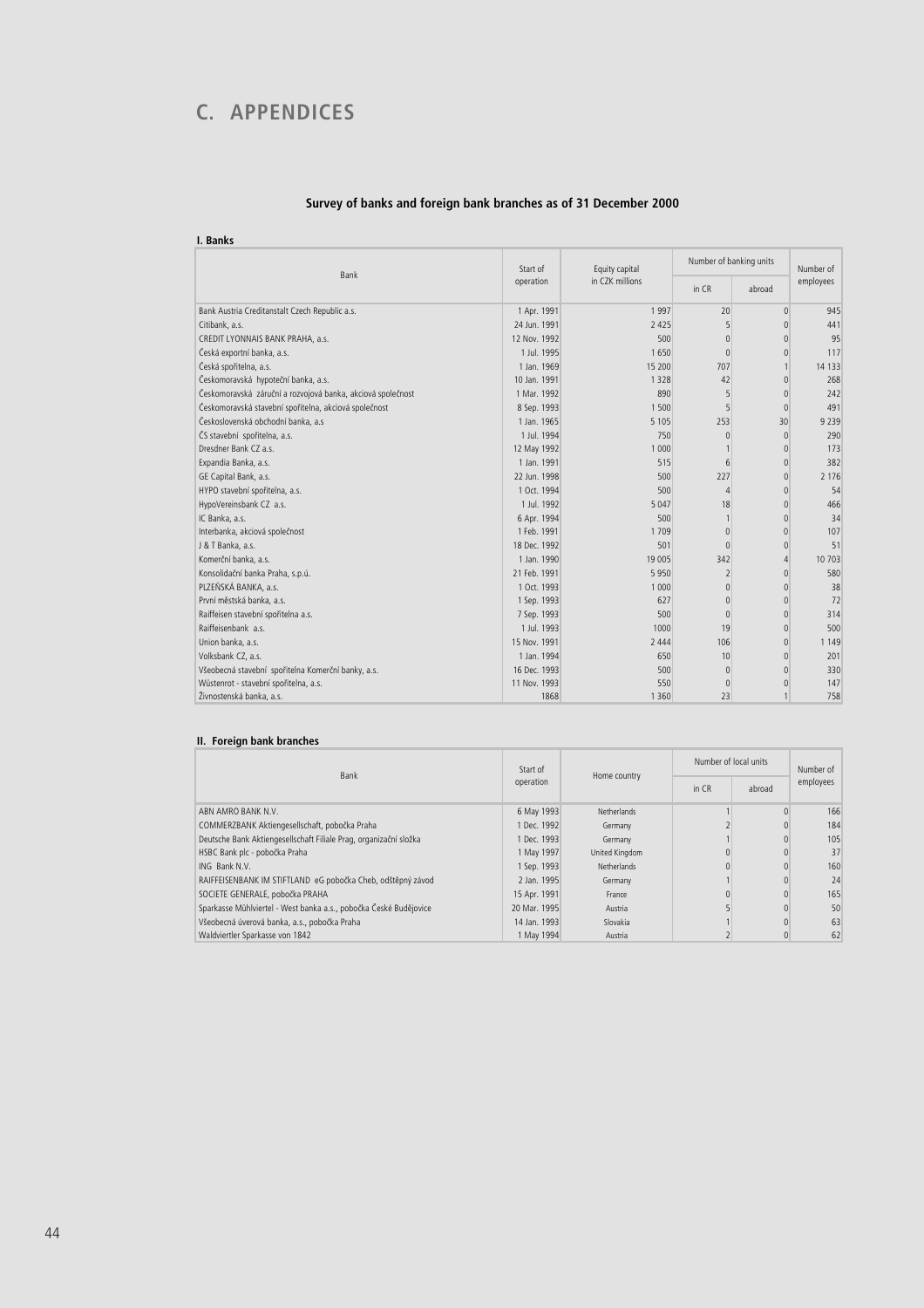# **III. Banks under conservatorship**

| Bank           | Start of operation | Imposition of conservatorship |
|----------------|--------------------|-------------------------------|
| IP banka, a.s. | 1 Jan. 1990        | 16 Jun. 2000                  |

#### **IV. Banks in liquidation**

| Bank                                  | Start of operation | Revocation of licence |
|---------------------------------------|--------------------|-----------------------|
| Agrobanka Praha, a.s., in liquidation | 1 Jul. 1990        | 2 Sep. 1998           |
| Banka Bohemia, a.s. - in liquidation  | 1 Feb. 1991        | not revoked           |
| Baska a.s., in liquidation            | 13 Dec. 1990       | 31 Mar. 1997          |
| Ekoagrobanka, a.s., in liquidation    | 1 Nov. 1990        | 31 May 1997           |
| Evrobanka, a.s., in liquidation       | 1 Oct. 1991        | 30 Jun. 1997          |
| COOP BANKA, a.s., in liquidation      | 24 Feb. 1992       | 6 May 1998            |

# **V. Banks in bankruptcy proceedings**

| <b>Bank</b>                                            | Start of operation | Revocation of licence | Start of bankruptcy proceedings |
|--------------------------------------------------------|--------------------|-----------------------|---------------------------------|
| AB Banka, a.s. in liquidation                          | 1 Apr. 1991        | 15 Dec. 1995          | 18 Mar. 1999                    |
| Česká banka, akciová společnost Praha - in liquidation | 28 Feb. 1992       | 15 Dec. 1995          | 28 Jun. 1996                    |
| Kreditní banka Plzeň, a.s. - in liquidation            | 1 Jan. 1991        | 8 Aug. 1996           | 21 Dec. 1998                    |
| Kreditní a průmyslová banka, a.s.                      | 1 Apr. 1991        | 31 Aug. 1995          | 2 Oct. 1995                     |
| Realitbanka.a.s.                                       | 1 Nov. 1991        | 17 Apr. 1997          | 24 Mar. 1997                    |
| Velkomoravská banka, a.s.                              | 3 Nov. 1992        | 10 Jul. 1998          | 2 Jul. 1998                     |
| Pragobanka, a.s.                                       | 1 Oct. 1990        | 24 Oct. 1998          | 19 Nov. 1998                    |
| První slezská banka a.s., in liquidation               | 12 Jan. 1993       | 13 May 1996           | 20 Nov. 1997                    |
| Moravia Banka, a.s.                                    | 2 Jul. 1992        | 9 Nov. 1999           | 8 Dec. 1999                     |
| UNIVERSAL BANKA, a.s.                                  | 15 Feb. 1993       | 10 Feb. 1999          | 12 Feb. 1999                    |

# **VI. Banks dissolved without liquidation**

| Bank                               | Start of operation    | Termination of licence | Reason                |
|------------------------------------|-----------------------|------------------------|-----------------------|
| Poštovní banka, a.s.               | 1 Jan. 1991           | 1 Jan. 1994            | merger                |
| Bank Austria a.s.                  | 1 Jan. 1992           | 30 Jun. 1998           | merger                |
| Westdeutsche Landesbank (CZ), a.s. | operation not started | 20 Jan. 1998           | operation not started |
| HYPO-BANK CZ a.s.                  | 26 Feb. 1992          | 31 Dec. 1998           | merger                |
| Erste Bank Sparkassen (CR) a.s.    | 1 Feb. 1993           | 30 Sep. 2000           | merger                |

# **VII. Former banks now operating only as joint-stock companies without a banking licence**

| Bank             | Start of operation | Termination of licence |
|------------------|--------------------|------------------------|
| BANKA HANÁ, a.s. | 11 Jan. 1991       | 1 Dec. 2000            |
| Foresbank, a.s.  | 7 Sep. 1993        | Mar. 1999              |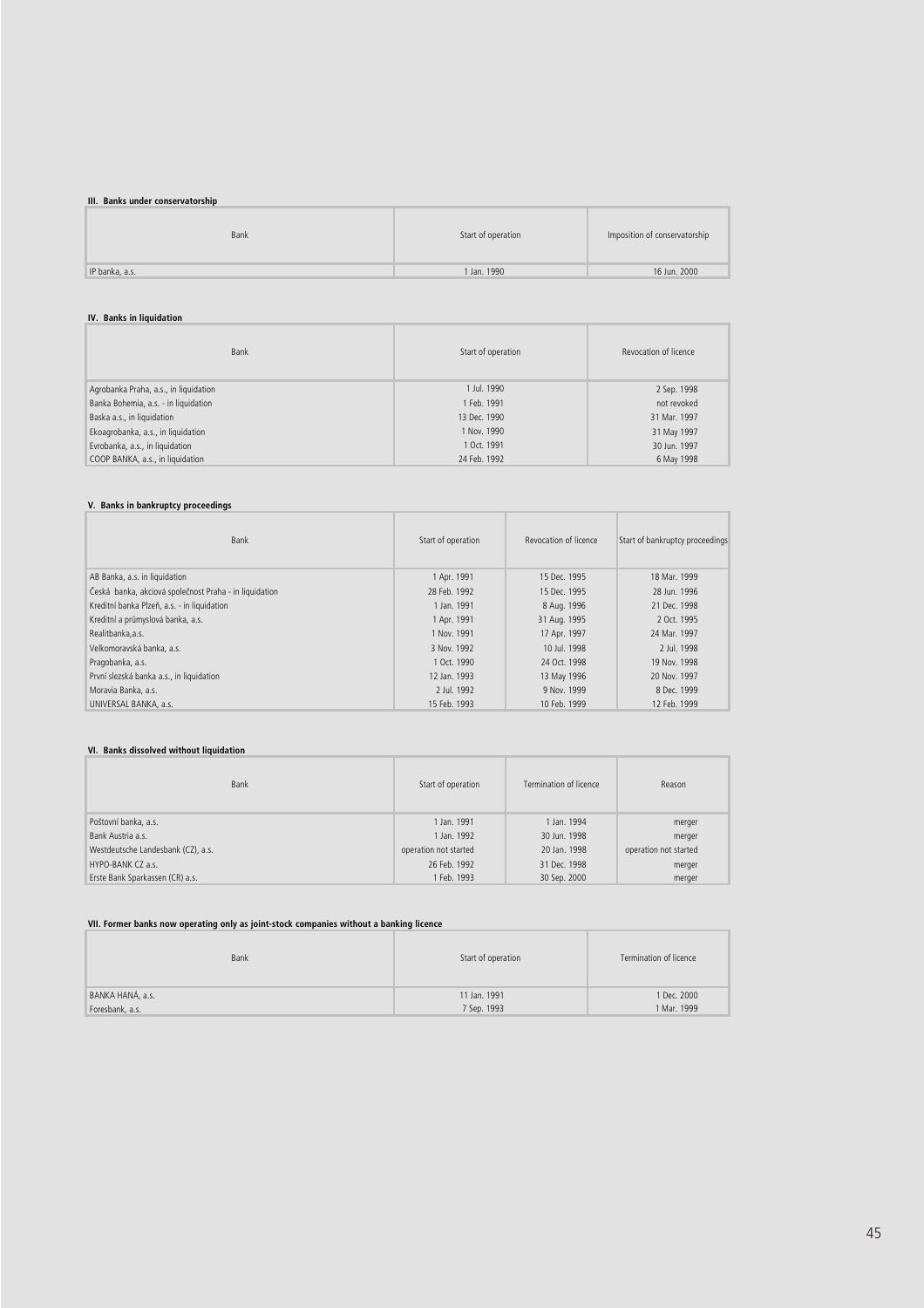# **Organisational structure of the CNB Banking Supervision Group**

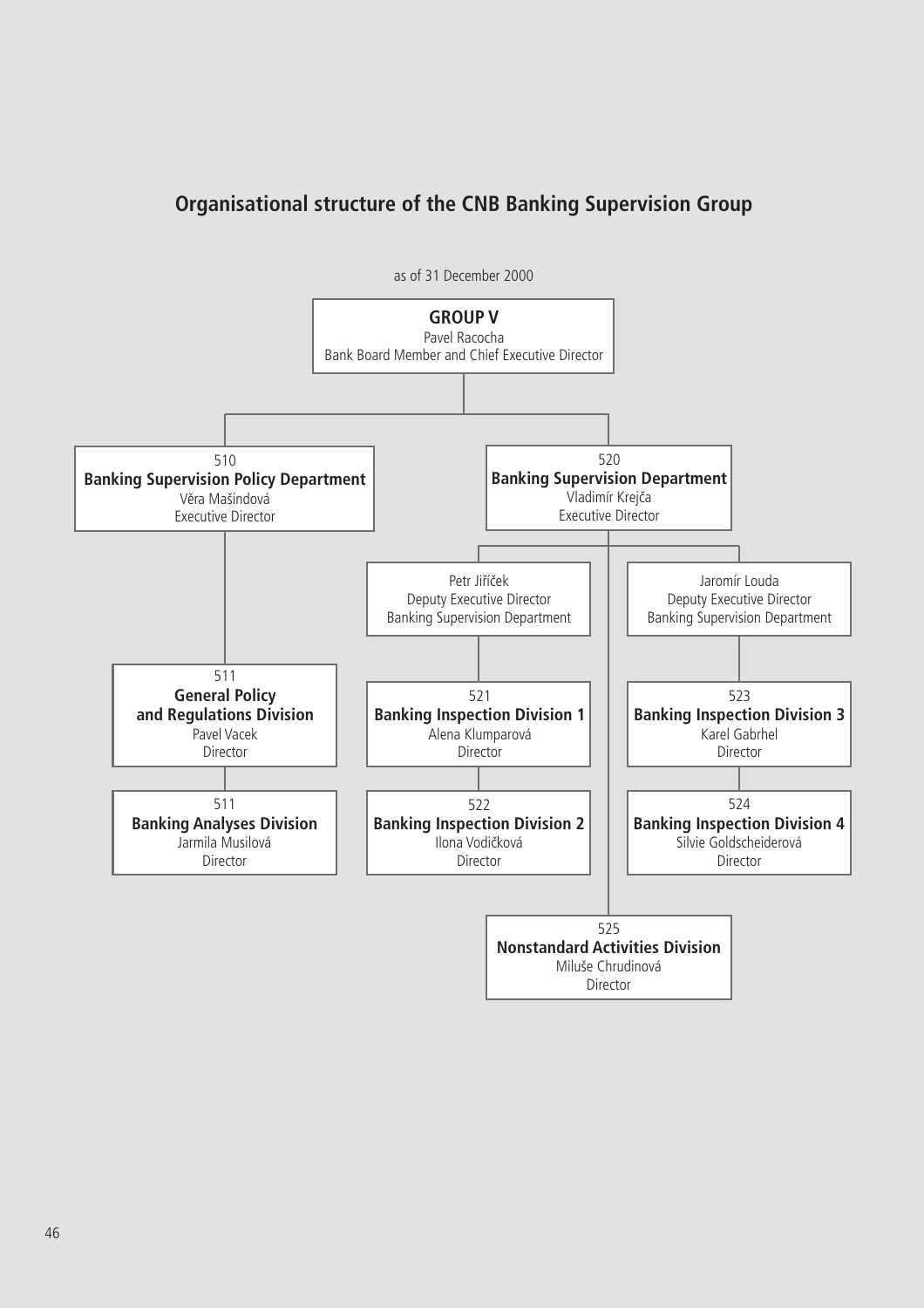# **BREAKDOWN OF BANKS INTO GROUPS**

- I. LARGE BANKS
- 1. Česká spořitelna, a.s.
- 2. Československá obchodní banka, a.s
- 3. Komerční banka, a.s.
- 4. Konsolidační banka Praha, s.p.ú.
- II. MEDIUM -SIZED BANKS
- 1. Bank Austria Creditanstalt Czech Republic, a.s.
- 2. Citibank, a.s.
- 3. CREDIT LYONNAIS BANK PRAHA, a.s.
- 4. Česká exportní banka, a.s.
- 5. Českomoravská záruční a rozvojová banka, akciová společnost
- 6. Dresdner Bank CZ a.s.
- 7. GE Capital Bank, a.s.
- 8. HypoVereinsbank CZ a.s.
- 9. Raiffeisenbank a.s.
- 10. Union banka, a.s.
- 11. Živnostenská banka, a.s.
- III. SMALL BANKS
- 1. Českomoravská hypoteční banka, a.s.
- 2. Expandia Banka, a.s.
- 3. IC Banka, a.s.
- 4. Interbanka, akciová společnost
- 5. J & T Banka, a.s.
- 6. PLZEŇSKÁ BANKA, a.s.
- 7. První městská banka, a.s.
- 8. Volksbank CZ, a.s.
- IV. FOREIGN BANK BRANCHES
- 1. ABN AMRO BANK N.V.
- 2. COMMERZBANK Aktiengesellschaft, pobočka Praha
- 3. Deutsche Bank Aktiengesellschaft Filiale Prag, organizační složka
- 4. HSBC Bank plc pobočka Praha
- 5. ING Bank N.V.
- 6. RAIFFEISENBANK IM STIFTLAND eG pobočka Cheb, odštěpný závod
- 7. SOCIETE GENERALE, pobočka PRAHA
- 8. Sparkasse Mühlviertel West banka a.s., pobočka České Budějovice
- 9. Všeobecná úverová banka, a.s., pobočka Praha
- 10. Waldviertler Sparkasse von 1842
- V. BUILDING SOCIETIES
- 1. Českomoravská stavební spořitelna, akciová společnost
- 2. ČS stavební spořitelna, a.s.
- 3. HYPO stavební spořitelna, a.s.
- 4. Raiffeisen stavební spořitelna a.s.
- 5. Všeobecná stavební spořitelna Komerční banky, a.s.
- 6. Wüstenrot stavební spořitelna, a.s.
- VI. BANKS UNDER CONSERVATORSHIP
- 1. IP banka, a.s.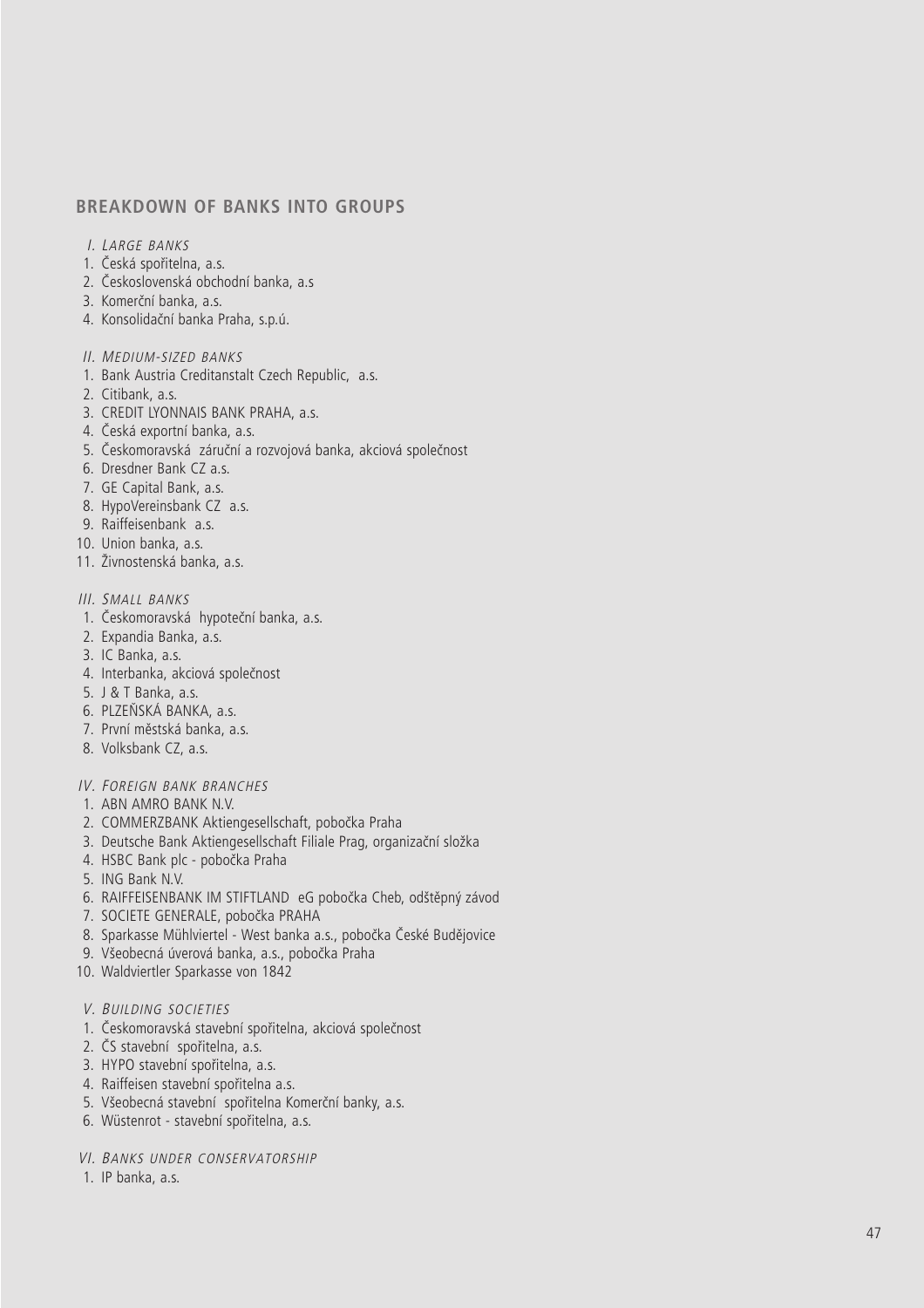|                                 |                                     | 1997     | 1998    | 1999    | 2000     |
|---------------------------------|-------------------------------------|----------|---------|---------|----------|
| Gross domestic product 1), 2)   | Volume (in CZK billions)            | 1432.8   | 1 401.3 | 1390.6  | 1433.8   |
|                                 | Increase (in per cent)              | $-1.0$   | $-2.2$  | $-0.8$  | 3.1      |
| Output - percentage increase 2) | Industry                            | 4.5      | 1.6     | $-3.1$  | 5.1      |
|                                 | Construction                        | $-3.9$   | $-7.0$  | $-6.5$  | 5.3      |
| Prices                          | Inflation rate (in per cent)        | 8.5      | 10.7    | 2.1     | 3.9      |
| Unemployment 3)                 | Unemployment rate (in per cent)     | 5.2      | 7.5     | 9.4     | 8.8      |
| Foreign trade                   | Exports (in CZK billions)           | 722.5    | 850.3   | 908.8   | 1120.4   |
|                                 | Imports (in CZK billions)           | 870.7    | 928.9   | 973.2   | 1247.2   |
|                                 | Balance (in CZK billions)           | $-148.2$ | $-78.6$ | $-64.4$ | $-126.8$ |
| Average wage 2)                 | Nominal (in per cent)               | 10.5     | 9.4     | 8.2     | 6.6      |
|                                 | Real (in per cent)                  | 1.9      | $-1.2$  | 6.0     | 2.6      |
| Balance of payments             | Current account (in CZK millions)   | $-101.9$ | $-43.1$ | $-54.2$ | $-91.4$  |
|                                 | Financial account (in CZK millions) | 34.3     | 94.3    | 106.6   | 129.6    |
| Exchange rate 4)                | CZK/USD                             | 31.7     | 32.3    | 34.6    | 38.6     |
|                                 | <b>CZK/EUR</b>                      | 35.8     | 35.9    | 36.9    | 35.6     |
| Average interbank deposit       | 7 day                               | 18.31    | 14.15   | 6.85    | 5.29     |
| rate (PRIBOR)                   | 3 month                             | 15.97    | 14.33   | 6.85    | 5.36     |
| (in per cent) 4)                | 6 month                             | 15.15    | 14.23   | 6.89    | 5.48     |
| Discount rate (in per cent) 3)  |                                     | 13.0     | 7.5     | 5.0     | 5.0      |
| Lombard rate (in per cent) 3)   |                                     | 23.0     | 12.5    | 7.5     | 7.5      |

# **Main indicators of monetary and economic developments in the Czech Republic**

1) At constant 1995 prices

2) Percentage increase on a year earlier

3) End-of-period data

4) Annual averages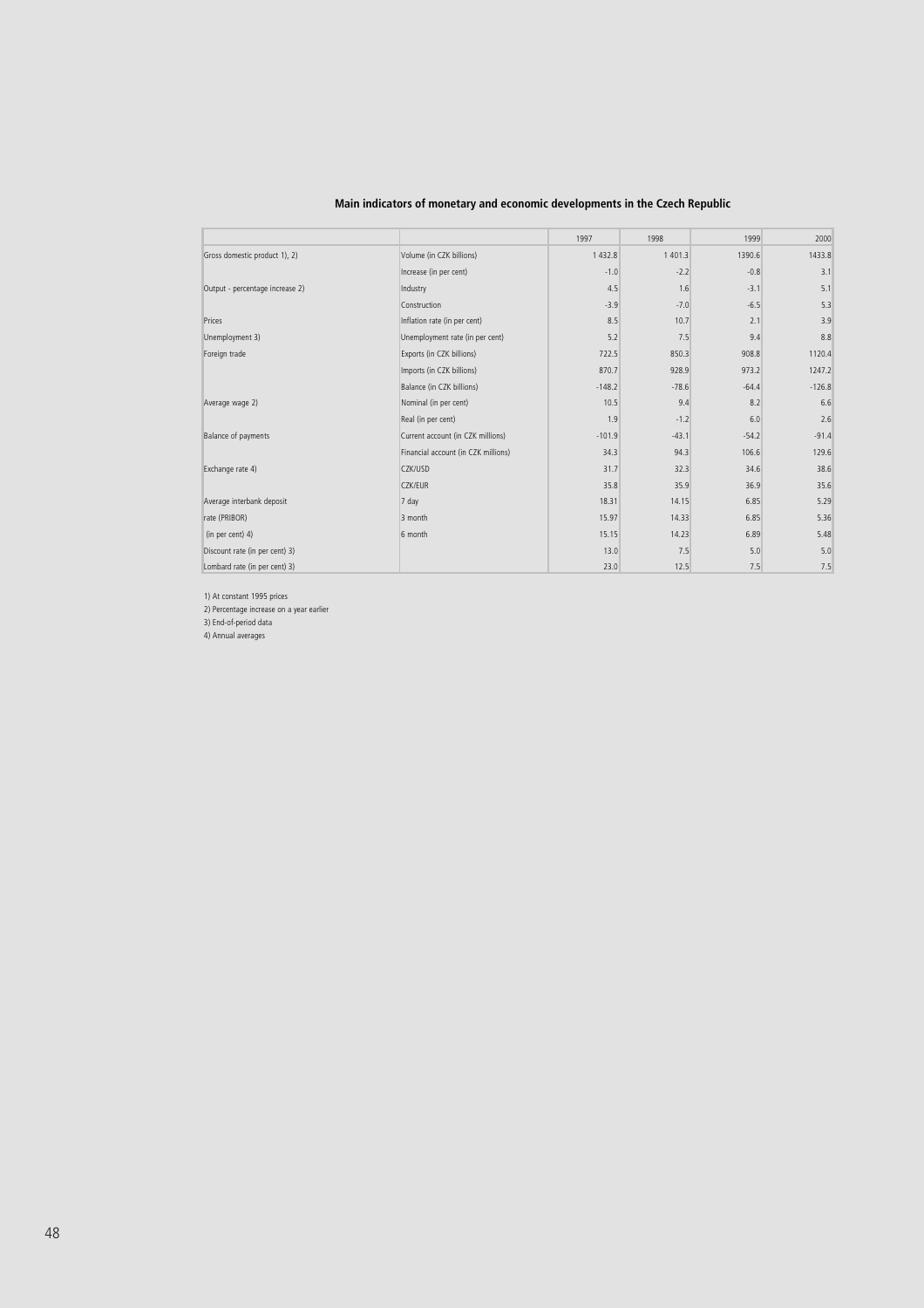#### **Assets**

#### (for banks with licences as of 31 December 2000)

|                                 | 31 Dec. 1998 | 31 Dec. 1999    | 2000      |               |               |           |
|---------------------------------|--------------|-----------------|-----------|---------------|---------------|-----------|
|                                 |              |                 | 31 Mar.   | 30 Jun.       | 30 Sep.       | 31 Dec.   |
|                                 |              | in CZK millions |           |               |               |           |
| Cash                            | 26 397       | 36 903          | 27852     | 29 877        | 30 730        | 34 782    |
| Deposits and credits with CNB   | 265 998      | 274 204         | 291 897   | 290 907       | 298 759       | 289 676   |
| of which: required reserves     | 85 739       | 28 019          | 29 134    | 29 559        | 30 336        | 28 442    |
| Deposits and credits with banks | 492 213      | 572 856         | 584 606   | 564 925       | 641 787       | 591 546   |
| of which: current accounts      | 18 0 55      | 23 20 6         | 8 3 9 0   | 14 009        | 24 986        | 7955      |
| time deposits                   | 386 705      | 407 313         | 394 742   | 390 243       | 458 053       | 416 444   |
| credits granted                 | 87 453       | 142 337         | 181 474   | 160 673       | 158 749       | 167 148   |
| T-bills                         | 52 925       | 80 532          | 85 373    | 76 138        | 81 280        | 97 517    |
| CNB bills                       | 158 770      | 201 900         | 236 300   | 240 593       | 244 135       | 234 374   |
| Credits granted (net)           | 1 000 111    | 943 881         | 951 294   | 948 029       | 962 626       | 952 435   |
| of which: to clients            | 972 366      | 910 714         | 914 294   | 905 940       | 906 345       | 886 386   |
| to state and local authorities  | 27 745       | 33 167          | 37 000    | 42 090        | 56 280        | 66 049    |
| Trading securities              | 95 152       | 75 336          | 69 599    | 43 223        | 41 066        | 92 787    |
| of which: bonds                 | 91 3 20      | 72 409          | 61 609    | 38 227        | 32 589        | 38 518    |
| equity securities               | 3 8 3 2      | 2927            | 7990      | 4 9 9 5       | 8 4 7 6       | 54 270    |
| Long-term financial investments | 92 759       | 122 221         | 150 752   | 187 332       | 191 999       | 197 375   |
| Tangible and intangible assets  | 62 309       | 62782           | 62 037    | 61 681        | 61 536        | 60 633    |
| Other assets                    | 102 620      | 142 606         | 140 729   | 141 396       | 159 229       | 171 323   |
| Total assets                    | 2 349 254    | 2 5 1 3 2 2 1   | 2 600 438 | 2 5 8 4 1 0 2 | 2 7 1 3 1 4 6 | 2 722 448 |
|                                 |              |                 | per cent  |               |               |           |
| Cash                            | 1.12         | 1.47            | 1.07      | 1.16          | 1.13          | 1.28      |
| Deposits and credits with CNB   | 11.32        | 10.91           | 11.22     | 11.26         | 11.01         | 10.64     |
| of which: required reserves     | 3.65         | 1.11            | 1.12      | 1.14          | 1.12          | 1.04      |
| Deposits and credits with banks | 20.95        | 22.79           | 22.48     | 21.86         | 23.65         | 21.73     |
| of which: current accounts      | 0.77         | 0.92            | 0.32      | 0.54          | 0.92          | 0.29      |
| time deposits                   | 16.46        | 16.21           | 15.18     | 15.10         | 16.88         | 15.30     |
| credits granted                 | 3.72         | 5.66            | 6.98      | 6.22          | 5.85          | 6.14      |
| T-bills                         | 2.25         | 3.20            | 3.28      | 2.95          | 3.00          | 3.58      |
| CNB bills                       | 6.76         | 8.03            | 9.09      | 9.31          | 9.00          | 8.61      |
| Credits granted (net)           | 42.57        | 37.56           | 36.58     | 36.69         | 35.48         | 34.98     |
| of which: to clients            | 41.39        | 36.24           | 35.16     | 35.06         | 33.41         | 32.56     |
| to state and local authorities  | 1.18         | 1.32            | 1.42      | 1.63          | 2.07          | 2.43      |
| <b>Trading securities</b>       | 4.05         | 3.00            | 2.68      | 1.67          | 1.51          | 3.41      |
| of which: bonds                 | 3.89         | 2.88            | 2.37      | 1.48          | 1.20          | 1.41      |
| equity securities               | 0.16         | 0.12            | 0.31      | 0.19          | 0.31          | 1.99      |
| Long-term financial investments | 3.95         | 4.86            | 5.80      | 7.25          | 7.08          | 7.25      |
| Tangible and intangible assets  | 2.65         | 2.50            | 2.39      | 2.39          | 2.27          | 2.23      |
| Other assets                    | 4.37         | 5.67            | 5.41      | 5.47          | 5.87          | 6.29      |
| <b>Total assets</b>             | 100.00       | 100.00          | 100.00    | 100.00        | 100.00        | 100.00    |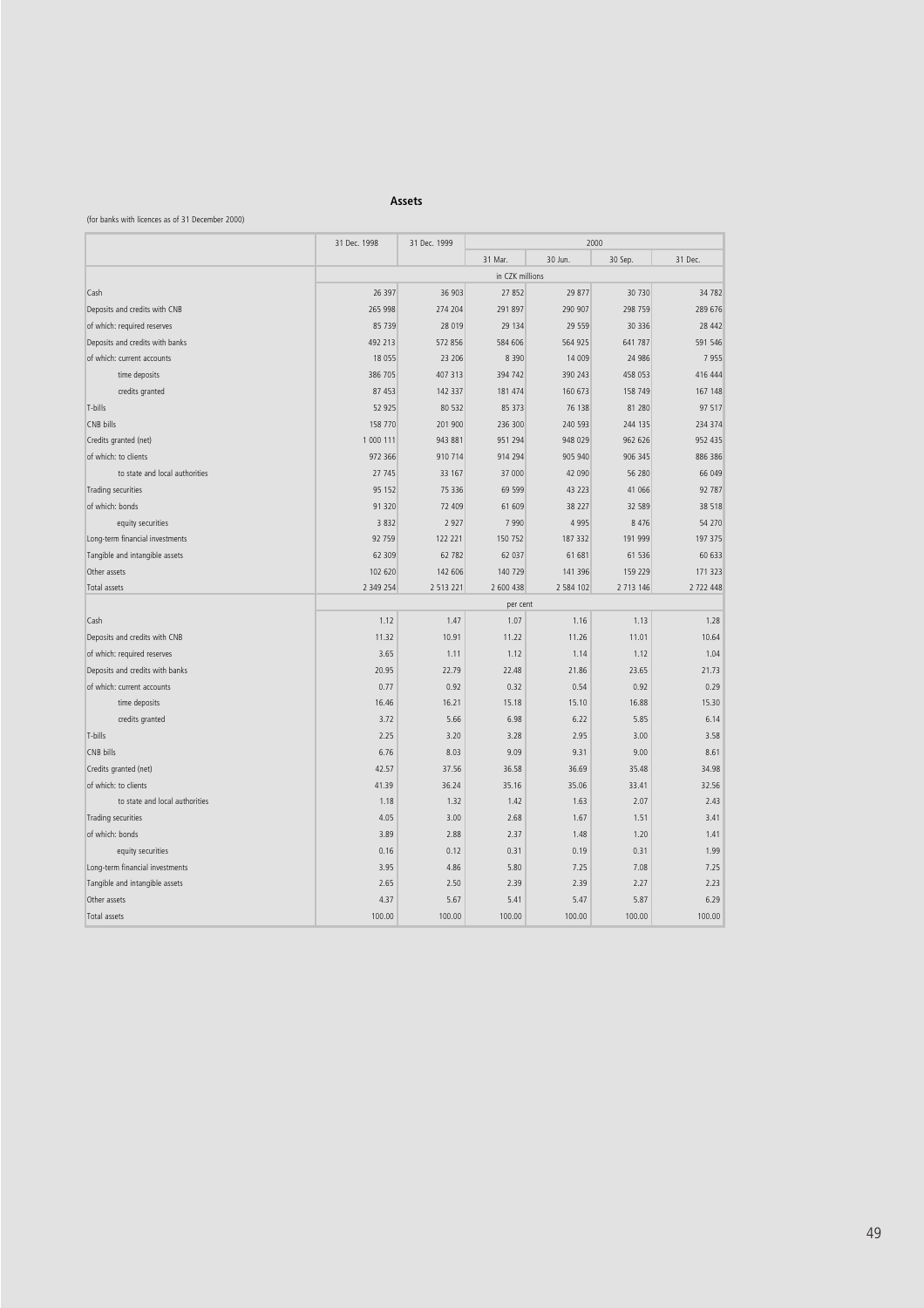# **Liabilities**

(for banks with licences as of 31 December 2000)

|                                                      | 31 Dec. 1998  | 31 Dec. 1999  | 2000            |               |               |           |
|------------------------------------------------------|---------------|---------------|-----------------|---------------|---------------|-----------|
|                                                      |               |               | 31 Mar.         | 30 Jun.       | 30 Sep.       | 31 Dec.   |
|                                                      |               |               | in CZK millions |               |               |           |
| Funds from CNB                                       | 52 843        | 33 764        | 17 920          | 19 310        | 16 549        | 18 342    |
| Deposits and credits from banks                      | 504 005       | 492 039       | 512 122         | 476 457       | 536 591       | 488 213   |
| of which: current accounts                           | 12 19 6       | 10 017        | 13 966          | 11 710        | 16 806        | 7 7 1 7   |
| time deposits                                        | 341 946       | 303 586       | 283 599         | 260 336       | 332 453       | 308 450   |
| credits received                                     | 149 863       | 178 436       | 214 557         | 204 411       | 187 331       | 172 046   |
| Deposits received                                    | 1 205 317     | 1 3 1 4 5 5 7 | 1 3 3 2 2 0 1   | 1 3 2 5 6 7 5 | 1 3 6 5 5 4 9 | 1 408 063 |
| of which: from clients                               | 1 148 550     | 1 256 719     | 1 265 195       | 1 261 530     | 1 303 754     | 1 355 005 |
| from state and local authorities                     | 54 803        | 54 597        | 63 129          | 60 569        | 58 9 34       | 50 828    |
| deposit certificates                                 | 1964          | 3 2 4 2       | 3877            | 3 5 7 6       | 2861          | 2 2 3 1   |
| <b>Bond</b> issues                                   | 92 588        | 98 495        | 99 812          | 93 440        | 100 605       | 102 094   |
| Subordinated financial liabilities                   | 19 370        | 21 921        | 22 048          | 22 165        | 22 400        | 21 482    |
| Liabilities of foreign bank branches to head offices | 2 7 7 6       | 2 7 5 0       | 2998            | 3 0 0 7       | 2 9 8 2       | 3 4 4 9   |
| Reserves                                             | 40 416        | 45 3 26       | 48 478          | 51767         | 53 163        | 64 768    |
| Reserve funds                                        | 73 931        | 67 105        | 67 496          | 60 319        | 60 401        | 60 260    |
| Capital funds                                        | 33 967        | 12 9 58       | 13 0 23         | 7 2 4 2       | 7 3 8 4       | 17 650    |
| Equity capital                                       | 69 754        | 86 914        | 89 665          | 90 330        | 89 756        | 89 111    |
| Other liabilities                                    | 254 288       | 337 392       | 394 675         | 434 390       | 457 766       | 449 014   |
| <b>Total liabilities</b>                             | 2 3 4 9 2 5 4 | 2 513 221     | 2 600 438       | 2 584 102     | 2 713 146     | 2 722 448 |
|                                                      |               |               | in per cent     |               |               |           |
| Funds from CNB                                       | 2.25          | 1.34          | 0.69            | 0.75          | 0.61          | 0.67      |
| Deposits and credits from banks                      | 21.45         | 19.58         | 19.69           | 18.44         | 19.78         | 17.93     |
| of which: current accounts                           | 0.52          | 0.40          | 0.54            | 0.45          | 0.62          | 0.28      |
| time deposits                                        | 14.56         | 12.08         | 10.91           | 10.07         | 12.25         | 11.33     |
| credits received                                     | 6.38          | 7.10          | 8.25            | 7.91          | 6.90          | 6.32      |
| Deposits received                                    | 51.31         | 52.31         | 51.23           | 51.30         | 50.33         | 51.72     |
| of which: from clients                               | 48.89         | 50.00         | 48.65           | 48.82         | 48.05         | 49.77     |
| from state and local authorities                     | 2.33          | 2.17          | 2.43            | 2.34          | 2.17          | 1.87      |
| deposit certificates                                 | 0.08          | 0.13          | 0.15            | 0.14          | 0.11          | 0.08      |
| <b>Bond</b> issues                                   | 3.94          | 3.92          | 3.84            | 3.62          | 3.71          | 3.75      |
| Subordinated financial liabilities                   | 0.82          | 0.87          | 0.85            | 0.86          | 0.83          | 0.79      |
| Liabilities of foreign bank branches to head offices | 0.12          | 0.11          | 0.12            | 0.12          | 0.11          | 0.13      |
| Reserves                                             | 1.72          | 1.80          | 1.86            | 2.00          | 1.96          | 2.38      |
| Reserve funds                                        | 3.15          | 2.67          | 2.60            | 2.33          | 2.23          | 2.21      |
| Capital funds                                        | 1.45          | 0.52          | 0.50            | 0.28          | 0.27          | 0.65      |
| Equity capital                                       | 2.97          | 3.46          | 3.45            | 3.50          | 3.31          | 3.27      |
| Other liabilities                                    | 10.82         | 13.42         | 15.18           | 16.81         | 16.87         | 16.49     |
| <b>Total liabilities</b>                             | 100.00        | 100.00        | 100.00          | 100.00        | 100.00        | 100.00    |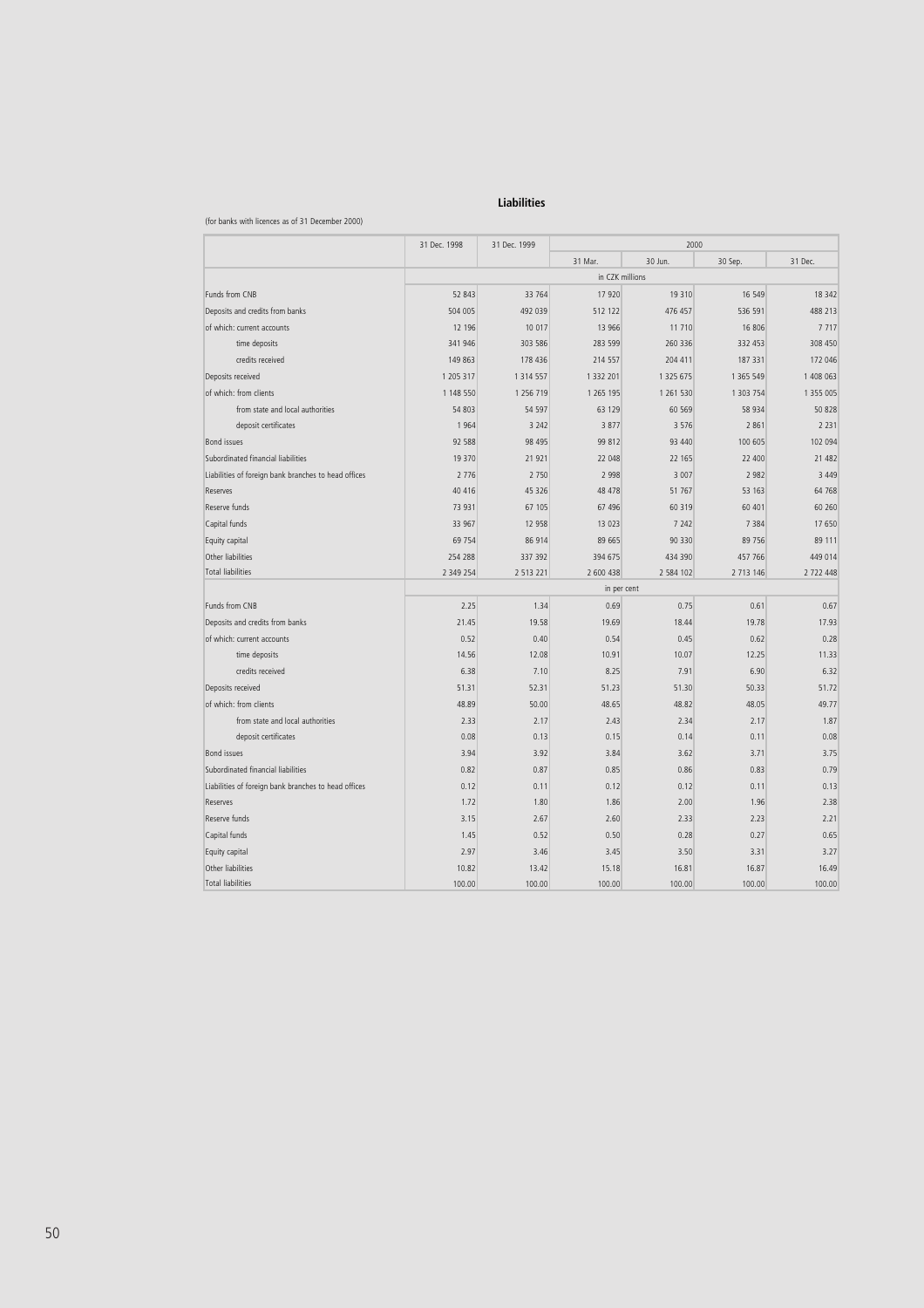# **Off-balance-sheet assets**

(for banks with licences as of 31 December 2000)

|                                             | 31 Dec. 1998 | 31 Dec. 1999 | 2000            |           |           |               |
|---------------------------------------------|--------------|--------------|-----------------|-----------|-----------|---------------|
|                                             |              |              | 31 Mar.         | 30 Jun.   | 30 Sep.   | 31 Dec.       |
|                                             |              |              | in CZK millions |           |           |               |
| Credit commitments provided                 | 154 738      | 177 425      | 188 458         | 214 618   | 267 795   | 284 130       |
| Receivables from quarantees                 | 110 748      | 108 491      | 131 442         | 103 598   | 249 616   | 227 094       |
| Receivables from letters of credit          | 15 4 53      | 13 6 73      | 8822            | 7899      | 7976      | 8 2 2 8       |
| Receivables from spot transactions          | 138 205      | 39 710       | 313 259         | 238 965   | 173 778   | 109 326       |
| Receivables from forwards                   | 609 729      | 672 387      | 760 348         | 744 465   | 649 549   | 843 138       |
| Receivables from futures                    | 31 342       | 26 052       | 47 958          | 84 743    | 89 676    | 4 3 9 4       |
| Receivables from swaps                      | 721 903      | 917 230      | 835 022         | 964 732   | 1 027 645 | 1 227 050     |
| Receivables from other forward transactions | 22 214       | 28 918       | 73 936          | 96 824    | 117 018   | 41 657        |
| Receivables from options transactions       | 84 508       | 85 578       | 108 901         | 104 962   | 102 668   | 81 200        |
| Total off-balance-sheet assets              | 1888839      | 2 069 465    | 2 468 145       | 2 560 805 | 2 685 722 | 2 8 2 6 2 1 8 |
|                                             |              |              | in per cent     |           |           |               |
| Credit commitments provided                 | 8.19         | 8.57         | 7.64            | 8.38      | 9.97      | 10.05         |
| Receivables from quarantees                 | 5.86         | 5.24         | 5.33            | 4.05      | 9.29      | 8.04          |
| Receivables from letters of credit          | 0.82         | 0.66         | 0.36            | 0.31      | 0.30      | 0.29          |
| Receivables from spot transactions          | 7.32         | 1.92         | 12.69           | 9.33      | 6.47      | 3.87          |
| Receivables from forwards                   | 32.28        | 32.49        | 30.81           | 29.07     | 24.19     | 29.83         |
| Receivables from futures                    | 1.66         | 1.26         | 1.94            | 3.31      | 3.34      | 0.16          |
| Receivables from swaps                      | 38.22        | 44.32        | 33.83           | 37.67     | 38.26     | 43.42         |
| Receivables from other forward transactions | 1.18         | 1.40         | 3.00            | 3.78      | 4.36      | 1.47          |
| Receivables from options transactions       | 4.47         | 4.14         | 4.41            | 4.10      | 3.82      | 2.87          |
| Total off-balance-sheet assets              | 100.00       | 100.00       | 100.00          | 100.00    | 100.00    | 100.00        |

**Off-balance-sheet liabilities**

(for banks with licences as of 31 December 2000)

|                                          | 31 Dec. 1998<br>31 Dec. 1999 |               |                 | 2000          |               |           |  |
|------------------------------------------|------------------------------|---------------|-----------------|---------------|---------------|-----------|--|
|                                          |                              |               | 31 Mar.         | 30 Jun.       | 30 Sep.       | 31 Dec.   |  |
|                                          |                              |               | in CZK millions |               |               |           |  |
| Credit commitments accepted              | 34 125                       | 41 068        | 48 031          | 57 27 6       | 54 583        | 51 504    |  |
| Payables from quarantees                 | 250 178                      | 287 876       | 275 669         | 287 654       | 347 984       | 356 333   |  |
| Payables from letters of credit          | 758                          | 801           | 834             | 890           | 778           | 698       |  |
| Payables from spot transactions          | 137886                       | 41 240        | 313 013         | 242 590       | 175 269       | 109 761   |  |
| Payables from forwards                   | 583 321                      | 675 210       | 759 887         | 742 794       | 656 802       | 845 127   |  |
| Payables from futures                    | 28 543                       | 23 34 6       | 46 799          | 85 249        | 89 301        | 4 1 3 9   |  |
| Payables from swaps                      | 721 486                      | 916 793       | 827 191         | 956 364       | 1 0 1 9 9 9 1 | 1 225 345 |  |
| Payables from other forward transactions | 24 001                       | 25 042        | 65 75 6         | 88 4 49       | 114 719       | 43 0 98   |  |
| Payables from options transactions       | 83 136                       | 83 478        | 106 874         | 103 356       | 104 252       | 80 999    |  |
| Total off-balance-sheet liabilities      | 1863434                      | 2 0 9 4 8 5 4 | 2 444 020       | 2 5 6 4 6 2 1 | 2 5 6 3 6 7 9 | 2 717 003 |  |
|                                          |                              |               | in per cent     |               |               |           |  |
| Credit commitments accepted              | 1.83                         | 1.96          | 1.97            | 2.23          | 2.13          | 1.90      |  |
| Payables from quarantees                 | 13.43                        | 13.74         | 11.28           | 11.22         | 13.57         | 13.11     |  |
| Payables from letters of credit          | 0.04                         | 0.04          | 0.03            | 0.03          | 0.03          | 0.03      |  |
| Payables from spot transactions          | 7.40                         | 1.97          | 12.81           | 9.46          | 6.84          | 4.04      |  |
| Payables from forwards                   | 31.30                        | 32.23         | 31.09           | 28.96         | 25.62         | 31.11     |  |
| Payables from futures                    | 1.53                         | 1.11          | 1.91            | 3.32          | 3.48          | 0.15      |  |
| Payables from swaps                      | 38.72                        | 43.76         | 33.85           | 37.29         | 39.79         | 45.10     |  |
| Payables from other forward transactions | 1.29                         | 1.20          | 2.69            | 3.45          | 4.47          | 1.59      |  |
| Payables from options transactions       | 4.46                         | 3.98          | 4.37            | 4.03          | 4.07          | 2.98      |  |
| Total off-balance-sheet liabilities      | 100.00                       | 100.00        | 100.00          | 100.00        | 100.00        | 100.00    |  |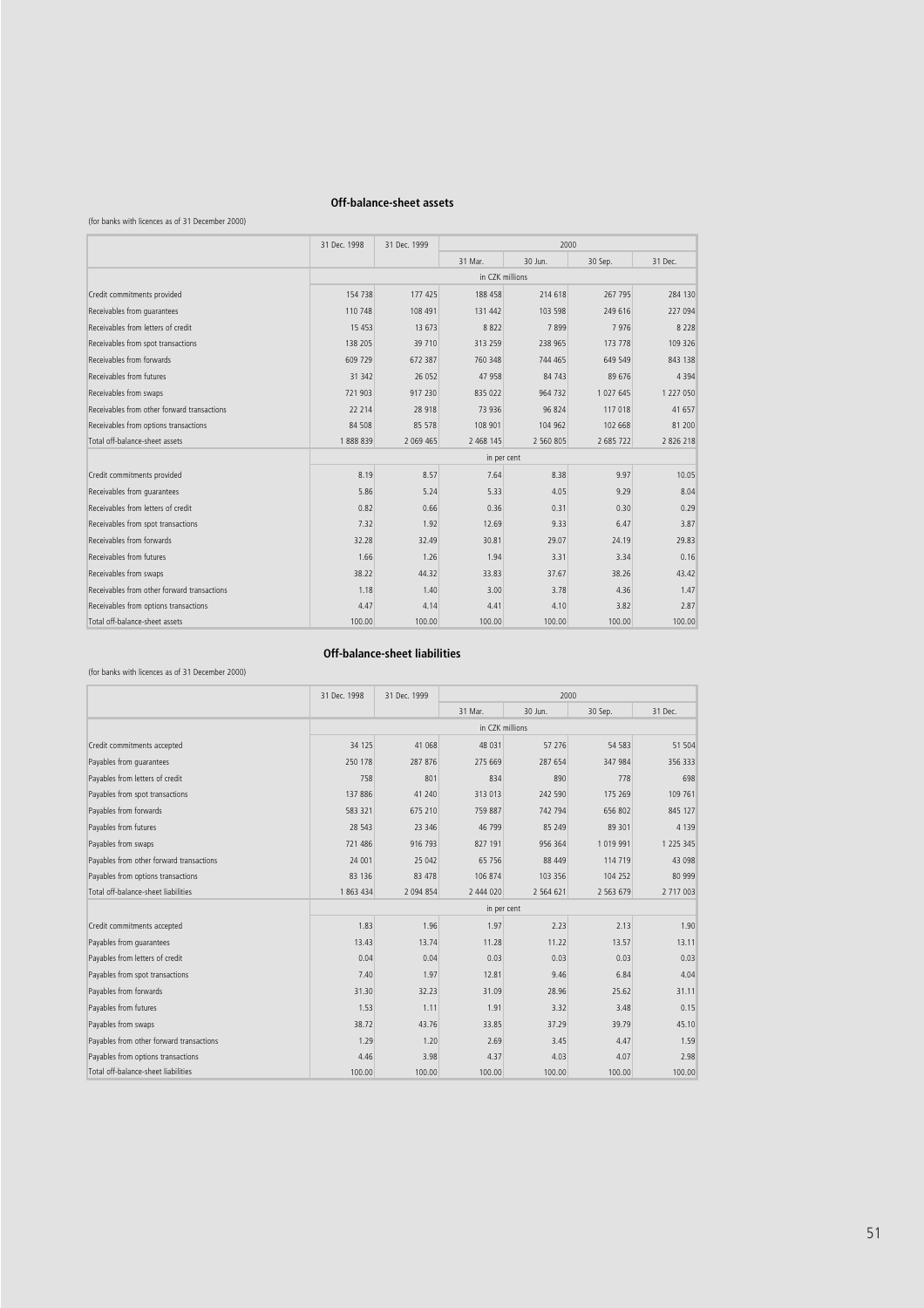# **Income and expenses**

(for banks with licences as of 31 December 2000, excluding Konsolidační banka; in CZK millions)

|                                            | 31 Dec. 1998 | 31 Dec. 1999 | 2000     |          |          |          |
|--------------------------------------------|--------------|--------------|----------|----------|----------|----------|
|                                            |              |              | 31 Mar.  | 30 Jun.  | 30 Sep.  | 31 Dec.  |
| Interest income                            | 206 711      | 153 550      | 33 451   | 66 713   | 99 944   | 132 390  |
| Interest expenses                          | 141 316      | 96 858       | 20 733   | 40 641   | 60 371   | 79 008   |
| Interest profit                            | 65 395       | 56 692       | 12 718   | 26 071   | 39 573   | 53 382   |
| Income from fees and charges               | 16 949       | 19 9 59      | 5 1 5 4  | 10 712   | 16 080   | 22 8 53  |
| Expenses from fees and charges             | 4 1 3 0      | 5 3 2 0      | 1 2 9 5  | 2 8 6 0  | 3 8 2 5  | 5614     |
| Profit from fees and charges               | 12819        | 14 639       | 3 8 5 9  | 7853     | 12 2 5 5 | 17 240   |
| Interest profit including fees and charges | 78 214       | 71 3 31      | 16 577   | 33 924   | 51 828   | 70 621   |
| Profit from securities                     | 3 1 0 5      | 5 7 3 5      | 1 0 0 7  | $-674$   | $-1022$  | $-583$   |
| Profit from foreign exchange transactions  | 10 7 84      | 10 080       | 2 9 6 8  | 4 5 0 7  | 7910     | 10 4 36  |
| Profit from derivatives transactions       | 1 5 9 3      | 1773         | $-748$   | 657      | $-257$   | $-1228$  |
| Profit from other banking transactions     | 2813         | 1 3 5 1      | 314      | 471      | 595      | 867      |
| Profit from banking activities             | 96 510       | 90 271       | 20 118   | 38 8 8 6 | 59 053   | 80 113   |
| General operating expenses                 | 47 519       | 51 067       | 11 453   | 24 988   | 37 629   | 52 601   |
| Creation of reserves and provisions (net)  | 14 067       | 87           | $-13583$ | $-42104$ | $-39556$ | $-37426$ |
| Other operating income (+) / expenses (-)  | $-42048$     | $-46304$     | $-16912$ | $-22894$ | $-25052$ | $-27174$ |
| Gross operating profit                     | $-7125$      | $-7187$      | 5 3 3 6  | 33 108   | 35 928   | 37 764   |
| Extraordinary income (+) / expenses (-)    | 2 9 6 7      | 2 700        | $-746$   | $-26654$ | $-25506$ | $-24960$ |
| Pre-tax gross profit                       | $-4158$      | $-4487$      | 4 5 9 0  | 6 4 5 4  | 10 423   | 12 804   |
| Taxes                                      | 3 0 7 2      | 1 0 8 5      | 2 104    | 2 2 8 7  | 2 9 9 3  | $-2108$  |
| Net profit (loss)                          | (7 230)      | (5572)       | 2 4 8 6  | 4 1 6 7  | 7 4 2 9  | 14 9 12  |

# **Profitability and efficiency**

(for banks with licences as of 31 December 2000, excluding Konsolidační banka)

|                                                                  | 31 Dec. 1998 | 31 Dec. 1999<br>2000 |         |         |         |         |  |
|------------------------------------------------------------------|--------------|----------------------|---------|---------|---------|---------|--|
|                                                                  |              |                      | 31 Mar. | 30 Jun. | 30 Sep. | 31 Dec. |  |
| Profit from banking activities/assets in per cent                | 4.55         | 3.90                 | 3.43    | 3.30    | 3.31    | 3.33    |  |
| Gross profit/assets in per cent                                  | (0.19)       | (0.19)               | 0.78    | 0.55    | 0.58    | 0.53    |  |
| Net profit/assets in per cent                                    | (0.33)       | (0.24)               | 0.42    | 0.35    | 0.42    | 0.62    |  |
| Net profit/Tier 1 capital in per cent                            | (5.22)       | (4.32)               | 7.54    | 6.61    | 7.82    | 11.98   |  |
| Total interest income/interest earning assets in per cent        | 11.71        | 7.81                 | 6.84    | 6.86    | 6.84    | 6.73    |  |
| Total interest expenses/interest bearing liabilities in per cent | 8.17         | 5.17                 | 4.44    | 4.37    | 4.30    | 4.17    |  |
| Interest rate spread in per cent                                 | 3.53         | 2.63                 | 2.40    | 2.49    | 2.54    | 2.56    |  |
| Net interest margin in per cent                                  | 3.44         | 2.65                 | 2.35    | 2.40    | 2.42    | 2.43    |  |
| Number of employees in banking sector                            | 51 0 79      | 48 9 24              | 48 700  | 48 162  | 45 632  | 44 9 32 |  |
| Per employee in CZK thousands:                                   |              |                      |         |         |         |         |  |
| total assets                                                     | 43 231       | 47 369               | 48 777  | 48 840  | 54 402  | 55 822  |  |
| profit from banking activities                                   | 1889         | 1845                 | 1652    | 1615    | 1725    | 1783    |  |
| net profit                                                       | $-142$       | $-114$               | 204     | 173     | 217     | 332     |  |
| operating expenses                                               | 930          | 1 0 4 4              | 941     | 1 0 3 8 | 1099    | 1 1 7 1 |  |
| personnel expenses                                               | 255          | 297                  | 69      | 152     | 237     | 333     |  |
| General operating expenses/assets in per cent                    | 2.15         | 2.21                 | 1.95    | 2.12    | 2.11    | 2.18    |  |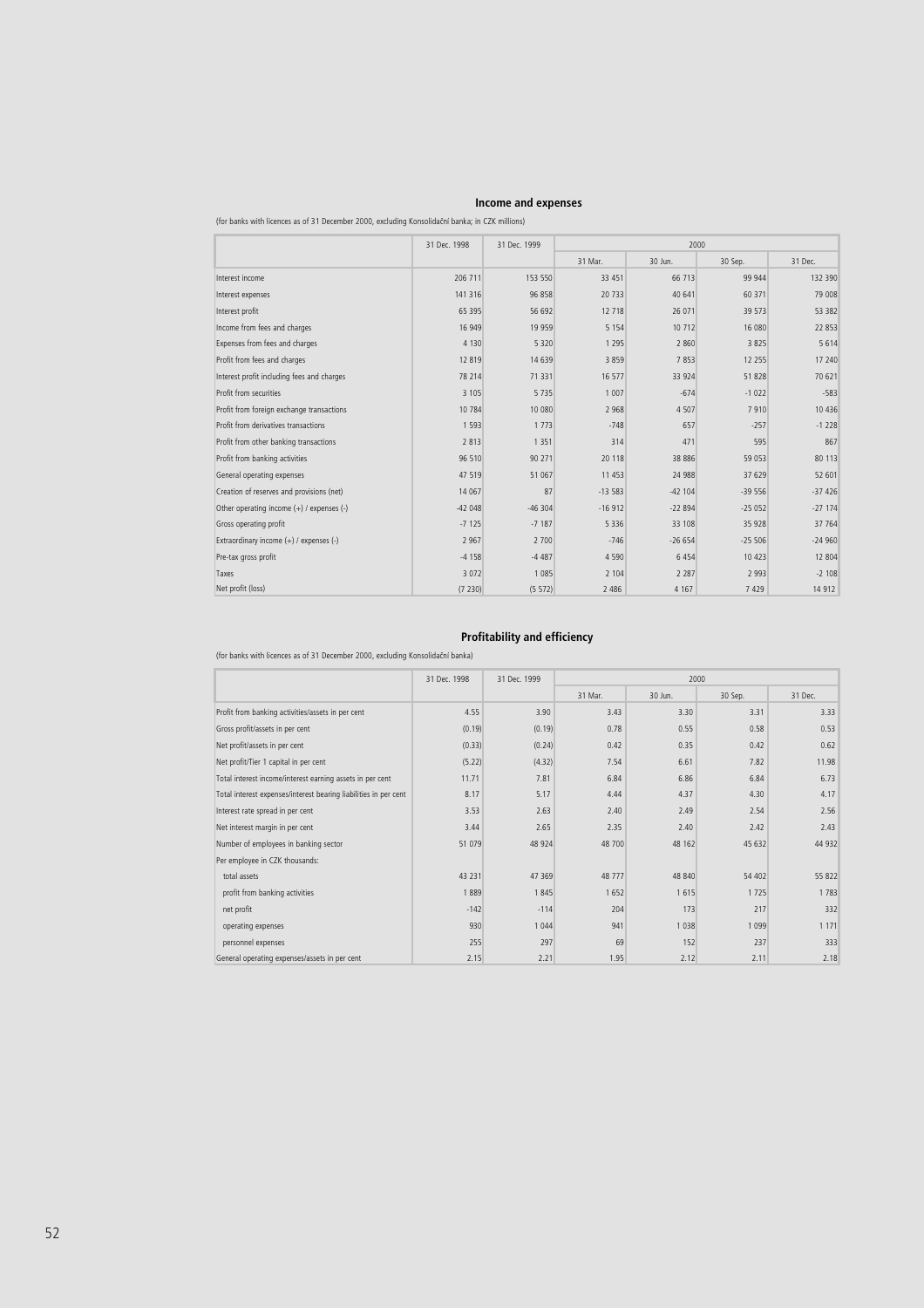# **Credits**

(for banks with licences as of 31 December 2000; credits granted in the Czech Republic; in CZK millions)

|                                           | 31 Dec. 1998 | 31 Dec. 1999 | 2000      |             |            |           |
|-------------------------------------------|--------------|--------------|-----------|-------------|------------|-----------|
|                                           |              |              | 31 Mar.   | 30 Jun.     | 30 Sep.    | 31 Dec.   |
| <b>Total credits</b>                      | 1 105 885    | 1 075 220    | 1 069 937 | 1 0 63 5 33 | 1 063 2 20 | 1 050 831 |
| of which: short-term                      | 448 975      | 414 472      | 404 031   | 401 634     | 398 549    | 383 209   |
| medium-term                               | 248 051      | 236 034      | 205 980   | 199 833     | 200 819    | 205 684   |
| long-term                                 | 408 860      | 424 714      | 459 927   | 462 065     | 463 852    | 461 938   |
| <b>Total credits</b>                      | 1 105 885    | 1 075 220    | 1069937   | 1 063 533   | 1 063 221  | 1050831   |
| of which: to public sector                | 120 548      | 100 521      | 89 243    | 82 364      | 94 3 30    | 96 785    |
| to private sector                         | 771 284      | 742 107      | 745 662   | 743 307     | 727 042    | 697 589   |
| to government sector                      | 28 25 9      | 32 970       | 36 787    | 43 428      | 46 529     | 53 804    |
| to small businesses                       | 43 155       | 34 884       | 30 575    | 29 27 1     | 29 240     | 27 476    |
| to households                             | 63 242       | 77 550       | 79 592    | 83 968      | 86 754     | 99 168    |
| other                                     | 79 397       | 87 189       | 88 078    | 81 195      | 79 3 26    | 76 009    |
| of which: agriculture and forestry        | 28 769       | 27 438       | 24 8 54   | 25 409      | 25 150     | 22 8 31   |
| manufacturing                             | 315 990      | 288 138      | 264 039   | 266 491     | 265 348    | 246 680   |
| construction                              | 31 4 14      | 28 26 6      | 25 4 93   | 22 9 25     | 22 562     | 20 301    |
| financial intermediation, incl. insurance | 73 456       | 65 377       | 103 743   | 98 706      | 79 916     | 104 640   |
| transport                                 | 29 4 9 6     | 27 983       | 27 182    | 26 578      | 27 074     | 27 639    |
| trade, hotels and restaurants             | 220 228      | 201 074      | 185 166   | 187 683     | 185 493    | 175 220   |
| other                                     | 406 532      | 436 945      | 439 460   | 435 740     | 457 678    | 453 520   |

**Deposits**

(for banks with licences as of 31 December 2000; deposits accepted in the Czech Republic; in CZK millions)

|                                           | 31 Dec. 1998 | 31 Dec. 1999 | 2000      |           |           |           |  |  |  |
|-------------------------------------------|--------------|--------------|-----------|-----------|-----------|-----------|--|--|--|
|                                           |              |              | 31 Mar.   | 30 Jun.   | 30 Sep.   | 31 Dec.   |  |  |  |
| Total deposits                            | 1 138 703    | 1 167 351    | 1 236 832 | 1 233 645 | 1 267 241 | 1 221 144 |  |  |  |
| of which: demand                          | 367 647      | 389 390      | 390 450   | 413 544   | 434 638   | 437 637   |  |  |  |
| time                                      | 771 056      | 777 961      | 846 382   | 820 102   | 832 604   | 783 507   |  |  |  |
| of which: short-term                      | 553 822      | 570 894      | 645 863   | 616 429   | 629 629   | 570 941   |  |  |  |
| medium-term                               | 107 032      | 91 621       | 87 347    | 84 30 8   | 82 535    | 83 006    |  |  |  |
| long-term                                 | 110 204      | 115 447      | 113 016   | 119 366   | 120 440   | 129 560   |  |  |  |
| Total deposits                            | 1 138 703    | 1 167 351    | 1 236 832 | 1 233 645 | 1 267 241 | 1 221 144 |  |  |  |
| of which: public sector                   | 44 3 58      | 41 127       | 44 5 49   | 37 366    | 37 670    | 34 8 20   |  |  |  |
| private sector                            | 267 975      | 263 703      | 291 740   | 278 066   | 292 045   | 262 353   |  |  |  |
| government sector                         | 36 895       | 41 038       | 54 121    | 66 743    | 65 506    | 55 751    |  |  |  |
| small businesses                          | 36 209       | 37 012       | 43 804    | 47 582    | 52 3 2 3  | 40 453    |  |  |  |
| households                                | 727 701      | 761 991      | 783 729   | 782 694   | 798 071   | 808 079   |  |  |  |
| other                                     | 25 5 66      | 22 480       | 18889     | 21 195    | 21 626    | 19 688    |  |  |  |
| of which: agriculture and forestry        | 9883         | 9 7 4 7      | 9 9 7 3   | 11 182    | 11 171    | 10 998    |  |  |  |
| manufacturing                             | 62 032       | 60 528       | 61 178    | 63727     | 72 117    | 62 100    |  |  |  |
| construction                              | 21 9 24      | 19 3 17      | 17 006    | 17 576    | 20 280    | 20 301    |  |  |  |
| financial intermediation, incl. insurance | 63 636       | 68 29 6      | 65 929    | 58 519    | 54 956    | 49 501    |  |  |  |
| transport and storage                     | 10 512       | 9 7 4 5      | 11 422    | 13 2 5 5  | 15 183    | 11 40 6   |  |  |  |
| trade, hotels and restaurants             | 69 211       | 62 971       | 69 643    | 74 880    | 78 924    | 71 984    |  |  |  |
| other                                     | 901 506      | 936 748      | 1 001 682 | 994 507   | 1014611   | 994 853   |  |  |  |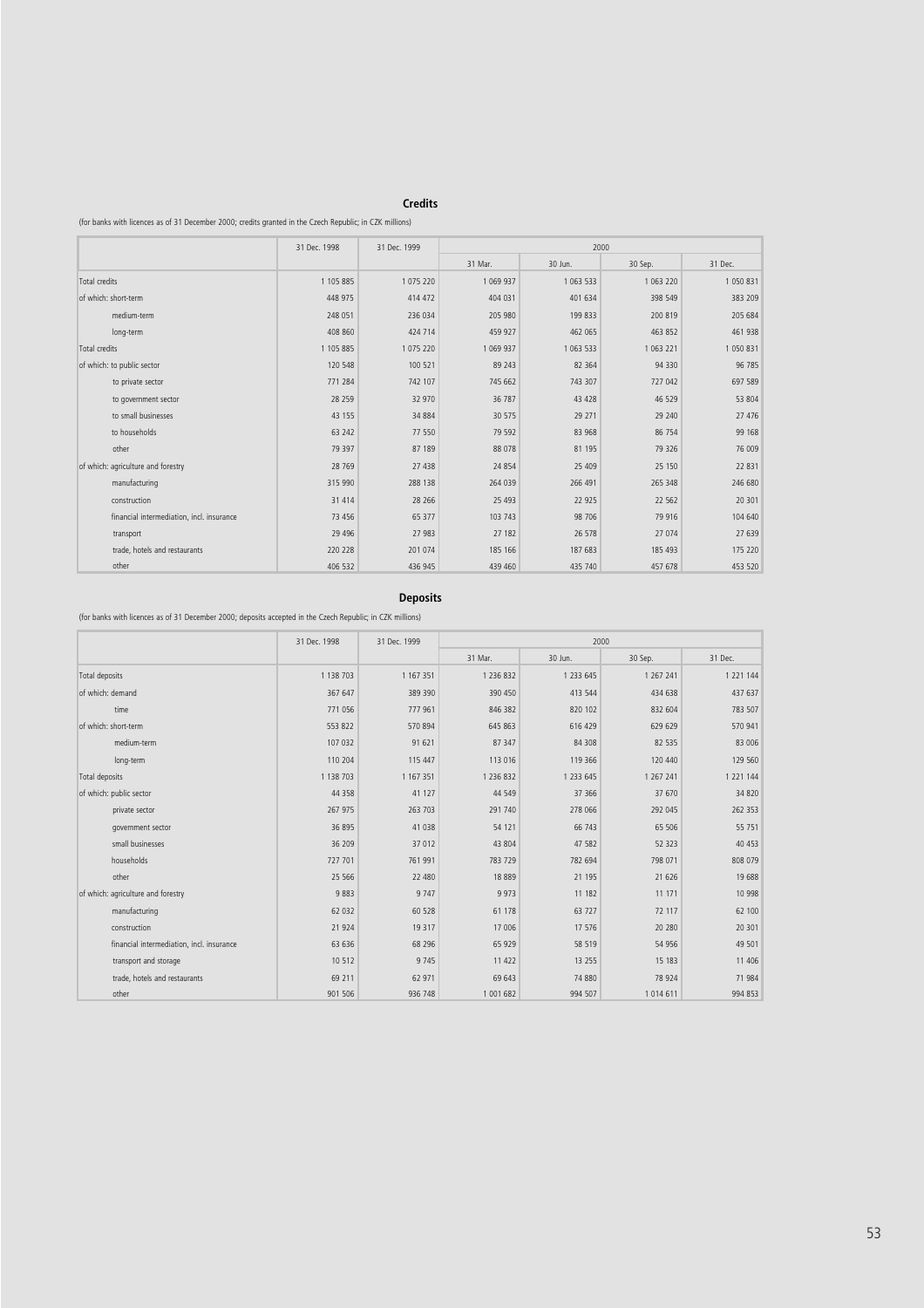# **Capital, capital requirements and capital adequacy**

(for banks with licences as of 31 December 2000, excluding Konsolidační banka and banks under conservatorship; in CZK millions and per cent)

|                                           | 31 Dec. 1998 | 31 Dec. 1999             | 2000           |         |         |          |
|-------------------------------------------|--------------|--------------------------|----------------|---------|---------|----------|
|                                           |              |                          | 31 Mar.        | 30 Jun. | 30 Sep. | 31 Dec.  |
| Tier 1                                    | 138 407      | 128 866                  | 131918         | 110 504 | 111 172 | 109 962  |
| Tier 2                                    | 34 818       | 36 857                   | 37 073         | 26 915  | 26 9 59 | 26 552   |
| Deductible items                          | 47 178       | 32 567                   | 32 047         | 14 5 21 | 11 405  | 12 2 5 3 |
| Total capital                             | 126 047      | 133 155                  | 136 944        | 122 898 | 126 725 | 124 260  |
| Total capital requirement                 | $\sim$       | $\overline{\phantom{a}}$ | $\overline{a}$ | 59 30 6 | 60 637  | 66 850   |
| Capital requirement A - banking portfolio | $\sim$       | $\overline{\phantom{a}}$ | $\,$           | 55 345  | 56 700  | 61 953   |
| Capital requirement B - trading portfolio | $\,$         | $\overline{\phantom{a}}$ | $\overline{a}$ | 3 9 6 2 | 3 9 3 6 | 4897     |
| Capital adequacy                          | 12.10        | 13.59                    | 14.02          | 16.58   | 16.72   | 14.87    |

## **Reserve resources**

(for banks with licences as of 31 December 2000, excluding Konsolidační banka and banks under conservatorship; in CZK millions)

|                         | 31 Dec. 1998 | 31 Dec. 1999 |                    |         | 2000    |         |  |
|-------------------------|--------------|--------------|--------------------|---------|---------|---------|--|
|                         |              |              | 31 Mar.<br>30 Jun. |         | 30 Sep. | 31 Dec. |  |
| Provisions              | 93 933       | 88 5 52      | 72 250             | 69 5 54 | 70 972  | 59 133  |  |
| Reserves                | 34 145       | 37946        | 41 099             | 37 688  | 39 083  | 51 798  |  |
| Reserve funds           | 42 499       | 35 7 19      | 36 110             | 27 759  | 27 841  | 27 703  |  |
| Capital funds           | 33 967       | 12 9 58      | 13 0 22            | 7096    | 7 2 3 8 | 6 8 21  |  |
| Total reserve resources | 204 544      | 175 174      | 162 480            | 142 096 | 145 134 | 145 454 |  |

#### **Quick assets**

(for banks with licences as of 31 December 2000, excluding Konsolidační banka and banks under conservatorship; in CZK millions)

|                                   | 31 Dec. 1998 | 31 Dec. 1999 | 2000    |         |         |         |
|-----------------------------------|--------------|--------------|---------|---------|---------|---------|
|                                   |              |              | 31 Mar. | 30 Jun. | 30 Sep. | 31 Dec. |
| Cash                              | 26 385       | 36 894       | 27 844  | 29 872  | 30 723  | 34 777  |
| Deposits and credits with the CNB | 264 548      | 270 439      | 283 831 | 285 123 | 289 771 | 285 784 |
| of which: required reserves       | 85 289       | 27 754       | 28 8 18 | 29 289  | 29 981  | 28 103  |
| Current accounts with banks       | 11 088       | 22 053       | 5 9 0 6 | 8 3 1 0 | 7625    | 5 0 3 0 |
| T-bills                           | 50 825       | 80 331       | 87 704  | 79 324  | 84 407  | 109 126 |
| CNB bills                         | 157 770      | 201 400      | 231 245 | 238 049 | 241 180 | 234 412 |
| Total quick assets                | 510 616      | 611 116      | 636 531 | 640 677 | 653 707 | 669 129 |
| Trading securities                | 94 878       | 74 941       | 69 449  | 42 436  | 40 773  | 92 492  |
| of which: bonds                   | 90 962       | 71 609       | 61 094  | 35 412  | 30 075  | 37 959  |
| equity securities                 | 3 8 3 2      | 2 9 2 7      | 7 9 9 0 | 4 9 9 5 | 8 4 7 6 | 54 270  |
| Total liquid assets               | 605 494      | 686 057      | 705 980 | 683 112 | 694 479 | 761 621 |
| Percentage share in total assets  |              |              |         |         |         |         |
| quick assets                      | 23.12        | 26.37        | 26.80   | 27.43   | 26.51   | 26.85   |
| liquid assets                     | 27.42        | 29.60        | 29.72   | 29.24   | 28.16   | 30.56   |

#### **Classified credits**

(for banks with licences as of 31 December 2000, excluding Konsolidační banka and banks under conservatorship)

|                                                                                 | 31 Dec. 1998 | 31 Dec. 1999 | 2000    |           |         |         |  |  |  |
|---------------------------------------------------------------------------------|--------------|--------------|---------|-----------|---------|---------|--|--|--|
|                                                                                 |              |              | 31 Mar. | 30 Jun.   | 30 Sep. | 31 Dec. |  |  |  |
| Classified credits in CZK millions                                              | 258 004      | 291 061      | 246 147 | 243 927   | 243 302 | 256 047 |  |  |  |
| as a percentage of total credit volume                                          | 26.45        | 32.15        | 28.55   | 28.48     | 28.07   | 29.63   |  |  |  |
| of which: watch credits                                                         | 58 721       | 92 124       | 89 683  | 88 368    | 84 292  | 85 341  |  |  |  |
| substandard credits                                                             | 33 427       | 39 379       | 32 556  | 36 787    | 36 788  | 54 064  |  |  |  |
| doubtful credits                                                                | 35 538       | 38 4 33      | 31894   | 32 367    | 33 387  | 27 488  |  |  |  |
| loss credits                                                                    | 130 318      | 121 125      | 92 014  | 86 40 6   | 88 835  | 89 154  |  |  |  |
| Classified credits taking into account collateral, in CZK millions              | 143 997      | 170 174      | 149 511 | 114 609   | 105 978 | 118 717 |  |  |  |
| as a percentage of total credit volume                                          | 14.76        | 18.80        | 17.34   | 13.38     | 12.23   | 13.74   |  |  |  |
| Weighted classification in CZK millions                                         | 157 708      | 152823       | 118 685 | 114 3 5 3 | 117 099 | 118 222 |  |  |  |
| as a percentage of total credit volume                                          | 16.17        | 16.88        | 13.76   | 13.35     | 13.51   | 13.68   |  |  |  |
| Weighted classification taking into account collateral, in CZK millions         | 88 7 79      | 98 817       | 81 369  | 52 674    | 52 604  | 61 451  |  |  |  |
| as a percentage of total credit volume                                          | 9.10         | 10.91        | 9.44    | 6.15      | 6.07    | 7.11    |  |  |  |
| Reserves and provisions in CZK millions                                         | 107 995      | 103 783      | 93 180  | 91 260    | 93 7 13 | 77 144  |  |  |  |
| Surplus(+)/shortfall(-) of reserves, provisions and collateral, in CZK millions | 19 216       | 4 9 6 6      | 11811   | 38 586    | 41 109  | 15 693  |  |  |  |
| as a percentage of total credit volume                                          | 1.97         | 0.55         | 1.37    | 4.50      | 4.74    | 1.82    |  |  |  |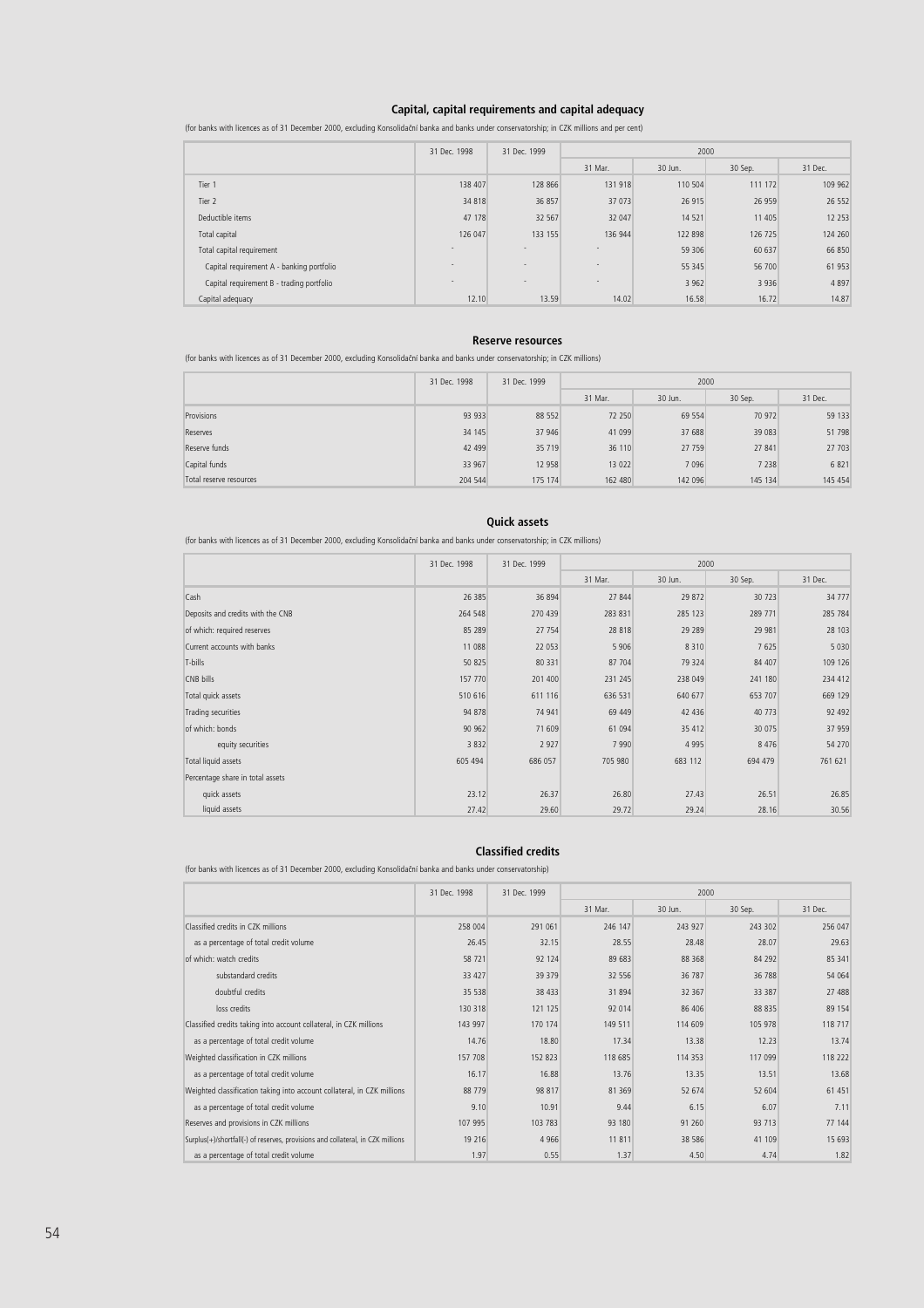#### **Assets and liabilities by residual maturity as of 31 December 1999**

# (for banks with licences as of 31 December 2000; in CZK millions)

|                                                          | Total         |          | of which   |          |            |             |            |           |             |           |
|----------------------------------------------------------|---------------|----------|------------|----------|------------|-------------|------------|-----------|-------------|-----------|
|                                                          |               | under 1  | 1 week     | 1 to 3   | $3$ to $6$ | 6 months to | $1$ to $2$ | $2$ to 5  | more than 5 | non-      |
|                                                          |               | week     | to 1 month | months   | months     | 1 year      | years      | years     | years       | specified |
| Total assets                                             | 2 5 1 3 2 2 1 | 392 812  | 353 818    | 283 787  | 206 094    | 237 036     | 113 426    | 223 435   | 148 118     | 554 696   |
| <b>Total liabilities</b>                                 | 2 5 1 3 2 2 1 | 853 126  | 384 430    | 242 162  | 146 207    | 134 764     | 149 578    | 200 309   | 93 127      | 309 517   |
| Net balance sheet position                               | X             | (460314) | (30612)    | 41 625   | 59 887     | 102 272     | (36 153)   | 23 125    | 54 991      | 245 179   |
| Cumulative net balance sheet position                    | X             | (460314) | (490927)   | (449302) | (389, 415) | (287 143)   | (323 295)  | (300170)  | (245 179)   | (0)       |
| as a percentage of total assets                          | X             | (18.32)  | (19.53)    | (17.88)  | (15.49)    | (11.43)     | (12.86)    | (11.94)   | (9.76)      | (0.00)    |
| Liabilities taking into account demand deposit liquidity | 2 5 1 3 2 2 1 | 429 501  | 426 793    | 284 525  | 230 932    | 198 307     | 213 122    | 263 853   | 156 671     | 309 517   |
| Net balance sheet position                               | X             | (36689)  | (72975)    | (737)    | (24838)    | 38 7 28     | (99696)    | (40, 418) | (8553)      | 245 179   |
| Cumulative net balance sheet position                    | X             | (36689)  | (109664)   | (110401) | (135 240)  | (96 511)    | (196 208)  | (236626)  | (245 179)   | (0)       |
| as a percentage of total assets                          | X             | (1.46)   | (4.36)     | (4.39)   | (5.38)     | (3.84)      | (7.81)     | (9.42)    | (9.76)      | (0.00)    |

# **Assets and liabilities by residual maturity as of 31 December 2000**

(for banks with licences as of 31 December 2000; in CZK millions)

|                                                          | Total         |           | of which   |          |           |             |           |            |             |           |
|----------------------------------------------------------|---------------|-----------|------------|----------|-----------|-------------|-----------|------------|-------------|-----------|
|                                                          |               | under 1   | 1 week     | 1 to 3   | 3 to 6    | 6 months to | 1 to 2    | $2$ to $5$ | more than 5 | non-      |
|                                                          |               | week      | to 1 month | months   | months    | 1 year      | years     | years      | years       | specified |
| Total assets                                             | 2 7 2 2 4 4 8 | 511 274   | 295 841    | 235 778  | 181 322   | 239 289     | 115 511   | 315 038    | 185 739     | 642 656   |
| <b>Total liabilities</b>                                 | 2 722 448     | 1 063 835 | 388 573    | 186 155  | 150 637   | 154 114     | 150 554   | 192 163    | 101 238     | 335 180   |
| Net balance sheet position                               | X             | (552 560) | (92732)    | 49 624   | 30 685    | 85 174      | (35043)   | 122 875    | 84 501      | 307 477   |
| Cumulative net balance sheet position                    | $\mathsf{X}$  | (552 560) | (645 292)  | (595669) | (564984)  | (479809)    | (514853)  | (391978)   | (307 477)   | (0)       |
| as a percentage of total assets                          | X             | (20.30)   | (23.70)    | (21.88)  | (20.75)   | (17.62)     | (18.91)   | (14.40)    | (11.29)     | (0.00)    |
| Liabilities taking into account demand deposit liquidity | 2 7 2 2 4 4 8 | 596 328   | 435 324    | 232 905  | 244 138   | 224 240     | 220 680   | 262 289    | 171 364     | 335 180   |
| Net balance sheet position                               | X             | (85053)   | (139 483)  | 2873     | (62816)   | 15 048      | (105 169) | 52 749     | 14 3 7 5    | 307 477   |
| Cumulative net balance sheet position                    | $\mathsf{X}$  | (85053)   | (224536)   | (221663) | (284 480) | (269 431)   | (374600)  | (321852)   | (307 477)   | (0)       |
| as a percentage of total assets                          | X             | (3.12)    | (8.25)     | (8.14)   | (10.45)   | (9.90)      | (13.76)   | (11.82)    | (11.29)     | (0.00)    |